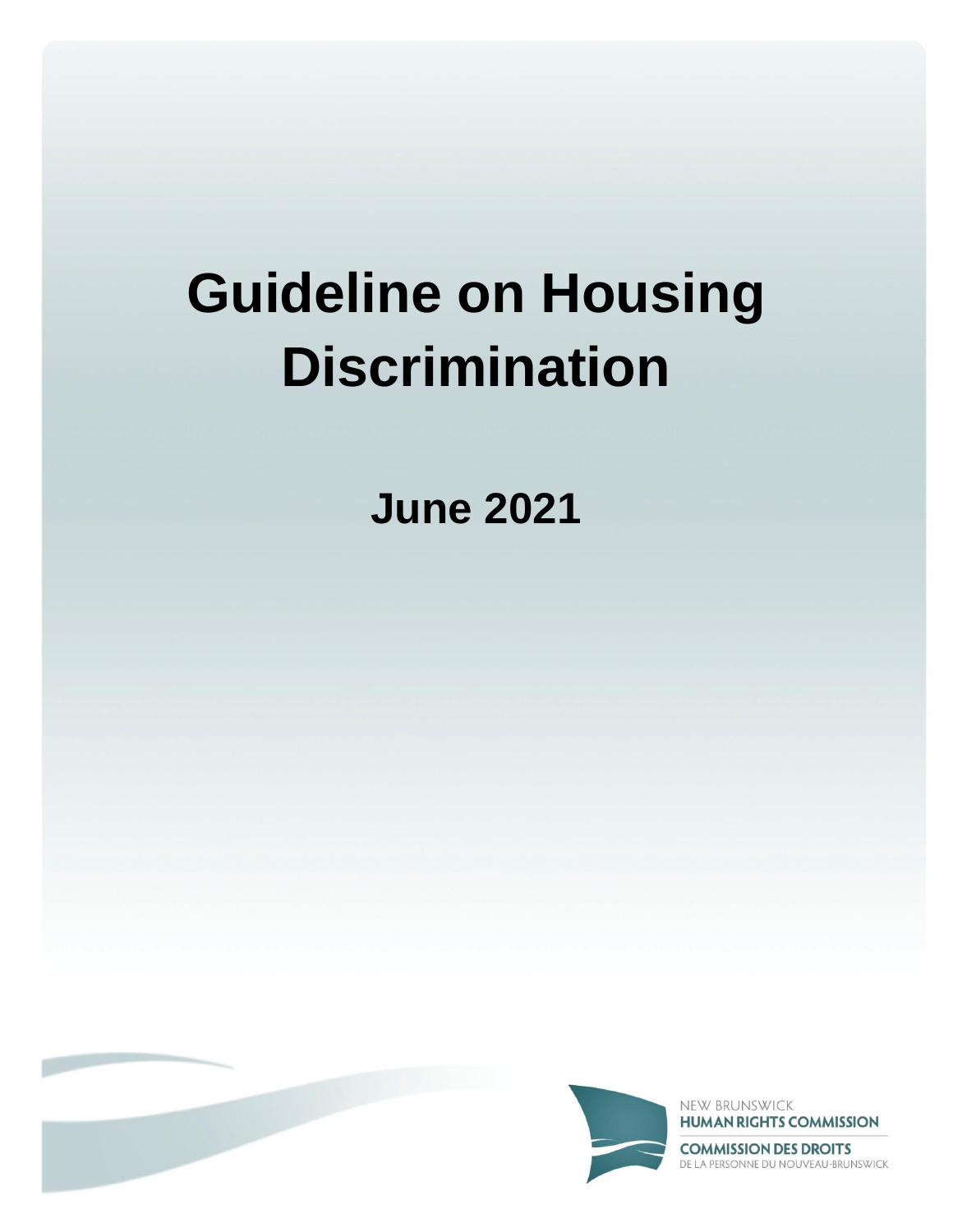| <b>Contents</b> |                                                               |  |  |  |  |  |
|-----------------|---------------------------------------------------------------|--|--|--|--|--|
|                 |                                                               |  |  |  |  |  |
| 1.0             |                                                               |  |  |  |  |  |
|                 |                                                               |  |  |  |  |  |
| 1.1             |                                                               |  |  |  |  |  |
| 1.2             |                                                               |  |  |  |  |  |
| 1.3             |                                                               |  |  |  |  |  |
| 1.3.1           |                                                               |  |  |  |  |  |
| 1.3.2           |                                                               |  |  |  |  |  |
|                 | 1.3.3                                                         |  |  |  |  |  |
|                 | 1.3.4                                                         |  |  |  |  |  |
| 1.4             |                                                               |  |  |  |  |  |
| 1.5             |                                                               |  |  |  |  |  |
| 1.6             |                                                               |  |  |  |  |  |
| 1.7             |                                                               |  |  |  |  |  |
| 2.0             |                                                               |  |  |  |  |  |
| 2.1             |                                                               |  |  |  |  |  |
| 2.2             |                                                               |  |  |  |  |  |
| 3.0             |                                                               |  |  |  |  |  |
| 3.1             |                                                               |  |  |  |  |  |
| 3.2             | Discrimination During House Viewing and Early Interactions 31 |  |  |  |  |  |
| 3.3             |                                                               |  |  |  |  |  |
|                 | 3.3.1                                                         |  |  |  |  |  |
|                 | 3.3.2                                                         |  |  |  |  |  |
| 4.0             |                                                               |  |  |  |  |  |
| 4.1             |                                                               |  |  |  |  |  |
| 4.2             |                                                               |  |  |  |  |  |
| 4.3             |                                                               |  |  |  |  |  |
| 4.4             |                                                               |  |  |  |  |  |
| 4.5             |                                                               |  |  |  |  |  |
| 4.6             |                                                               |  |  |  |  |  |
| 4.7             |                                                               |  |  |  |  |  |
| 5.0             |                                                               |  |  |  |  |  |
| 5.1             | Obligations of Landlords in the Accommodation Process  52     |  |  |  |  |  |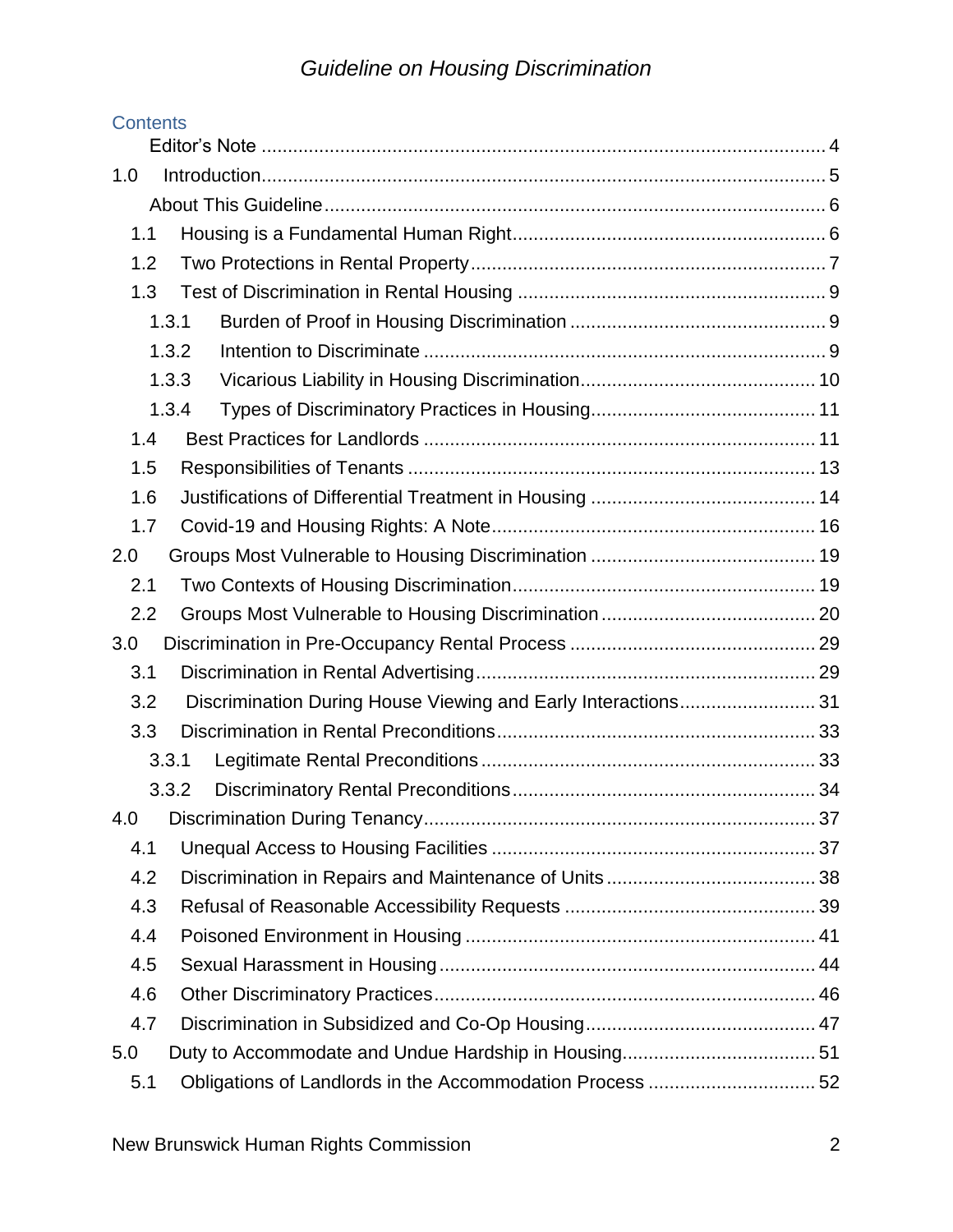| 5.2 |  |  |  |  |
|-----|--|--|--|--|
|     |  |  |  |  |
|     |  |  |  |  |
|     |  |  |  |  |
|     |  |  |  |  |
|     |  |  |  |  |
|     |  |  |  |  |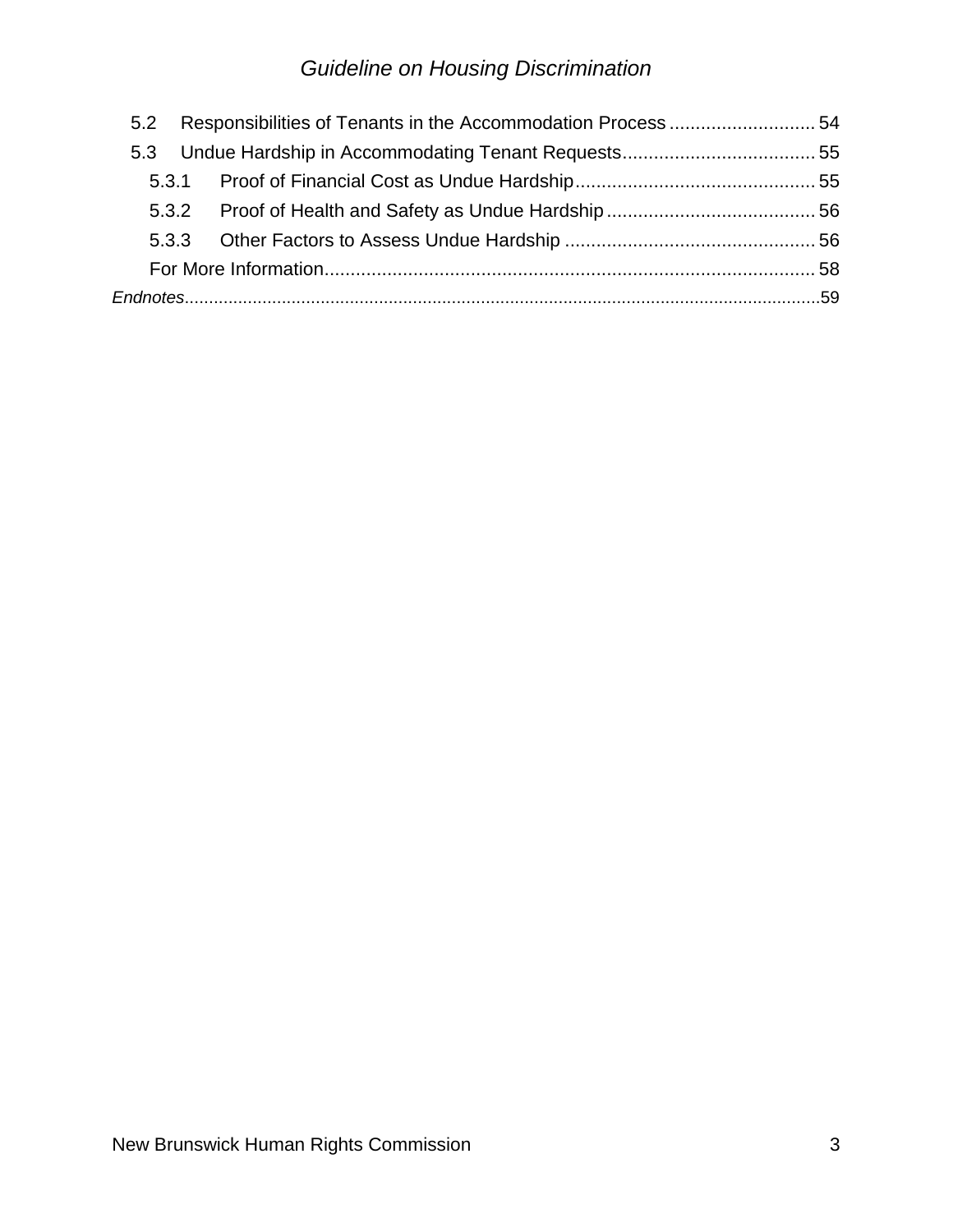## <span id="page-3-0"></span>**Editor's Note**

The New Brunswick Human Rights Commission (Commission) develops guidelines as part of its mandate to protect and promote human rights in the province. These guidelines are intended to raise awareness of the public and stakeholders about their rights and responsibilities under the New Brunswick *Human Rights Act* (*Act*).

The *Guideline on Housing Discrimination* offers the Commission's interpretation of human rights obligations in situations of discrimination in rental housing. It is based on relevant decisions of boards of inquiry, tribunals, and courts;<sup>1</sup> it should be read in conjunction with those decisions, and with the applicable provisions of the *Act.* In case of any conflict between the contents of this guideline and the *Act*, the *Act* would prevail. To seek clarification on any sections of the guideline, please contact the Commission.

For information on rights and duties under other grounds of discrimination, please review the Commission's guidelines on those subjects or contact the Commission directly.

Please be advised that this guideline is not equivalent to professional legal advice.

 $\overline{a}$ 

<sup>&</sup>lt;sup>1</sup> The Commission thanks human rights commissions from jurisdictions across Canada for the opportunity to study and draw on their policies and documents on housing discrimination.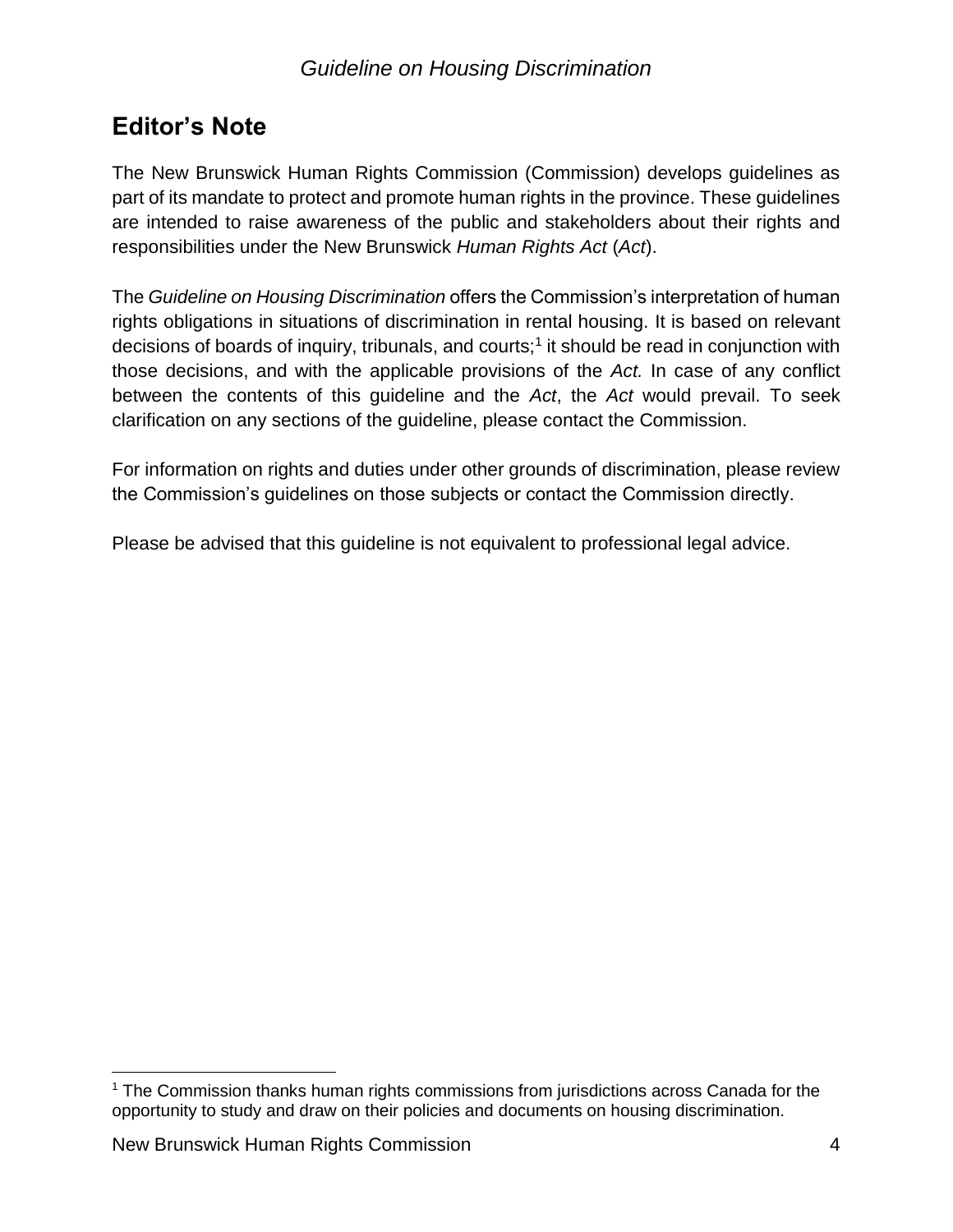## <span id="page-4-0"></span>**1.0 Introduction**

The *Act* prohibits owners and sellers of property, including their employees and agents, from discriminating against persons who identify with a ground of discrimination prohibited under the *Act*.<sup>1</sup> Owners and sellers o agents, from discriminating against persons who identify with a ground of

discrimination prohibited under the *Act*. 1 Discrimination in housing includes denying individuals the right to rent or own property, evicting them from a house or property, and harassing or otherwise disadvantaging them in the enjoyment of property, because they belong to a group protected by the *Act*. 2

including their employees and agents, must not discriminate against persons protected under the *Act* in any matter involving the lease, sale, and enjoyment of property.

Owners and sellers of property are also prohibited from including terms or conditions in a lease or sale agreement that restrict or inconvenience persons protected under the *Act* in their use or enjoyment of property. $3$  Terms or conditions of tenancy include, among other factors, rental rates, building maintenance, harassment or demeaning conduct, and access to facilities.

For example, it is a violation of the *Act* to charge higher rent from a tenant because they have a disability or identify with another ground of discrimination; similarly, it is discriminatory if landlords neglect the maintenance of rental units occupied by racialized tenants, for example, or if they restrict a tenant's access to facilities (laundry, parking, recreation, etc.) because the tenant belongs to a group protected under the *Act* (age or social condition, for example).

Furthermore, landlords or property owners must not publish or display "notices, signs, symbols, emblems or other representations", either on their property or in the media, including social media, that are discriminatory to an individual or group based on a protected characteristic.<sup>4</sup> For example, a housing owner who advertises a preference for tenants without children would violate the *Act*, because the advertisement would infringe the rights of parents with children under the ground of family status.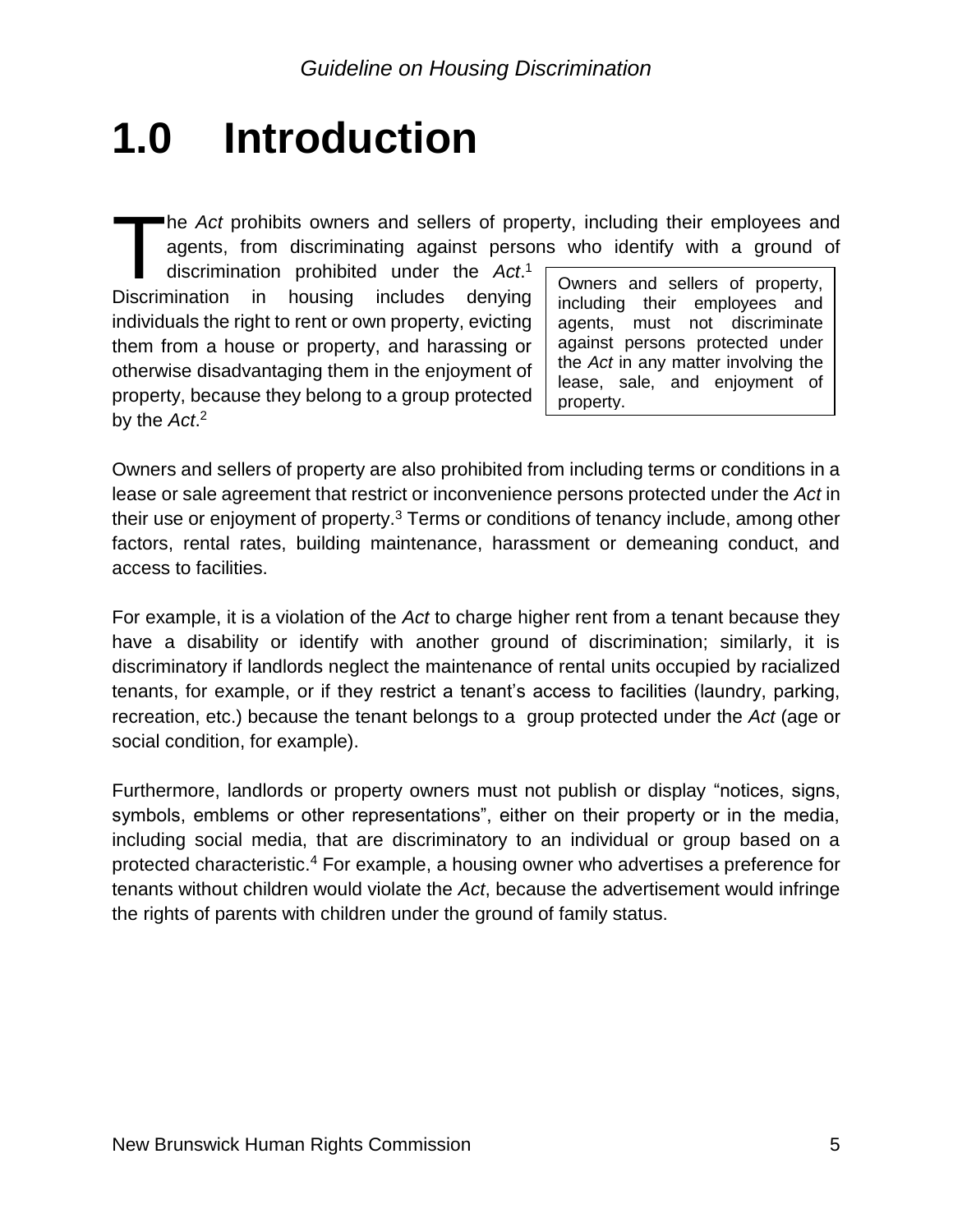To justify differential treatment of an individual or group protected under the *Act*, property owners must prove that the discriminatory conduct is warranted as a *bona fide* requirement or qualification (BFR). *See sections 1.7 and 5.0 for more details.*

## <span id="page-5-0"></span>**About This Guideline**

While the *Act* protects discrimination in all aspects of sale of property, along with rental housing, most housing-related human rights complaints involve discrimination in the rental housing market.<sup>5</sup> For

Housing is recognized as a fundamental human right in the following international instruments and treaties, which the Canadian government has ratified: *Universal Declaration of Human Rights*; *International Covenant on Economic, Social and Cultural Rights*; *International Convention on the Elimination of All Forms of Racial Discrimination*; *Convention on the Elimination of All Forms of Discrimination Against Women;* and the *Convention on the Rights of the Child*.

this reason, this guideline is focused on discrimination in rental housing, including rights and responsibilities of parties in co-operatives and government-subsidized social housing.

## <span id="page-5-1"></span>**1.1 Housing is a Fundamental Human Right**

Housing is a universal human right recognized at international law.<sup>6</sup> Access to adequate and affordable housing is critical for the well-being, social inclusion, and economic stability of individuals, families, and communities.<sup>7</sup> However, due to low minimum-wage rates and inadequate social assistance payments, many low-income individuals and families face disadvantage in securing suitable housing. Moreover, because options for affordable housing like co-ops and government-subsidized housing schemes are limited, low-income groups are at risk of exposure to unsatisfactory housing arrangements and even homelessness.

Discrimination in housing, therefore, is particularly onerous for society's most vulnerable members. Persons who become homeless (due to discriminatory or forced evictions, for example) find it extremely difficult to reintegrate into mainstream society; they become exposed to severe forms of discrimination, mental and physical health

The homeless include persons living on the streets, people who use shelters, the hidden homeless (e.g. those couch surfing or living in cars), and people at risk of homelessness. Homeless persons face high risk of exposure to disease, harassment, malnutrition, sleep deprivation, and inclement weather.

risks, harassment and stereotyping, and rupture of social and family networks.<sup>8</sup>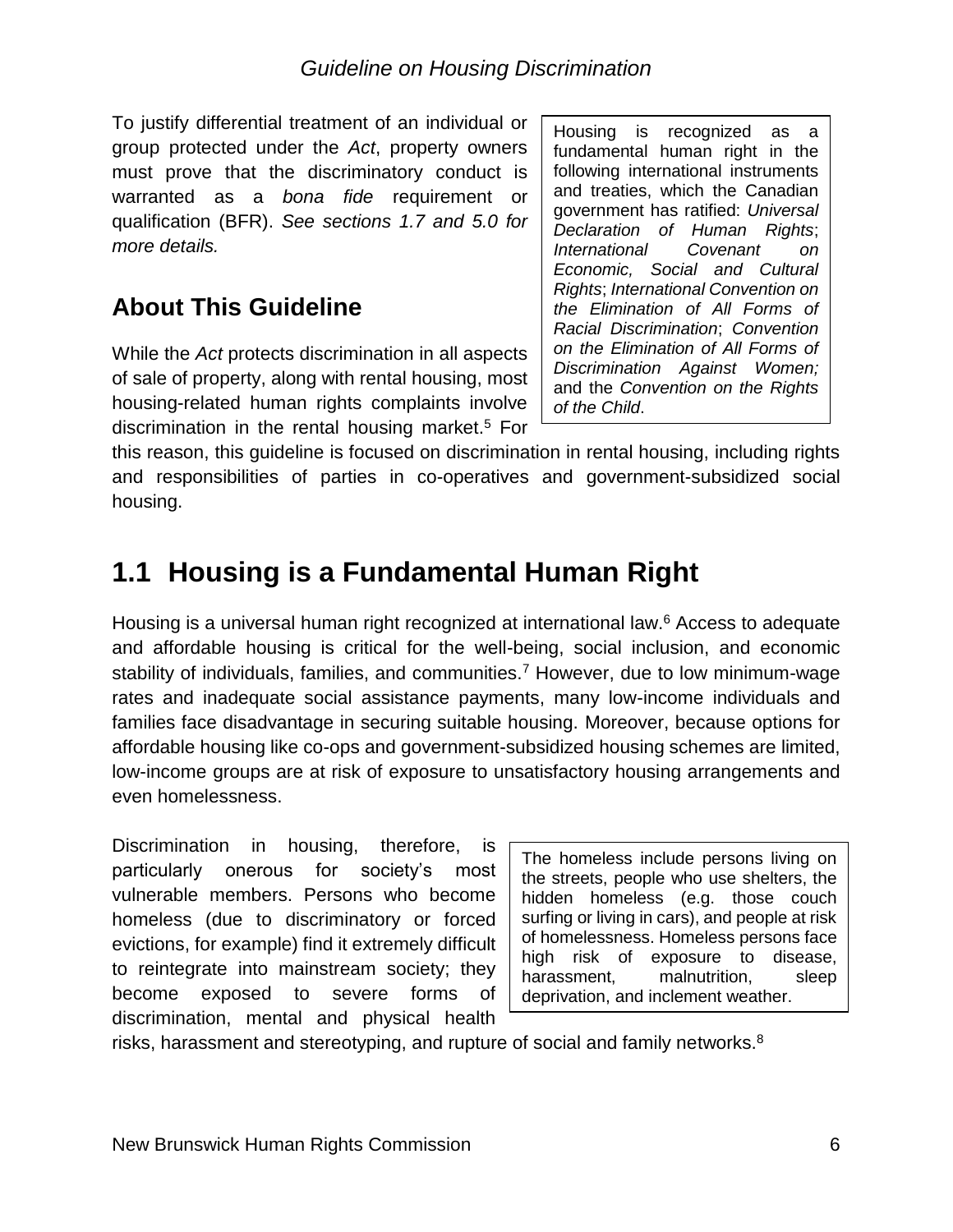It is, therefore, imperative that housing providers, both in commercial and social housing, eliminate discriminatory practices and adopt policies that ensure equal treatment in housing to all sections of society.<sup>9</sup>

Government of New Brunswick's Department of Social Development administers programs to facilitate housing opportunities for low-income groups in the province. Details about the department's housing initiatives can be viewed here:

[https://www2.gnb.ca/content/gnb/en/departments/social\\_development/housing.html](https://www2.gnb.ca/content/gnb/en/departments/social_development/housing.html)

To comply with its international obligations on housing, the federal government announced a National Housing Strategy (November 2017), which aims to promote housing equality by encouraging community housing programs, the coop housing movement, sustainable social housing, affordable private (for-profit) housing market, and research on housing.<sup>10</sup>

The Government of New Brunswick has signed a \$299.2 million agreement with Ottawa under the policy to build affordable housing in the province. The goal in the first three years of the agreement The ideology of NIMBYism or "Not in My Backyard" obstructs efforts to improve affordable housing opportunities for low-income groups. It is rooted in stereotypes about poverty and homelessness and in the belief that subsidized housing projects impact the aesthetics, character, and property value of specific neighborhoods. A classist ideology, NIMBYism restricts affordable housing development and encourages ghettoization of the homeless and poor.

(2019-2022) is to build 151 new rental units; another 1,111 units would be built in the next seven years (2022-2029).

However, housing rights groups argue that at least 24,000 new affordable housing units would be needed by 2027, especially to meet the housing needs of new immigrants anticipated to arrive in the province based on provincial immigration targets. Immigrant bodies like the New Brunswick Multicultural Council have highlighted the vulnerability of new immigrants in the provincial rental housing market.

For more details, see *New Brunswick Housing Strategy, 2019-2029* [https://www2.gnb.ca/content/dam/gnb/Departments/sd](https://www2.gnb.ca/content/dam/gnb/Departments/sd-ds/pdf/Housing/HousingStrategy2019-2029.pdf)[ds/pdf/Housing/HousingStrategy2019-2029.pdf](https://www2.gnb.ca/content/dam/gnb/Departments/sd-ds/pdf/Housing/HousingStrategy2019-2029.pdf)

## <span id="page-6-0"></span>**1.2 Two Protections in Rental Property**

Section 5(1) of the *Act* (the right to occupy or rent property) offers two broad protections to tenants and potential tenants: protection against denial of accommodation and protection against unfair terms and conditions of occupancy.

New Brunswick Human Rights Commission 7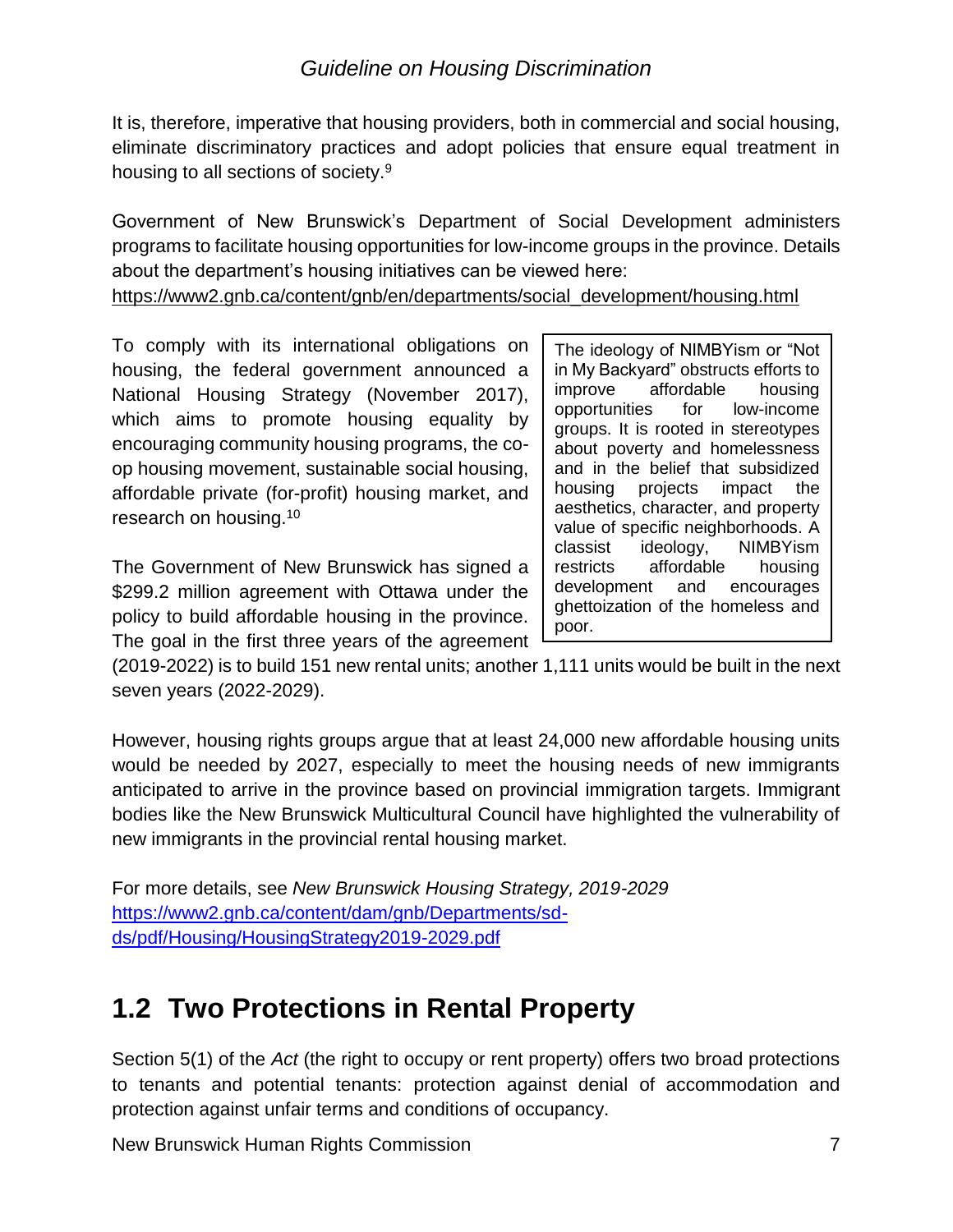- **Denial of accommodation:** Human rights case law on housing shows that housing providers, fearing public criticism or formal complaints, avoid direct or open discrimination against vulnerable groups; instead, they conceal acts of exclusion or discrimination in the subtle guise of false justifications or misrepresentations. A common excuse used by landlords to deny prospective tenants at the application stage is to state that a property has become unavailable or it has been rented to someone else. Such denial of accommodation because of an applicant's protected characteristic is a violation of the *Act*.
	- For example, a Black woman and her mother booked an appointment to view an apartment available for rent. The landlord showed them the apartment but informed them later that it had been rented to someone else, which was a lie concocted to deny the unit to the family because of their race.<sup>11</sup>
- **Terms or conditions of occupancy:** Under the housing protections of the *Act*, discriminatory treatment is also prohibited in the terms and conditions of occupancy. Human rights jurisprudence has established that terms or conditions of occupancy cover a range of areas, including, among others:
	- The rate of rent;
	- The length of the lease;
	- **•** The emotional and psychological atmosphere of a housing premises (resulting from a landlord's behavior, for example);

premises. If that right is violated, it would constitute discrimination with respect to terms and conditions of tenancy.

Among other rights, tenants have a right to the quiet enjoyment of their

- The tenant's right to quiet enjoyment of the residential premises:<sup>12</sup>
- Access to services and facilities in the rental building; and
- Repairs and maintenance of the housing unit.
- For example, if a landlord unjustifiably raises the rent of a senior tenant (who is protected under the ground of age) without raising rents of other comparable units in the building, this action would be *prima facie* discriminatory for infringing the terms and conditions of occupancy.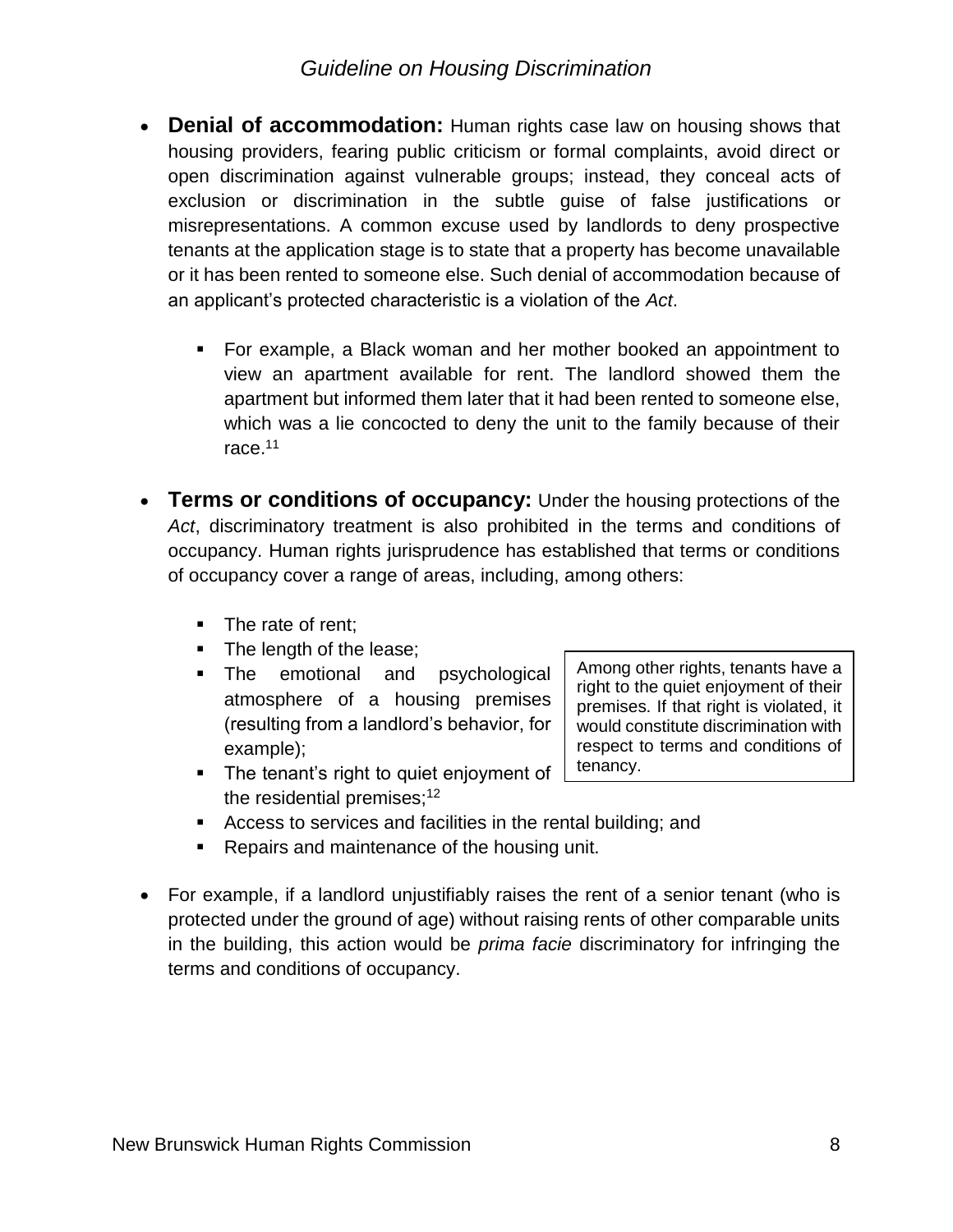## <span id="page-8-0"></span>**1.3 Test of Discrimination in Rental Housing**

To establish a *prima facie* case<sup>13</sup> of discrimination in rental housing (e.g. discriminatory denial of tenancy), complainants must show the following:

- 1. They belong to a protected group under the *Act*, e.g. race, disability, family status, etc.;
- 2. They applied for and met the tenancy qualifications stated in the rental advertisement;
- 3. They were denied the opportunity to rent the property and the protected status was at least part of the reason for the denial;<sup>14</sup> and

According to the Supreme Court of Canada: "A *prima facie* case is one which covers the allegations made and which, if believed, is complete and sufficient to justify a verdict in the complainant's favour, in the absence of an answer from the respondent".

4. After the denial, the property owner rented the same property to someone who has similar qualifications but does not identify with the protected characteristic.<sup>15</sup>

Because courts interpret the protections granted in human rights laws through a broad lens,<sup>16</sup> later court decisions have accepted more lenient tests, e.g. doing away with the fourth condition listed above.<sup>17</sup>

## <span id="page-8-1"></span>**1.3.1 Burden of Proof in Housing Discrimination**

In complaints of housing discrimination, the burden of proof is the same as in other areas of discrimination:

- The complainant bears the burden to establish a *prima facie* case of discrimination as outlined in the above section.
- The burden then shifts to the respondent, to either prove that the alleged adverse treatment did not happen or that it was due to a BFR or a legitimate, nondiscriminatory reason. <sup>18</sup> *For details on BFR, see sections 1.7 and 5.0.*

## <span id="page-8-2"></span>**1.3.2 Intention to Discriminate**

Intention is not material in complaints of discrimination, i.e. it is not a defense that a respondent did not intend to discriminate against the complainant. The focus of a human rights

It is not necessary to prove that discrimination was intentional – a rule or practice, neutral on its face and honestly made, can have discriminatory effects.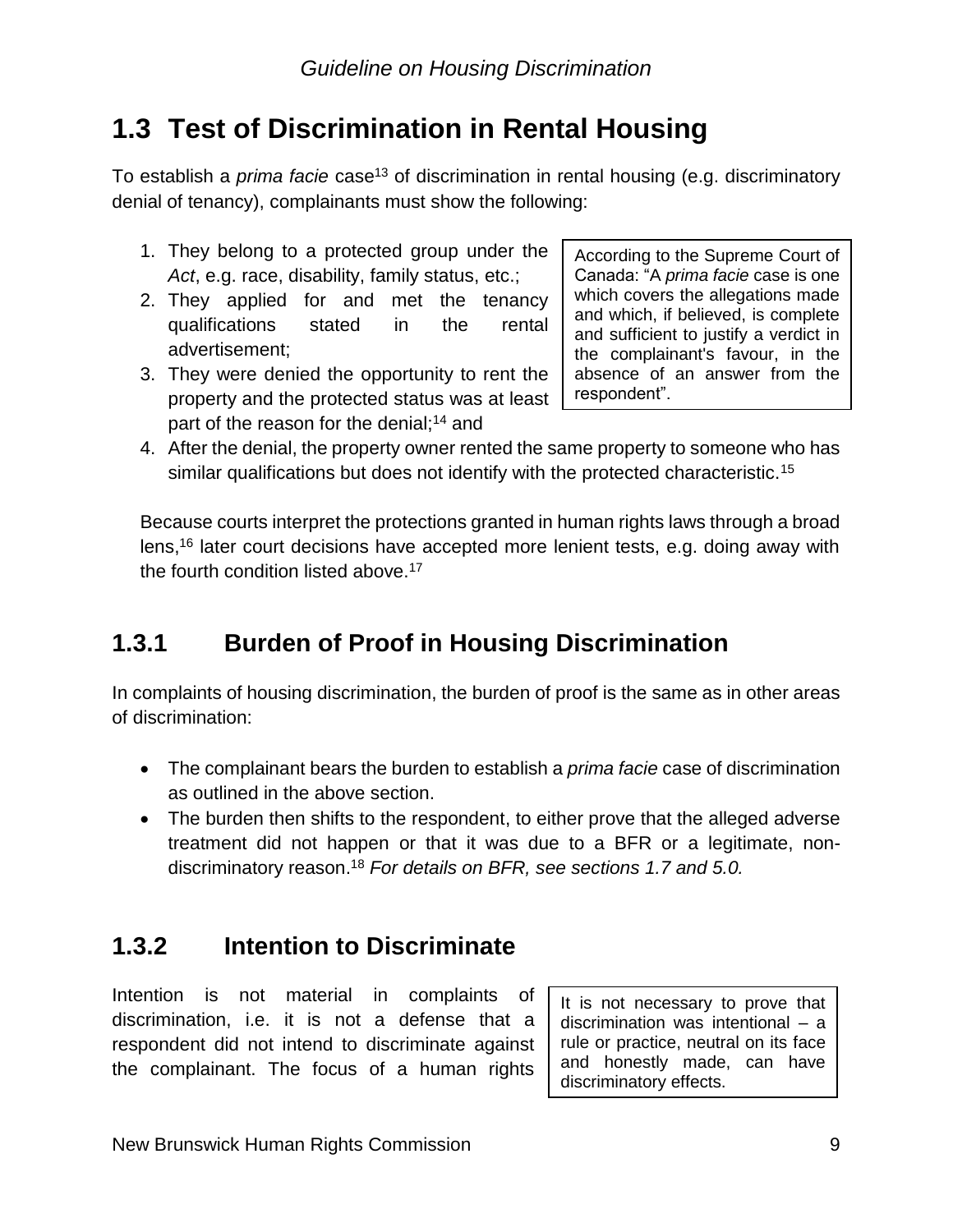inquiry is on the effects of discriminatory conduct on a complainant.<sup>19</sup>

- Landlords, therefore, cannot plead that they had no intention to discriminate against a tenant, if the fact of discriminatory treatment is established.
- Similarly, the fact of discrimination is not effaced if a landlord, while discriminating based on a protected ground, also had other *bona fide* reasons for his actions.<sup>20</sup>
- It is not necessary to prove discrimination by direct evidence.
	- Courts have set down that discrimination is often confirmed by circumstantial evidence and inference rather than by direct evidence, because oftentimes people do not discriminate openly and conceal their discriminatory practices in different ways.<sup>21</sup>
- It is not a defense in a complaint of discrimination that a respondent identifies with a protected ground and would therefore not discriminate against similar groups.
	- **EXAMPLE, a racialized person** cannot plead that they did not discriminate based on race because they themselves identify with the same ground.<sup>22</sup>
- It is not necessary to show that a prohibited ground (or grounds) was the only or main factor that incited the discriminatory

"The prohibited ground or grounds of discrimination need not be the sole or the major factor leading to the discriminatory conduct [….] There is no need to establish an intention or motivation to discriminate; the focus of the enquiry is on the effect of the respondent's actions on the complainant […] There need be no direct evidence of discrimination; discrimination will more often be proven by circumstantial evidence and inference." Radek *Henderson Development*, BCHT 2005.

conduct; it is sufficient that it was one of the factors in the discrimination.<sup>23</sup>

## <span id="page-9-0"></span>**1.3.3 Vicarious Liability in Housing Discrimination**

Property owners are liable for acts of discrimination committed by their agents or employees in the course of their employment or work duties.

• A human rights tribunal has stated that the common law doctrine of *Respondeat Superior* (Let the master answer) applies in situations of vicarious liability for housing discrimination.<sup>24</sup> According to the doctrine, just as employers are liable for the discriminatory actions of their employees done within the scope of employment duties, housing owners are likewise liable for the discriminatory conduct of their managers or employees.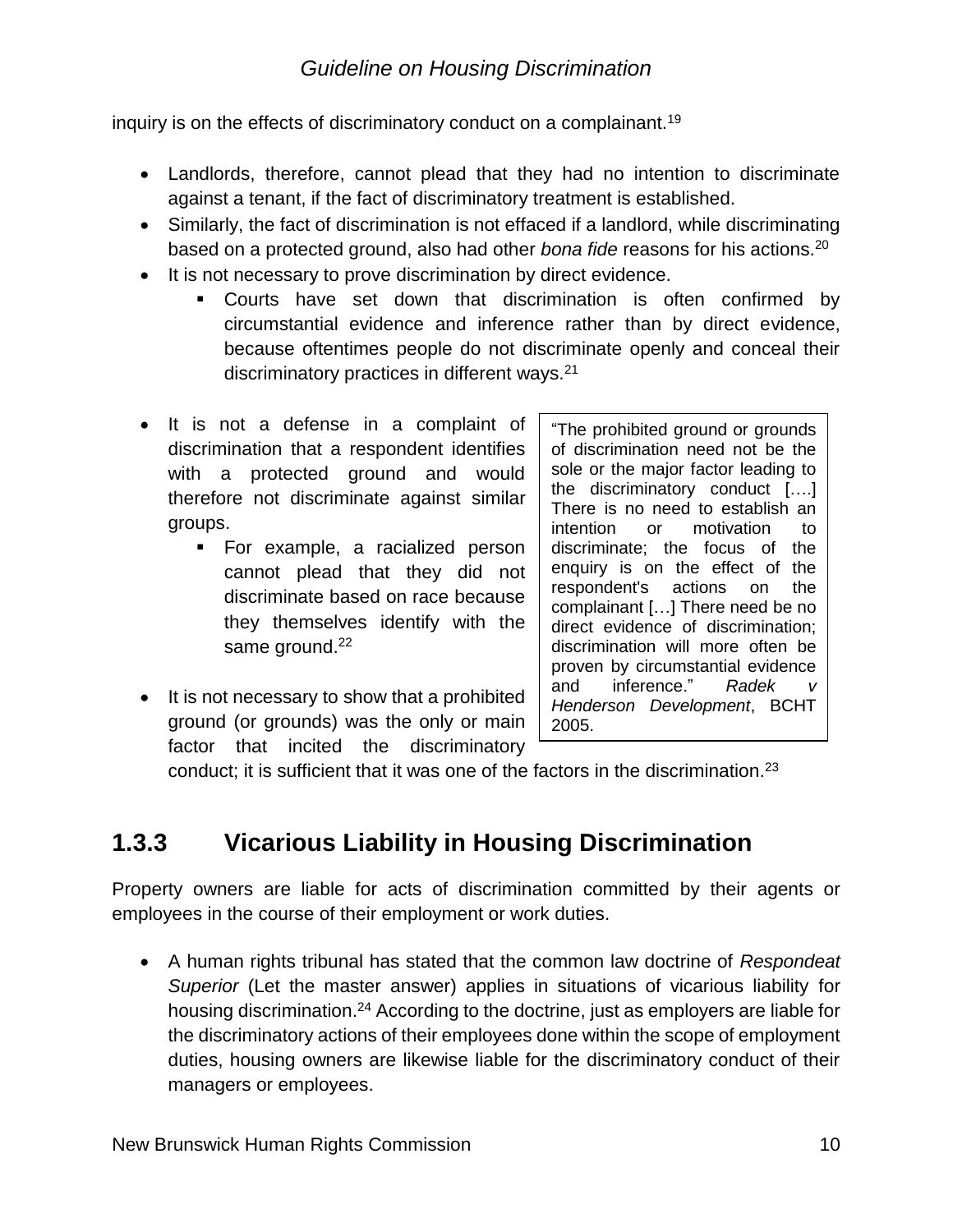- Landlords and property owners cannot evade liability by pleading that they were unaware of the discriminatory practices of their employees, agents, building managers or supervisors.
	- For example, the manager of an apartment building refused to rent a unit to a woman because she had a young child. Even though the owners of the apartment complex denied having a rental policy refusing tenants with children, the company was held liable for the discriminatory conduct of the manager.<sup>25</sup>

## <span id="page-10-0"></span>**1.3.4 Types of Discriminatory Practices in Housing**

Discriminatory treatment in housing covers a wide arc and may be segmented under the following stages at which it can occur:

• Discriminatory language in the initial advertisements or signs announcing the availability of a rental unit.

Landlords must uphold the dignity, equality, respect, and inclusion of all persons during housing-related transactions and in the housing environment.

- Adverse treatment at the house-viewing stage or during pre- and post-viewing interactions and negotiations.
- Differential treatment during tenancy, including the following:
	- Discriminatory terms and conditions of tenancy, e.g. higher rates of rent, illegal security deposits, assigning of substandard units;
	- Different treatment in the provision of services and facilities, e.g. access to laundry, parking, recreational or common area facilities;
	- Neglect in maintenance and repairs compared to other tenants or units;
	- Negative comments or harassment, including sexual harassment, leading to a poisoned housing environment; and
	- **E** Illegal evictions, reprisals, and other discriminatory practices.

## <span id="page-10-1"></span>**1.4 Best Practices for Landlords**

The basic obligations of landlords are enumerated in Section 3 of the *Residential Tenancies Act* (*RTA*).<sup>26</sup> Additionally, for the purposes of human rights protections, landlords and housing providers have the following obligations.

Landlords should uphold the values of dignity, equality, and respect of all persons during housing-related transactions and in the housing environment generally.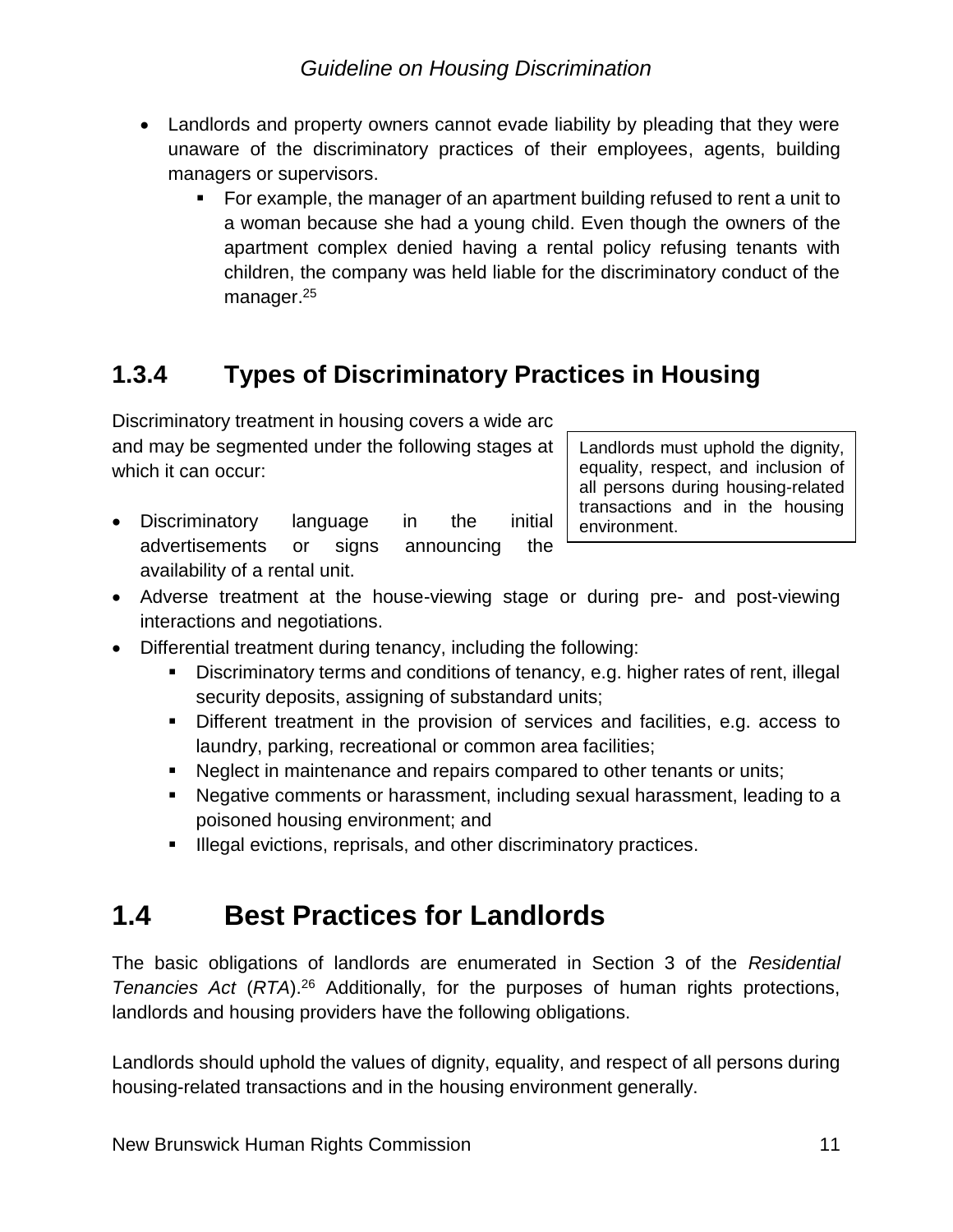Landlords have a legal duty to accommodate the reasonable accommodation requests of tenants who identify with a protected ground of discrimination recognized in the *Act*.

To pre-empt incidents of discrimination, housing providers should adopt the following best practices, commensurate with basic human rights principles of equality, dignity, respect, and inclusion:

- Landlords and housing providers should devise anti-discrimination and anti-harassment policies; these policies should be made available to all concerned parties or displayed in prominent places on housing premises:
	- **EXEDENT Housing policies should have clear** procedures for responding to

If tenants breach their responsibilities, a landlord's duty to accommodate may reach the point of undue hardship, especially if the landlord has already made proactive attempts at accommodation.

accommodation requests, and for resolving disputes quickly and effectively.

- Policies should have mechanisms to provide immediate solutions, interim solutions or next-best solutions, while ensuring the collaboration, selfrespect, and confidentiality of those involved.
- Policies should also include procedures for accommodating the reasonable requests of tenants, unless such requests would lead to undue hardship for the housing provider.
- Policies should ensure that rules such as wait-lists, eligibility criteria, guest policies or persons-per-bedroom ratios, among others, do not discriminate against vulnerable groups.
- Housing staff and tenants should be educated about their human rights obligations and requirements; policies for preventing and redressing potential discrimination should be clearly communicated to them.
- By implementing these policies in an inclusive way, housing providers will circumvent potential discriminatory treatment in their housing environment and lessen their liability in any human rights complaints that may arise.
- Landlords must take all complaints of mistreatment, discrimination or lack of accommodation very seriously and take swift action to address them:
	- If required, landlords should allocate specific resources to address a complained grievance.
	- They should explore viable alternative approaches to resolve a problem identified by a tenant.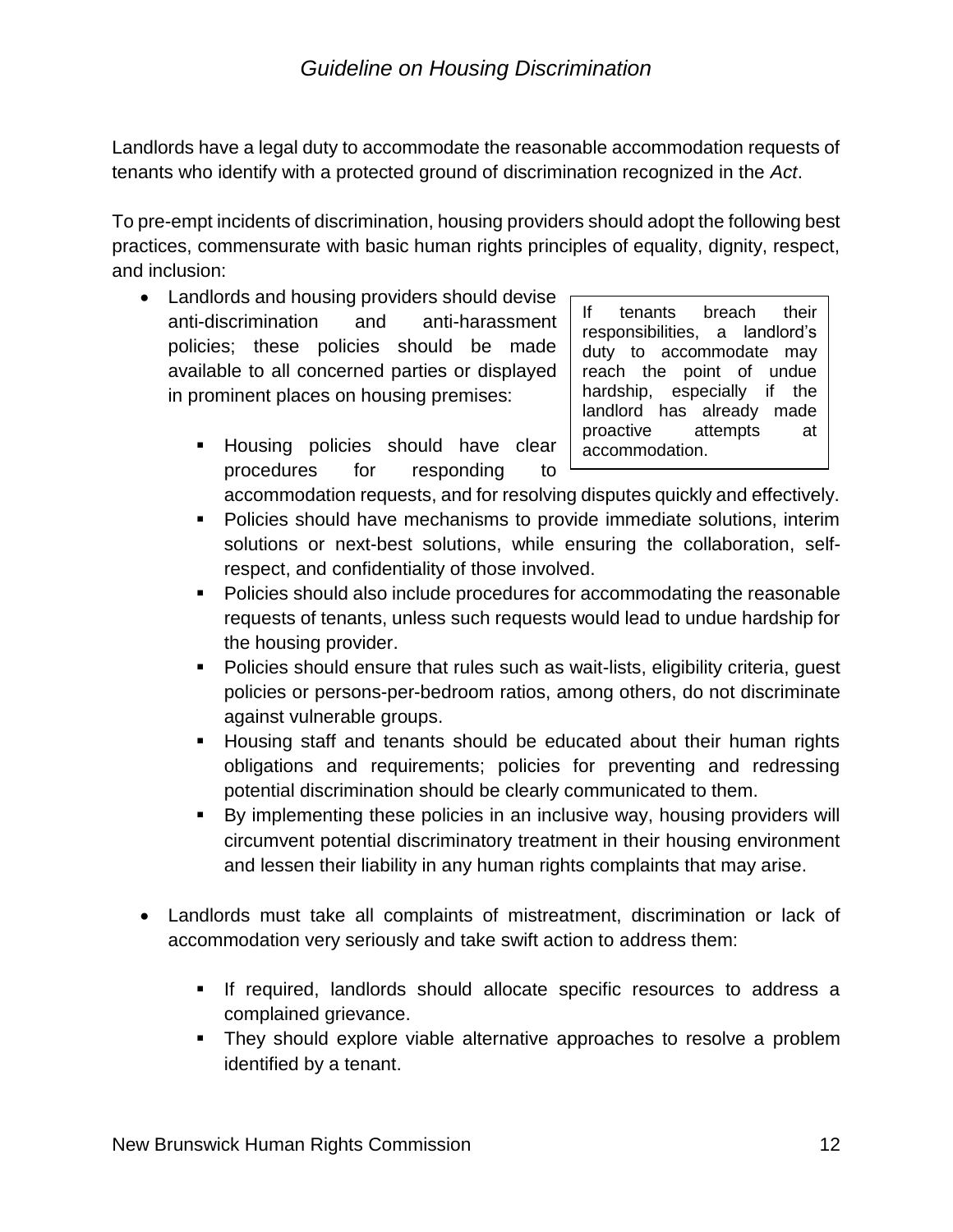- Landlords should communicate effectively with the complainant and apprise them of the actions taken to address their complaint.
- Resolving individual complaints is not enough; landlords must investigate and ensure that the housing arrangement is not tainted with underlying problems that lead to discriminatory treatment of specific groups:
- Housing providers have a duty to accommodate the needs of tenants with disabilities to the point of undue hardship:
	- **EXEC** inaccessible buildings and noninclusive housing designs are inherently discriminatory against persons with disability; housing

Inaccessible buildings and noninclusive housing designs are inherently discriminatory against persons with disability; housing providers should continually review accessibility issues on their premises and have plans in place for removing any existing or potential accessibility barriers.

providers should continually review accessibility issues on their premises and have plans in place for removing any existing or potential barriers to accessibility.

- Some examples of accessibility include making the following or related physical modifications in rental buildings:
	- $\circ$  Ramps and elevators for wheelchair users and those with other mobility impairments; visual fire alarms and doorbells for the hearing impaired; support fixtures in toilets and showers; lower kitchen counters for ease of access by wheelchair users; different door handles to facilitate persons with impairments like arthritis, etc*.*
- Accommodating disability-related requests should also include waiving or changing existing building-occupancy rules that impede accessibility:
	- $\circ$  For example, a landlord may modify a No-Pets policy to allow a visually-impaired tenant to bring a guide dog or other assistance animal in the building.<sup>27</sup> *For more details on the duty to accommodate, see section 5.0.*

## <span id="page-12-0"></span>**1.5 Responsibilities of Tenants**

The basic responsibilities of tenants are enumerated in Section 4 of the *RTA*. <sup>28</sup> If tenants breach their responsibilities, especially if their actions pose health and safety risks to other tenants, to the environment or the public, the landlord's duty to accommodate reaches the point of undue hardship, especially if the landlord has already made proactive attempts at accommodation.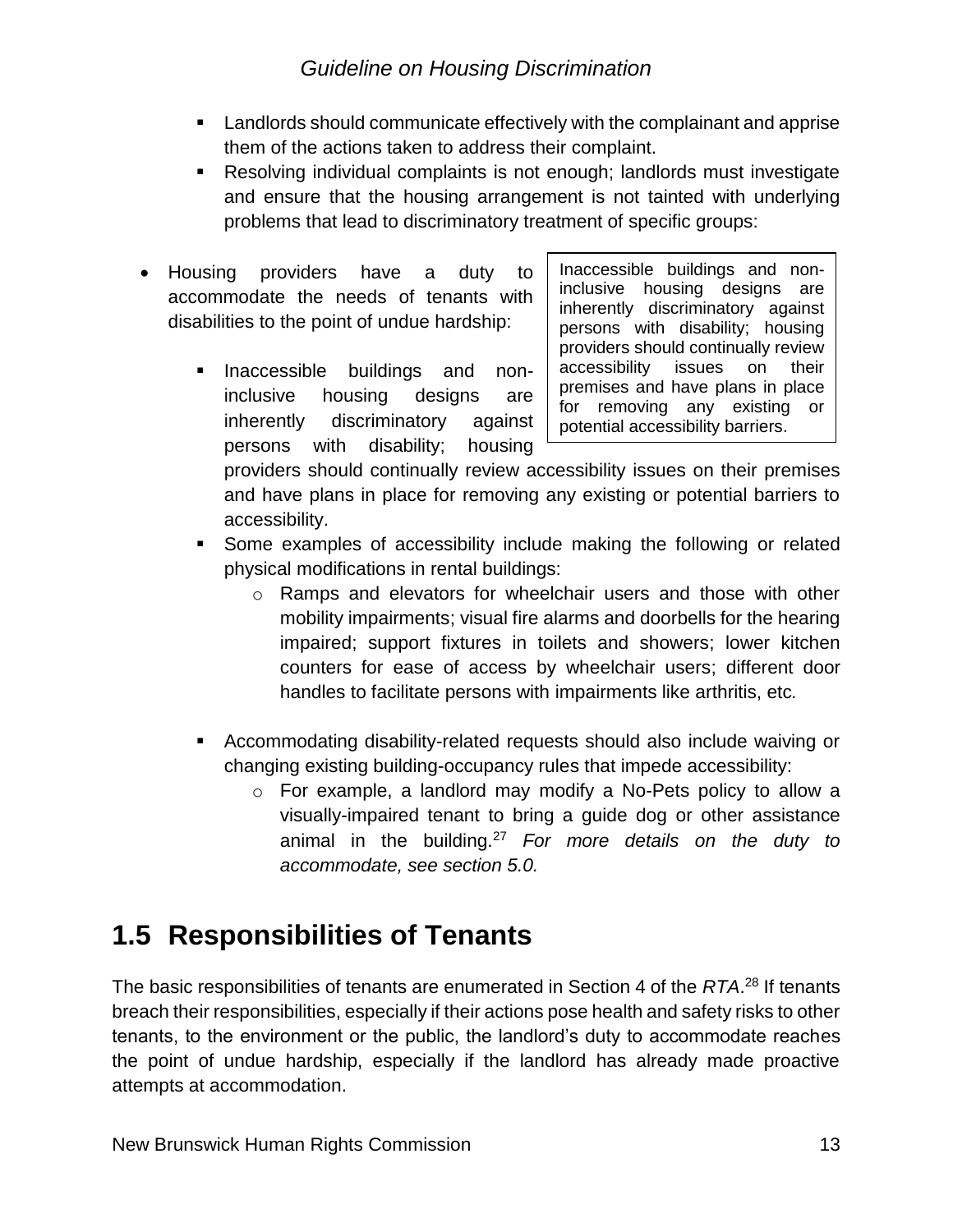The basic responsibilities of tenants include the following:

- Paying the rent on time and abiding by rental rules and regulations;
- Not causing damage to the unit or property and keeping the rental unit in reasonably clean condition;
- Respecting the health and safety (e.g. fire) regulations of the building and ensuring that no health and safety risks are posed to other tenants or the environment;
- Refraining from noisy or disruptive behaviour and respecting the dignity and rights of other tenants, building staff, etc.;
- Communicating any needs for specific accommodation and cooperating fully in the accommodation process.

## <span id="page-13-0"></span>**1.6 Justifications of Differential Treatment in Housing**

In some situations, housing providers will be justified if they cannot fulfill certain accommodation requests of tenants; these justifications include the following:

All BFR claims must be backed by concrete evidence, including, if necessary, statistics and other relevant research.

**A BFR Claim:** If the action or decision of a landlord or housing provider is made for a legitimate or *bona fide* requirement (BFR), it would not be discriminatory if it has differential consequences for a tenant.

- What constitutes a BFR is context-bound and is assessed on a case-by-case basis.
- Typically, a refusal to accommodate would be justified as a BFR if the cost of accommodation would be too high, or if the accommodation would pose serious health and safety risks to tenants, housing staff or members of the public.
- Substantial evidence should be presented to support or justify a BFR; for example, mere subjective assessments of expenses or health and safety risks are not enough to prove that a measure qualifies as a BFR. *For more on BFR, see section 5.0.*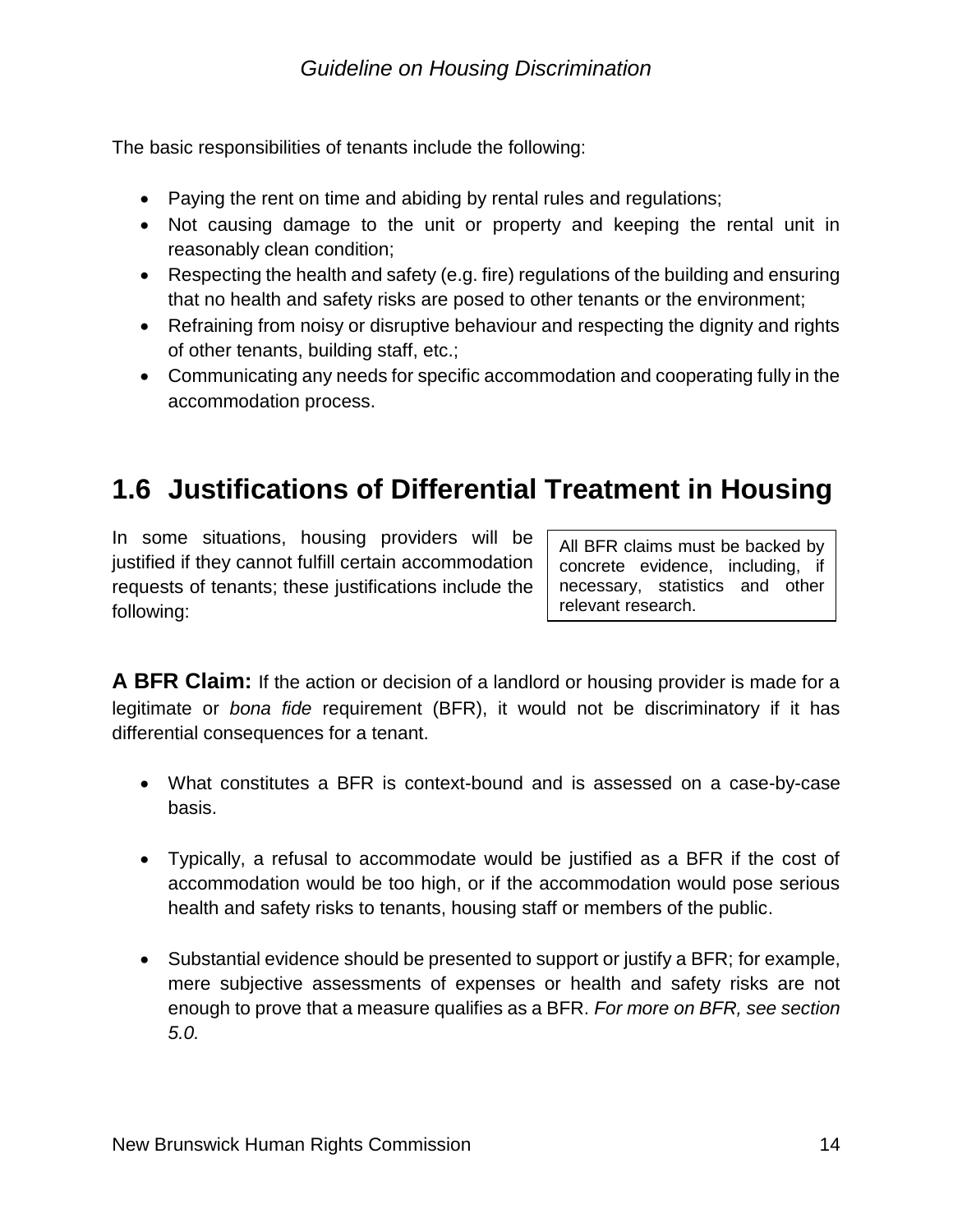**Special Programs:** It is not discriminatory if certain persons or groups are excluded from availing rental housing, if the exclusion is the result of a special program as stipulated in Section 14 of the *Act*.

- Special programs are specific measures designed to give preference in housing, employment or services to one or more protected groups.
- For example, a housing provider may design a special program that reserves one housing unit in an apartment complex for single mothers, based on research that single mothers face difficulty in the rental market where the building is located.

All exceptions to human rights protections are narrowly construed by courts, i.e. while availing these exceptions, parties must still abide by all other human rights obligations.

- **E** Although this special program would exclude other groups from renting this unit, it would not be *prima facie* discriminatory against these groups.
- Non-discriminatory special programs in housing may likewise be designed for persons with disabilities, seniors, university students with families, and so forth.
- It is imperative that special programs comply with all human rights principles and not discriminate internally against the groups they are designed to protect;
	- For example, if the above-mentioned special program for single mothers begins to give preference to white women over racialized women, it would violate the *Act*.

**Exceptions in Sublets:** If property owners rent a portion of their home – either a room or a self-contained unit – they must still abide by all human rights obligations. However, in such situations of sublet, depending on each specific case, a slight exception may be permitted.

If an owner or tenant sublets a room or portion in a unit with shared bathroom or kitchen, the owner or tenant would have the right to prefer certain types of occupants because of the intimate nature of the shared living space. $29$ 

• For example, a single woman (a widow or single mother) who lives alone and rents a room in her home, with a shared bathroom or kitchen, would not discriminate against other groups if she prefers to rent only to women tenants.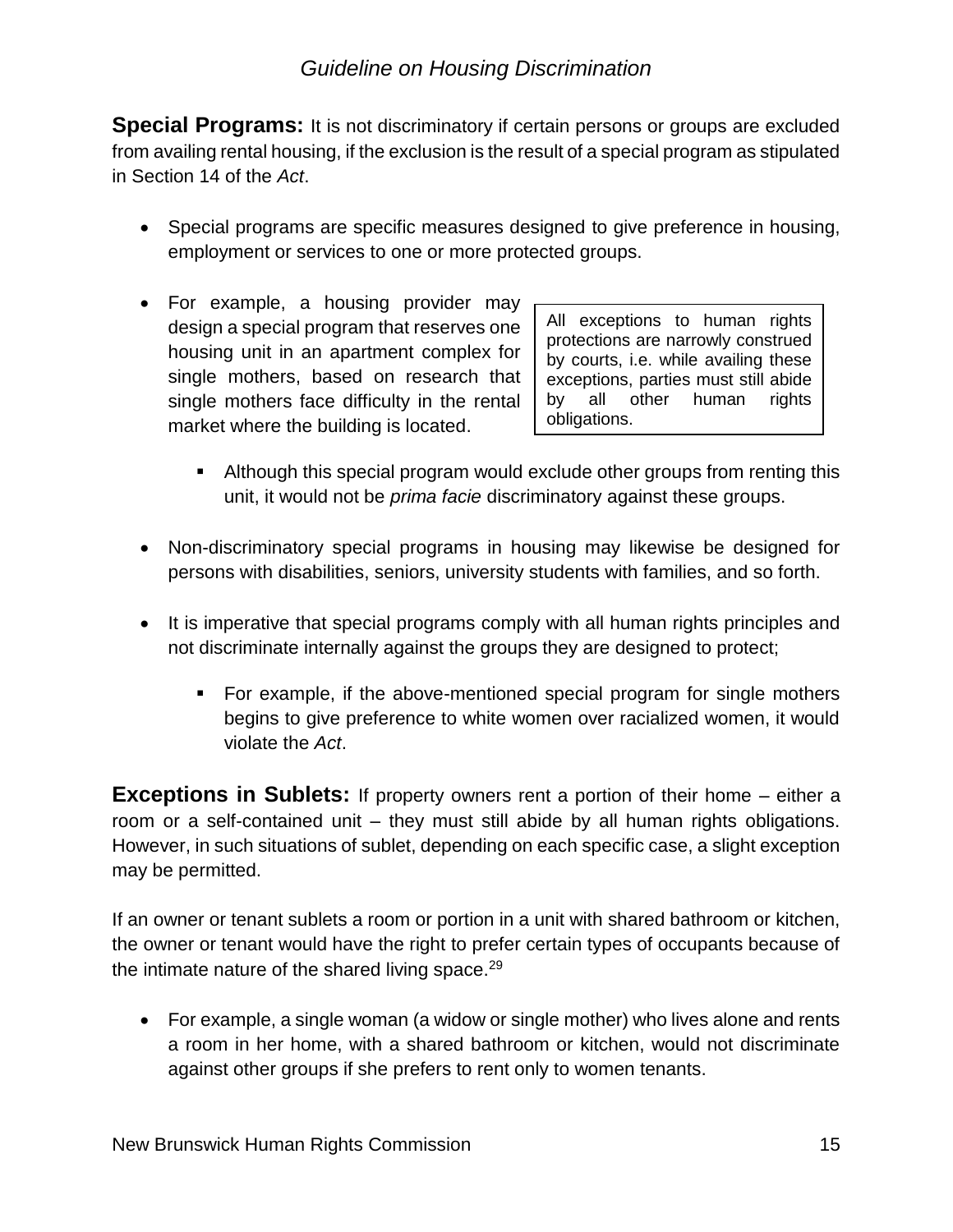- Such a preference, however, should not be internally discriminatory based on any of the protected grounds; for example, it would still be *prima facie* discriminatory if the landlady denies a racialized woman applicant because of her race.
- In such shared rental accommodation, parties must still adhere to all human rights obligations, i.e. they will be liable for all forms of discriminatory treatment during tenancy:
	- A couple lived on the ground floor of their house and rented the second and third floors to a Black man, with whom they shared kitchen and bathroom facilities. The wife intruded the tenant's space on a daily basis and used abusive language, laced with racial invectives and name calling. A human rights tribunal held the couple liable for racial discrimination in provision of housing.<sup>30</sup>

**Legitimate Rental Inquiries:** Equal treatment in rental occupancy is not infringed if a landlord requires income information, rental history, credit checks, or other guarantees from prospective tenants.

• However, such inquiries should not violate the dignity and privacy of tenants or be used to prefer certain tenants and exclude protected groups, when all groups meet the required preconditions. *For more details, see section 3.3.*

## <span id="page-15-0"></span>**1.7 Covid-19 and Housing Rights: A Note**

Because of the Covid-19 pandemic, the right to housing and the need for adequate shelter have become increasingly crucial. Homeless persons are at higher risk of exposure to the virus; moreover, because of the pandemic, they also face increased risk of harassment, stereotyping, and criminalization (through over-zealous policing or ticketing, for example), merely because homelessness forces them into community spaces, in full public view.

A person infected with or perceived to be infected with Covid-19 is protected from discrimination under the *Act'*s ground of physical disability – such persons should not be treated differently because of<br>their infection or perceived their infection or infection.

Additionally, economic hardships resulting from pandemic-related job losses or curtailment of work can push individuals to mortgage default, rental arrears, and threat of evictions. The province placed a moratorium on evictions from rent default, but that moratorium ended on May 31, 2020, so the risk of evictions due to rental default is high among vulnerable population groups.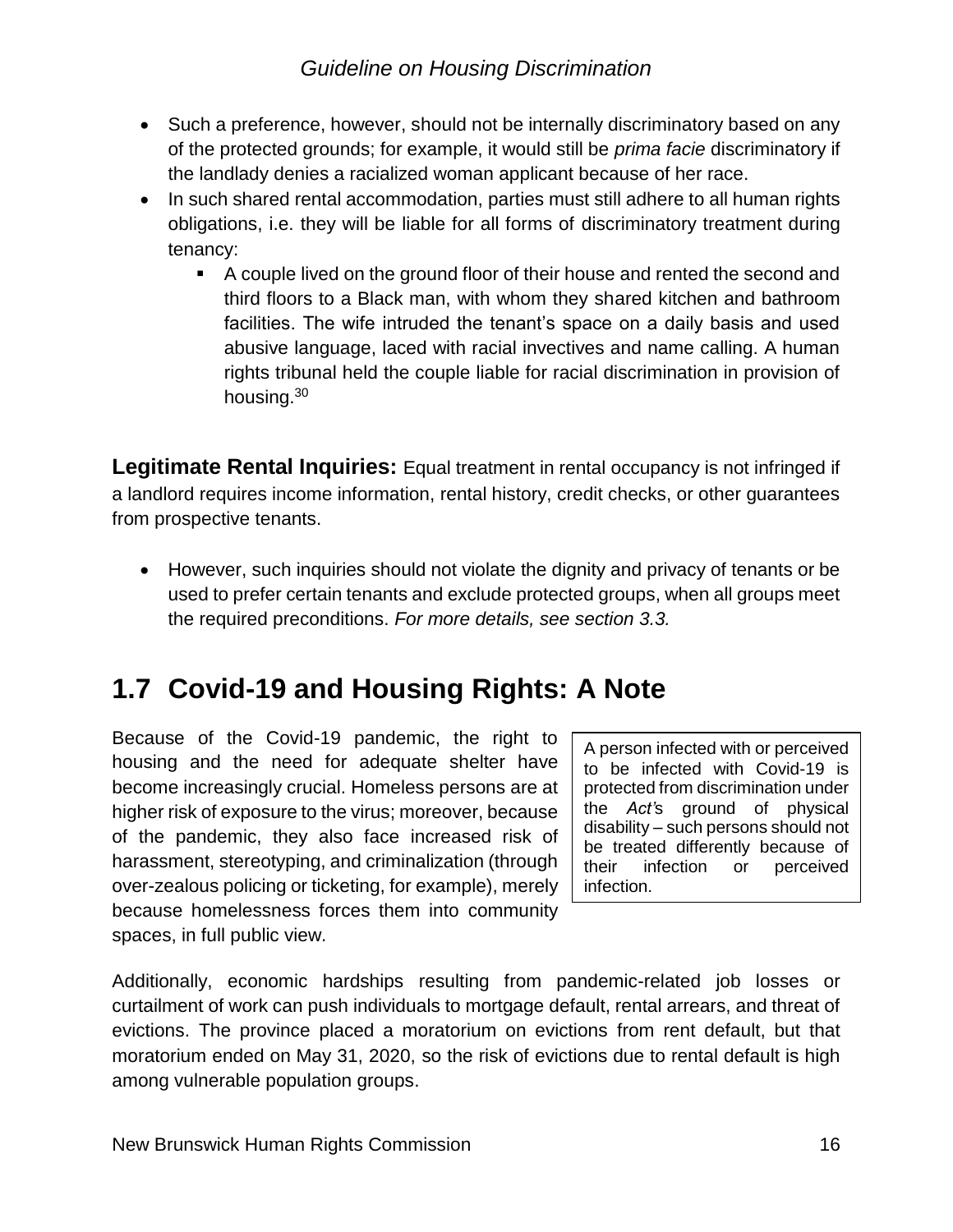Recent media reports $31$  have highlighted incidents of excessive increase of rental rates in the province, which are putting low-income renters at further risk. The *RTA* does not protect tenants against unfair rent hikes; currently, under the *RTA*, a tenant's only

The government is considering revisions in the *RTA* to limit rent increases to once a year and protect tenants from unfair rent hikes.

remedy is to apply to the Residential Tenancies Tribunal to request review of a rent increase. For details see:<https://www2.snb.ca/content/snb/en/sites/rent.html>

However, in May 2021, the provincial government released a report on the rental landscape in New Brunswick, which includes, among others, recommendations to "modernize" the *RTA* by "limiting rent increases to once a year [and] better protections against unreasonable rent increases" (page 38). The full report is available here: [https://www2.gnb.ca/content/dam/gnb/Departments/eco-bce/Promo/rentals](https://www2.gnb.ca/content/dam/gnb/Departments/eco-bce/Promo/rentals-loyers/review-of-the-rental-landscape-nb.pdf)[loyers/review-of-the-rental-landscape-nb.pdf](https://www2.gnb.ca/content/dam/gnb/Departments/eco-bce/Promo/rentals-loyers/review-of-the-rental-landscape-nb.pdf)

Covid-19 has upended economic predictability, including the stability of the rental housing market. To protect vulnerable renters and enable the promise of affordable housing for all New Brunswickers, it may be prudent to consider other measures in the long-term, like rental subsidies or basic rental income for qualified persons.

Under these exceptional circumstances, it is imperative on landlords and housing providers to continue to fulfill their human rights obligations and any additional responsibilities that may result from the uncertainties triggered by the pandemic. The following general principles may be noted:

- Landlords should ensure that the housing environment is free from acts of hate or harassment, including stigmatization of certain racialized groups (Asian Canadians, for instance) due to perceptions or racial stereotypes that associate COVID-19 infection risks with those groups.
- Landlords and housing providers should not evict and deny housing or housingrelated services to individuals because of their exposure or perceived exposure to COVID-19, as long as these individuals follow all precautions and protocols established by the provincial health authorities.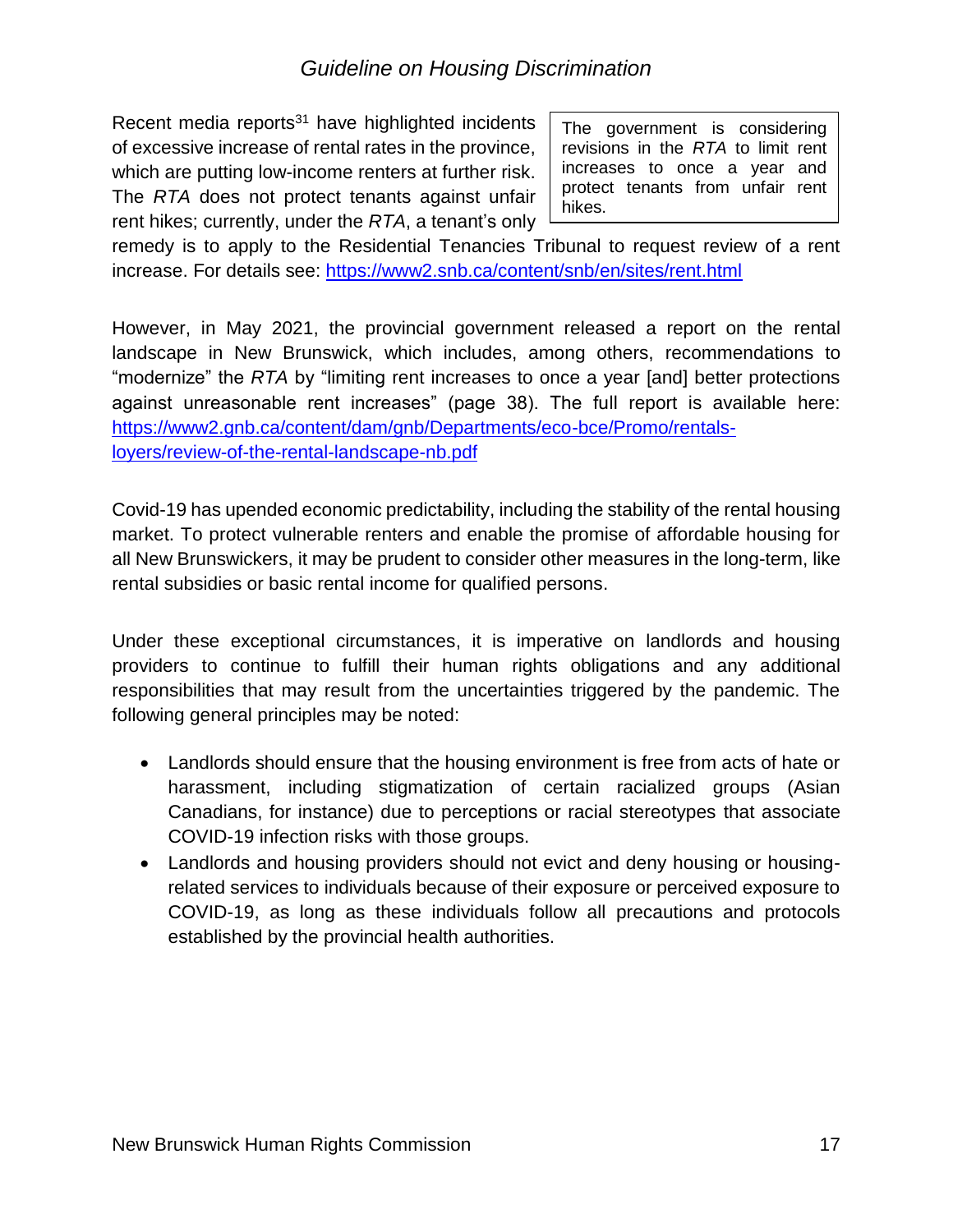▪ Persons infected with or perceived to be infected with Covid-19 are protected from discrimination under the *Act'*s ground of physical disability – they should not be treated differently because of their infection or perceived infection.

Under these exceptional circumstances, landlords and housing providers must continue to fulfill their human rights obligations, including any additional responsibilities that may result from the uncertainties triggered by the pandemic.

- Landlords should continue to fulfill their responsibilities related to repair and maintenance of properties, while following protocols of social distancing and other public health guidelines.
- For more details on tenant and landlord rights and responsibilities during the pandemic, contact the Commission or consult the Covid-19 page on the Commission's website:

<https://www2.gnb.ca/content/gnb/en/departments/nbhrc/COVID19-NBHRA.html>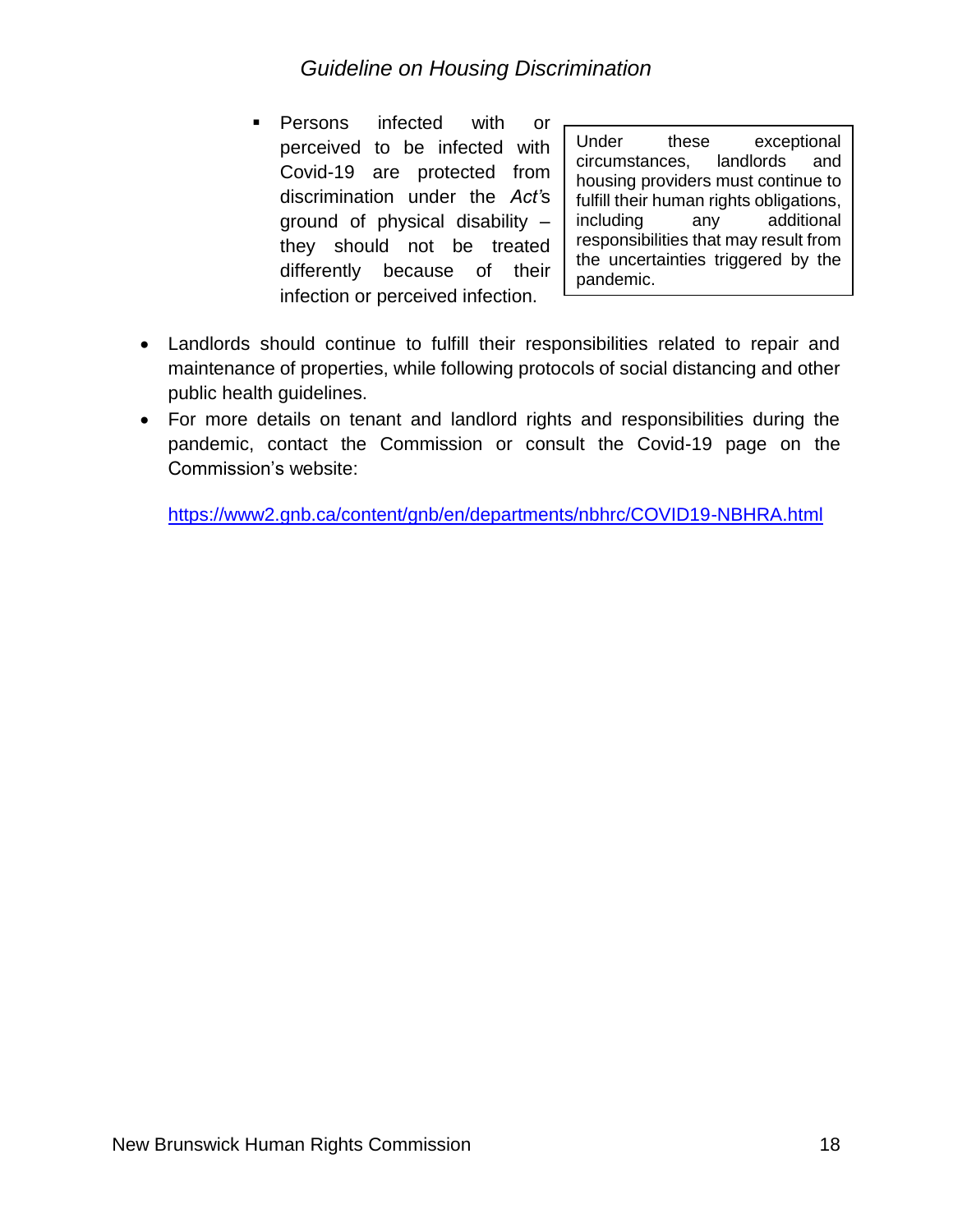## <span id="page-18-0"></span>**2.0 Groups Most Vulnerable to Housing Discrimination**

ersons who identify with any of the 16 ground of discrimination enumerated in the *Act* are protected from discrimination in housing; the *Act* also protects against acts of sexual harassment and reprisal in housing-related interactions. P

As evidenced in human rights case law, certain protected groups are more likely to face housing discrimination. The Canadian government's National Housing Strategy (section 1.1 above) also confirms that groups identified in this section are more vulnerable to discrimination in the housing market.

## <span id="page-18-1"></span>**2.1 Two Contexts of Housing Discrimination**

Two contexts of housing discrimination may be noted at the outset:

- **Stereotyping:** All discrimination, including housing discrimination, is rooted in prejudice and stereotyping of "other" persons or groups.
	- Many discriminatory acts in housing are committed because landlords hold (consciously or unconsciously) stereotypical views about disadvantaged

All housing discrimination stems from stereotyping and vilification of "other" persons or groups. Moreover, people who face discrimination in housing are more likely to identify with an intersection of protected grounds.

groups and perceive their identities as "different" from what they see as "normal".

- Whenever housing providers make decisions based on these stereotypes, their choices will likely result in differential treatment of groups protected under the *Act*.
- **Intersectionality:** Intersectionality is a significant factor in housing discrimination.
	- **.** Intersectionality means that a person is vulnerable due to more than one ground of discrimination, e.g. a Black woman can potentially face discrimination on the grounds of both race and sex.
	- If individuals identify with two or more grounds of discrimination, courts use an intersectional lens to review human rights violations against them.<sup>32</sup>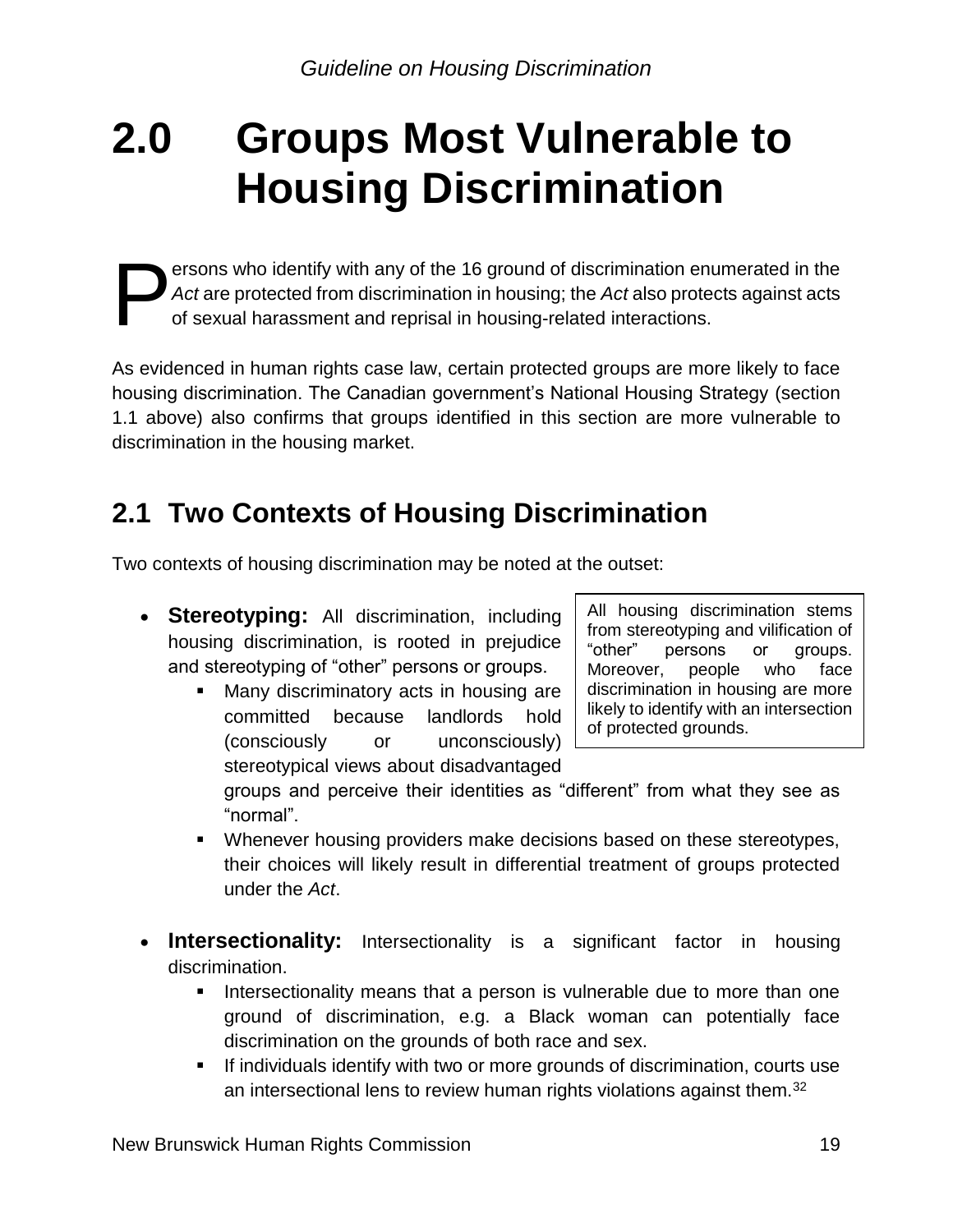▪ Generally, if intersectionality is established as a factor in discrimination, the discriminatory treatment is considered more severe.

## <span id="page-19-0"></span>**2.2 Groups Most Vulnerable to Housing Discrimination**

The following groups are more likely to face housing discrimination; in majority instances, these groups identify with an intersection of grounds or with more than one ground.

The groups are not listed in a hierarchy based on the severity of housing discrimination they face; statistically, however, some groups are featured more than others in housing-related human rights complaints.

Canada's National Housing Strategy recognizes that the following population groups are most vulnerable to losing housingrelated protections: women and children fleeing from domestic violence; seniors; Indigenous peoples; homeless persons; people with disability; persons with mental health and addiction issues; veterans; young adults; racialized groups; and newcomers to Canada.

#### **Persons with Disabilities**

- Persons with disabilities may also identify with grounds like social condition, age, sex, ancestry, and gender identity or expression.
- Persons with disabilities are subject to stigma and stereotyping, which stem from ignorance and lead to differential treatment.
	- For example, people with disabilities are regarded as undesirable tenants because of the perception that they will require special treatment and accessibility-related accommodations.<sup>33</sup>
		- o People with mental disability are viewed as unpredictable and disruptive and difficult to communicate with.
- Housing providers must ensure that buildings and facilities are designed for accessibility and inclusion; they have a duty to accommodate tenants with disability to the point of undue hardship or if they can show with evidence that the discriminatory treatment was based on a BFR.
	- A BFR claim must be reasonable and substantiated by evidence. For example, a board rejected a landlord's argument that he refused to rent to a blind person with a guide dog for reasons of "public safety" – this was not a valid BFR  $34$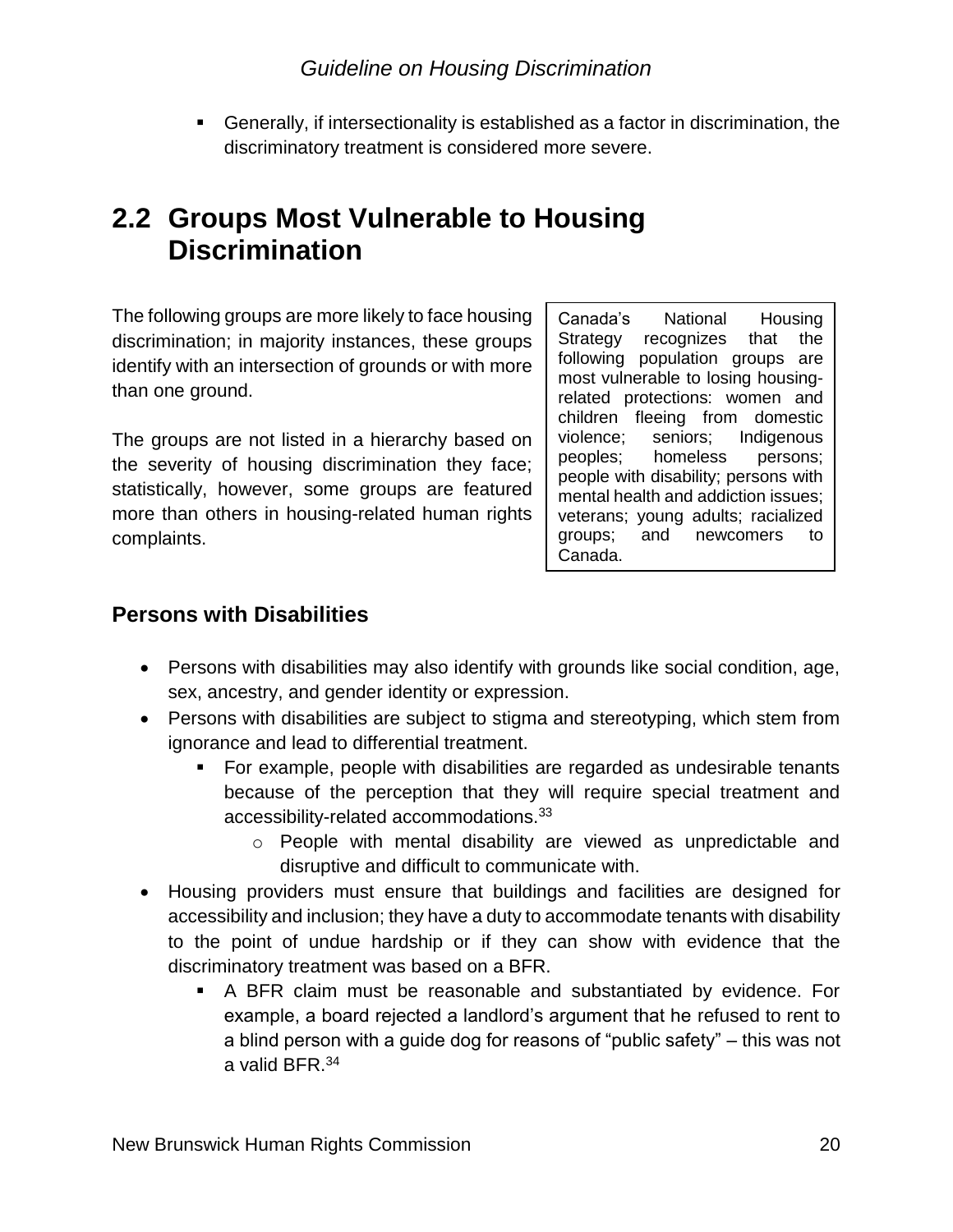▪ In an earlier case, a landlord argued that renting to a person with HIV would put other tenants at risk – this too was not a valid BFR.<sup>35</sup> *For more details on BFR, see sections 1.6 and 5.0.*

#### **Low-Income Groups**

- Low-income groups are protected in the *Act* under the ground of social condition, which prohibits discrimination based on a person's source of income, education or job type.
- Persons with social condition status may also identify with the grounds of sex, race, disability, ancestry, national origin, family status, sexual orientation, and gender identity or expression.

An expert testimony before a tribunal confirmed that social assistance recipients are stereotyped as "fraudsters", "lazy, parasitic and irresponsible," and as having "personal failings and lack of adequate virtue." Such stigmatization makes low-income groups easy targets of discriminatory practices in housing.

- **•** These persons may be stereotyped as unreliable tenants who will default on rent payments, regardless of their actual ability to pay the rent.  $36$
- They are also perceived as unsocial and more likely to indulge in criminal behaviour.<sup>37</sup>
- Some landlords use minimum-income criteria and rent-to-income ratios to exclude low-income tenant applicants.
	- However, landlords cannot justify refusing an applicant merely because the applicant does not meet set income criteria – this would not constitute a BFR or undue hardship.
	- An Ontario board accepted expert evidence that persons excluded from housing by income eligibility criteria face intersectional disadvantage:
		- o According to the evidence presented, persons discriminated in housing because of income are more likely to be women, young persons, single mothers, refugees, immigrants, and social assistance recipients.
		- o According to the board, the landlord's view that persons who did not meet pre-established income criteria would default on their rent was based on cultural stereotypes.
		- o Contrarily, the defendants proved by empirical data that large numbers of tenants successfully pay rent amounts greater than the prescribed income percentages set by the landlord in the case.<sup>38</sup>
	- In a similar case, a landlord refused to rent to a single mother of two children because the shelter component of her disability benefit was equal to the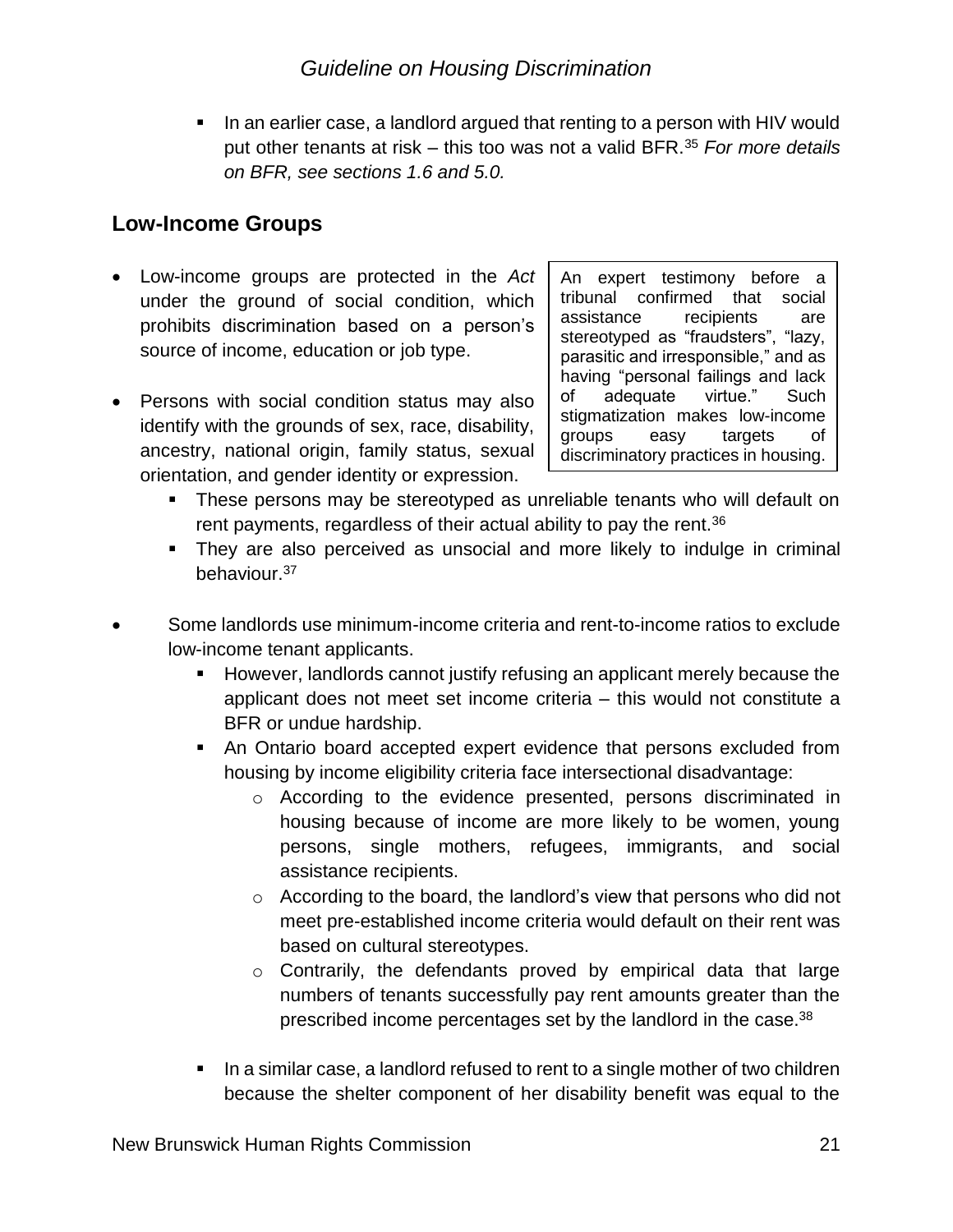rent payment; he argued that she would have no money left to pay for utilities. The tribunal rejected the argument – the landlord was unable to prove with evidence that the criterion was valid to predict the tenant's ability to pay rent.<sup>39</sup> *For more on rent-to-income ratios, see section 3.3.*

- Some landlords try to evict low-income tenants who have occupied the same apartment for some time, so they can rent to new tenants based on current rent rates – such treatment would constitute *prima facie* discrimination.
	- A tenant with a disability had rented the same apartment for six years and depended on provincial welfare payments and CPP benefits. The landlord applied annually to CMHC for a subsidy arrangement that paid part of the rent. In the year of the complaint, the landlord did not apply for the subsidy, raised the rent twice (without raising rents of other units), and complained of the tenant's cats. It was held that the landlord discriminated against the tenant on grounds of disability and social condition.<sup>40</sup>
- In another case, a rental applicant was refused tenancy because he was on sick leave and consequently unemployed. The refusal was held to be discriminatory based on source of income; the landlord did not have sufficient basis to deny tenancy; the circumstances did not constitute valid factors for undue hardship or  $BFR.^{41}$

#### **Racialized Persons**

- Racialized groups are protected under the ground of race and may also identify with grounds of colour, national origin, religion, sex, family status, and social condition.
- Racialized persons are vulnerable to vicious stereotyping, exclusion, and discrimination.

Racialized groups are susceptible to vicious stereotyping, exclusion, and harassment, which puts them at high risk of discrimination in the rental housing market.

- Most newcomers to Canada who face discrimination in housing belong to this protected ground, intersected with other grounds like national origin.
- Different cultural stereotypes about specific racialized groups create different patterns of discrimination under the ground of race.
	- o For example, a landlord threatened to evict a tenant unless they stopped producing cooking odours in their apartment. According to the tribunal, the landlord violated the dignity of the tenant and their right to enjoy their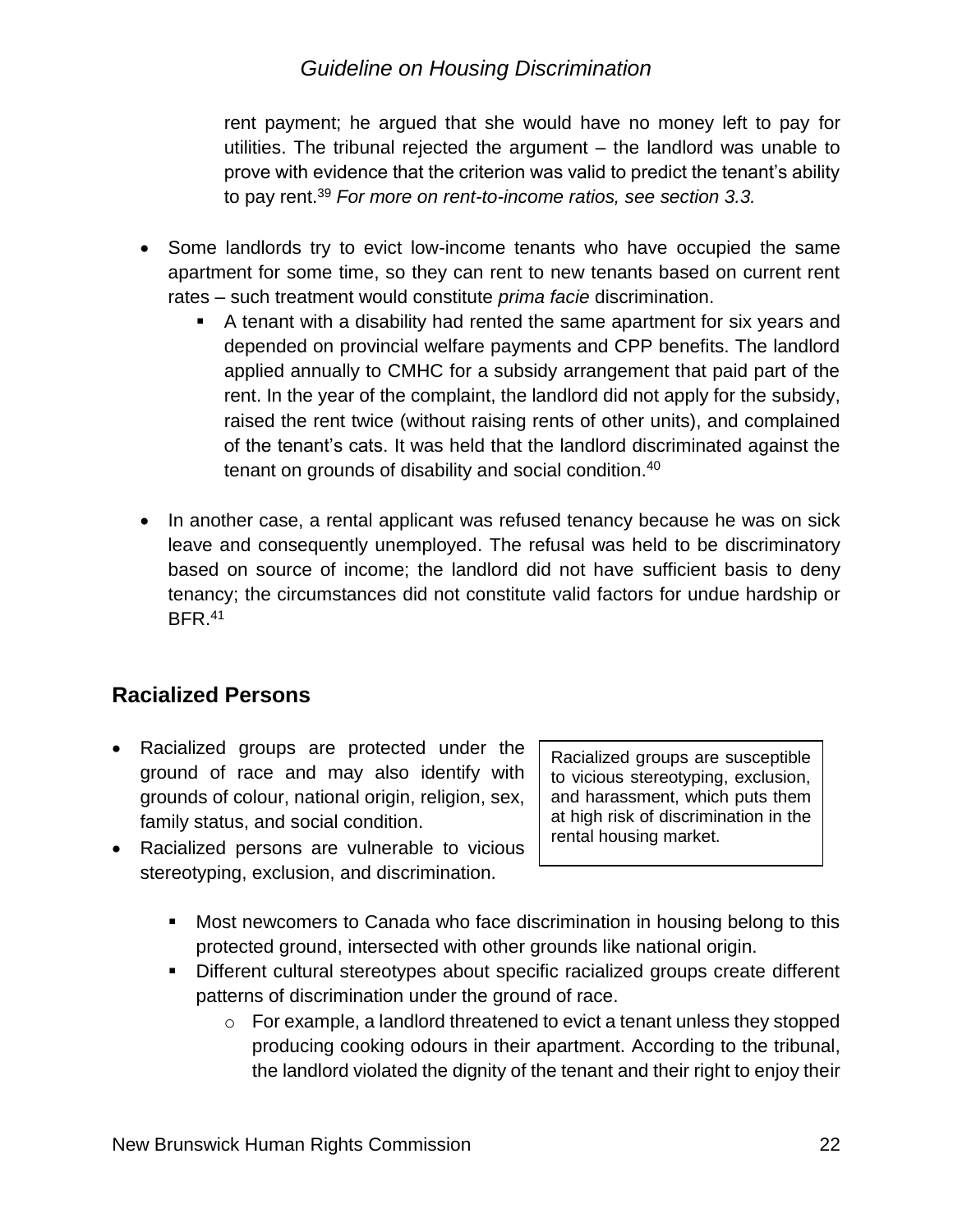culture and ethnicity; he failed to accommodate the tenant and his actions were not justified under a BFR exception.<sup>42</sup>

- Racialized people are more likely to experience denial of housing,  $43$  harassment in housing, and threats of eviction.
	- For example, a Black woman viewed and liked a one-bedroom basement apartment, but the landlord declined to accept her application and indicated that he wanted to show the apartment to other applicants. Suspecting racial bias, the complainant sent her roommate, a white woman, to see the apartment; the landlord immediately agreed to rent to her. Confirming race discrimination, the board concluded that the landlord's decision was based on the racial stereotype that Black women tenants are financially unstable and host too many parties.<sup>44</sup>
	- **.** In another case, a Black woman, after speaking on the phone with an apartment owner met with him at a nearby convenience store to discuss details. When they met, the owner said that the apartment had already been rented. Later, the woman's husband phoned the owner and was informed that the apartment was still available.<sup>45</sup>
	- A Black Jamaican woman and her children suffered prolonged harassment from their building superintendent. The respondent passed away prior to the hearing, but the board proceeded with the inquiry against his estate based on the *Trustee Act*. Using eye-witness testimonies and the text of the deceased respondent's interview with a Commission investigator, the board pieced together a sequence of racial abuse and harassment; damages were awarded against the corporation that owned the building.<sup>46</sup>
- Racialized persons are also more vulnerable to unequal access to housing-related facilities and to other differential treatment like substandard living conditions due to neglect of repairs or maintenance.<sup>47</sup>
- While race is a protected ground under the *Act*, a discrimination claim cannot be based on allegations of so-called "reverse racism" – reverse racism is not defendable as a human right.
	- A white female tenant complained that her East Indian landlord and his family referred to her as "gori" (a Punjabi word meaning "white girl"), which she alleged was an example of "reverse racism" because the word "gori" was as racially offensive as the N-word that is used to disparage Blacks. The respondent submitted that his family speaks Punjabi and "gori" is a general Punjabi term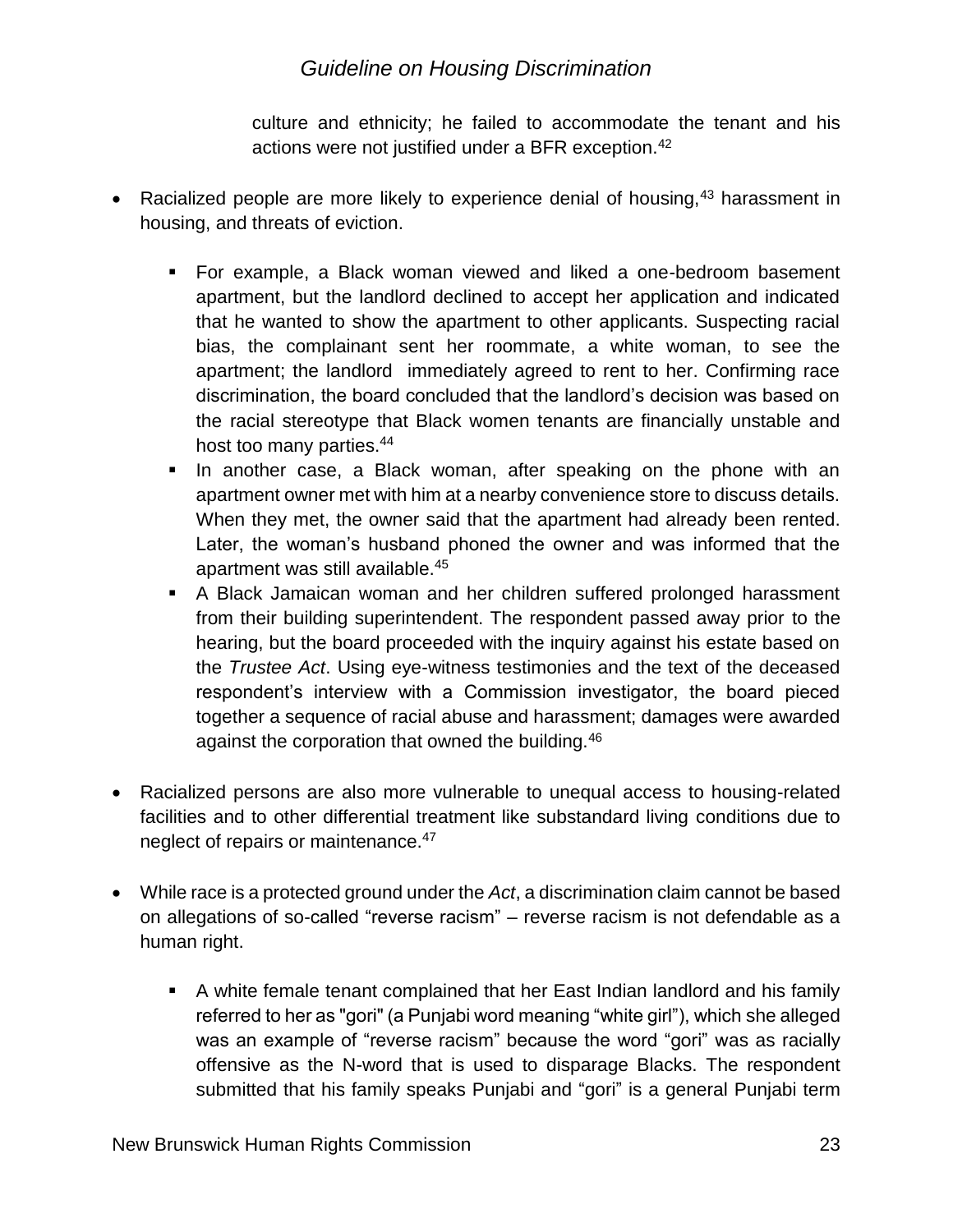for white girls or women, and the tenant knew what "gori" meant but never objected to it. According to the tribunal, while the meaning of words may depend on the sensibility of the listener, there must also be an objective basis to support a perception that a word is offensive. While the N-word has historical connotations that suggest denigration of a particular race, the word "gori" does not have negative historical associations, so the complaint of racism was not tenable.<sup>48</sup>

#### **Indigenous Populations**

• Indigenous persons are protected in the *Act* under the ground of ancestry and may also identify with the grounds of social condition, sex, creed or religion, disability, and place of origin.

Indigenous people face deeply entrenched stereotypes in the housing market; they are castigated as irresponsible tenants and stereotyped as lazy, disruptive, and prone to criminal activity.

- Indigenous people face deeply entrenched stereotypes in the housing market; they are castigated as irresponsible tenants,<sup>49</sup> and stereotyped as lazy and disruptive, and as more likely to engage in criminal activity.
	- A single mother of Indigenous ancestry spoke on the phone with a manager to view an apartment, and then arranged to meet him to pay her deposit and sign the lease. When they met the manager commented that he had assumed (from her name) that she was a "white French-Canadian"; he then made disparaging comments about Indigenous people, e.g. "Once you rent to a couple of natives, fifteen Indians come behind". He asked the applicant for references and said that other people were interested in the apartment. When she contacted him to give her references, he said that he was looking to rent to a married couple. Ancestry and family status discrimination were held as factors in the denial of accommodation.<sup>50</sup>

#### **Newcomers to Canada**

• Newcomers to Canada would be protected from housing discrimination under the ground of national origin, and may also identify with the grounds of race, family status, colour, sex, age, creed or religion, and social condition.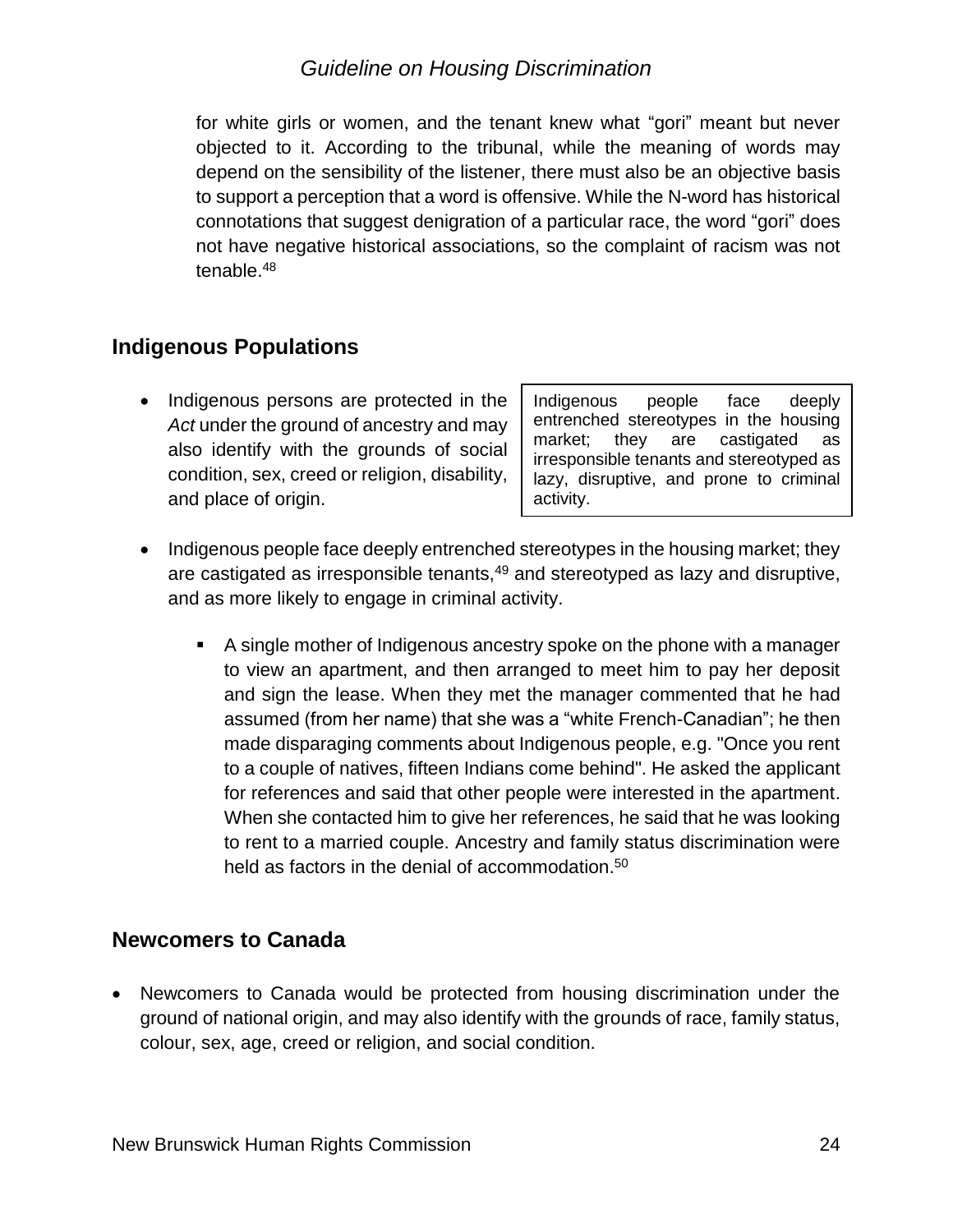- New Canadians may face discrimination in housing because they don't have Canadian rental and credit history; sometimes they are asked for rental deposits exceeding the statutory deposit stipulation.
	- Tribunals have held that lack of rental history should not be treated the same as bad rental history.<sup>51</sup>
- People who identify as or are perceived as Muslim, Arab, Middle Eastern and/or South Asian may be subjected to increased racism, Islamophobia or religion-based discrimination in the rental housing market.

New Canadians are vulnerable in the housing market because they may not have rental and credit history, and because they have to contend with racial, cultural, and national stereotypes.

- Other forms of religious or faith-based discrimination like anti-Semitism may also lead to unfair housing treatment.
- Temporary foreign workers and migrant workers, besides facing other forms of discrimination, are also highly vulnerable to housing rights violations.
	- A housing corporation required prospective tenants to have good rental and credit history, a minimum income (based on a rent-to-income ratio), and job tenure of at least three months. An Ontario board held that the policy disadvantaged newcomers to Canada under the grounds (in the Ontario of code) of citizenship and place of origin. The board accepted research testimony which showed that there is no link between lack of credit history and rental default. The corporation could not prove that its rental practices were a BFR or that renting to new Canadians would cause them undue hardship.<sup>52</sup>
	- A large corporation leading a major infrastructure construction project in Vancouver discriminated against temporary foreign workers from Latin America under the intersecting grounds of race, colour, ancestry, and place of origin. Beside being disadvantaged in salary rates, expenses, and meals, the foreign workers were allocated substandard housing, compared to workers from Europe. The Latin Americans were housed in second-rate motels, whereas the European workers stayed in proper apartments with all amenities.<sup>53</sup>

#### **Women and Sexual Minorities**

• Women and sexual minorities like LGBTQ groups are protected in the *Act* under the grounds of sex, sexual orientation, and gender identity or expression; they are likely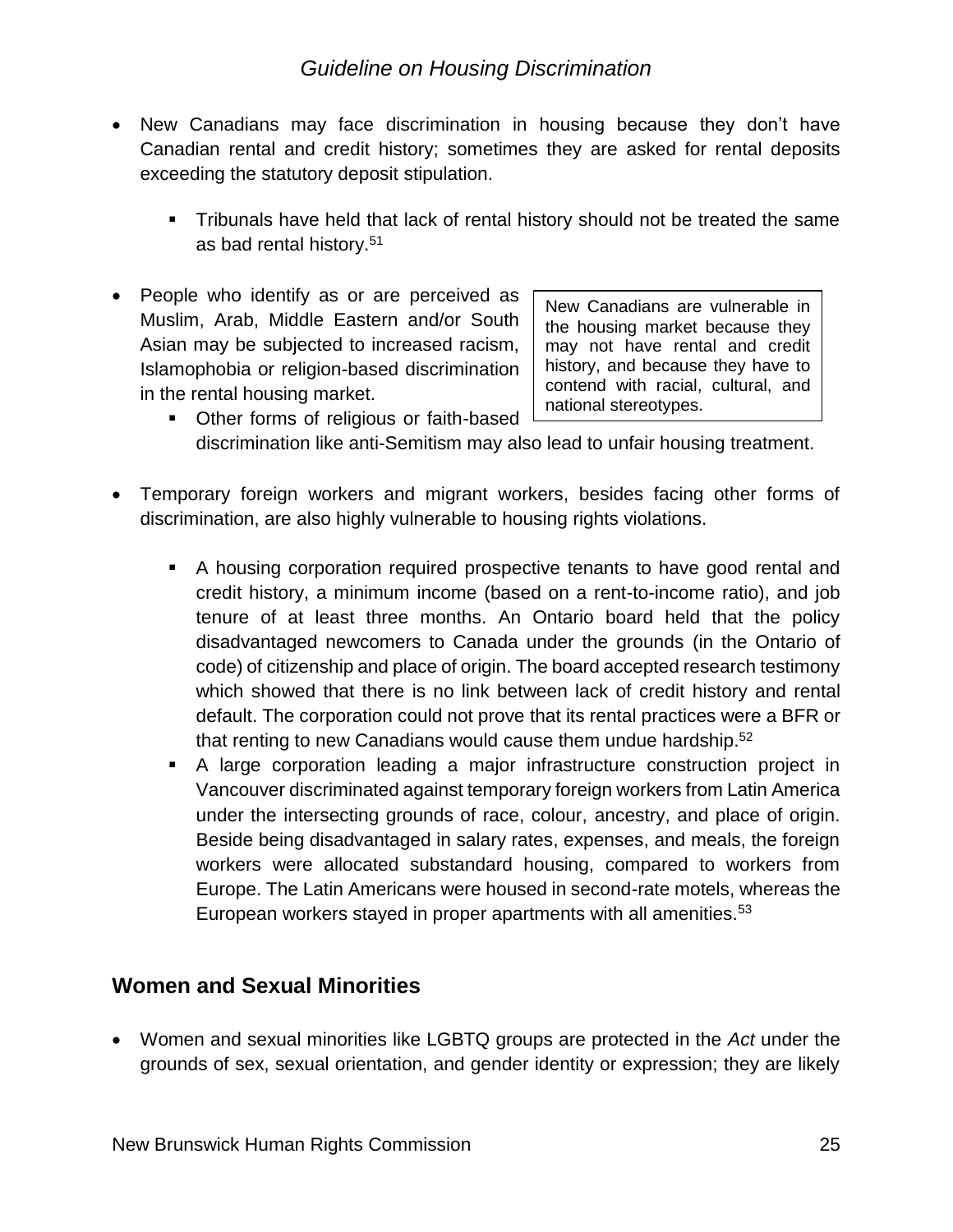to suffer intersectional disadvantage under the additional grounds of marital status, family status, race, age, ancestry, disability, and social condition.

- Landlord may disapprove of single women with children<sup>54</sup> as tenants because of various negative stereotypes about this group.<sup>55</sup>
- Single mothers, women with disabilities, and young, senior, racialized, and Indigenous women also tend to be financially less stable, making them additionally vulnerable to discrimination under the ground of social condition.<sup>56</sup>
- The *Act* also prohibits housing-related discrimination against women based on pregnancy or conditions related to pregnancy.<sup>57</sup>
- Similarly, women, especially if they are single or racialized, are more vulnerable to harassment and sexual harassment in housing.<sup>58</sup> *For more on harassment and sexual harassment in housing, see sections 4.5 and 4.6.*

#### **Single Persons and Unmarried Couples**

• Single persons or couples living in common law relationships are protected from housing discrimination under the grounds of marital status and family status;<sup>59</sup> they may be additionally vulnerable under the grounds of

Single mothers, divorced women, and unmarried or common-law couples are more likely to face unequal treatment in the rental housing market.

sex, sexual orientation, gender identity or expression, age, and social condition.

- The Supreme Court of Canada has recognized the equal rights of common law couples, at par with married couples.<sup>60</sup>
	- A landlord defended his refusal to rent to a common-law couple<sup>61</sup> based on the *Charter'*s religious protection, claiming that renting to unmarried couples offended his religious beliefs. According to the tribunal, once the landlord had made his property available to the public for rent, his responsibility of non-discriminatory conduct in housing trumped his religious rights.<sup>62</sup>
	- Two single roommates applied to rent an apartment, but the superintendent said he would prefer to rent to a middle-aged couple. When the roommates contacted the owner, he backed the superintendent's decision because, according to him, if the roommates split up neither of them would be able to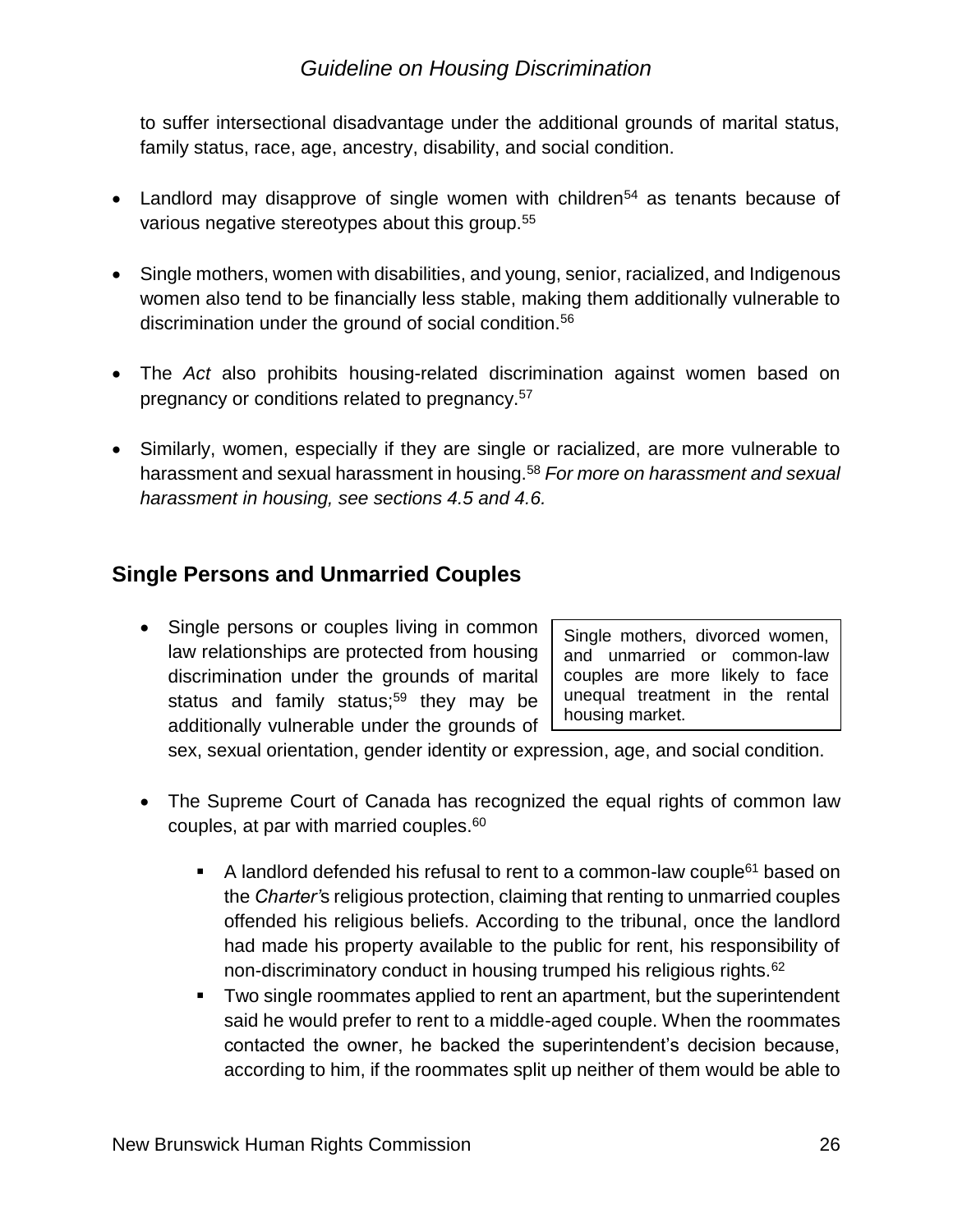afford the rent on their own. Discrimination based on marital status was established.<sup>63</sup>

- Unmarried or divorced parents<sup>64</sup> face similar difficulties in rental housing, especially women who may identify with the additional grounds of age, race, ancestry, gender identity or expression, disability, national origin or social condition.<sup>65</sup>
- Some landlords discourage single parents with children because they believe that single parents are less capable to control noisy and disruptive children.<sup>66</sup>
- A landlord discriminated under the ground of family status when he designated a building specifically for families but excluded single-parent families and commonlaw couples from his definition of "family".<sup>67</sup>
- Single or divorced men may also face housing discrimination sometimes, which would be protected under the grounds of sex or family status.<sup>68</sup>

#### **Seniors and Young Adults**

• Seniors and young adults are protected by the ground of age and may also be vulnerable under the grounds of sex, family status, marital status, social condition, and disability.

Some landlords are reluctant to rent to seniors based on the stereotype that seniors are more likely to develop disabilities and would require accessibility related accommodations. Such treatment is in violation of the *Act* under the protected ground of age.

• Young persons are stereotyped as irresponsible, noisy and disruptive (e.g. having

parties), and as potential rent defaulters, leading to differential treatment in rental opportunities. They are also vulnerable to harassment, including sexual harassment, in housing.

- A landlord's refusal to rent an apartment to a 21-year old because of his age was a violation of the Manitoba *Human Rights Act*. The apartment was not designated for renting to seniors, persons with disabilities or other protected groups, so by denying the apartment the landlord discriminated against the applicant based on his relatively young age.<sup>69</sup>
- Because younger persons often fall in the low-income category, their housing rights may also be violated by exclusive rental conditions like extra security deposits, need for guarantors, direct deposits of rent, and so on.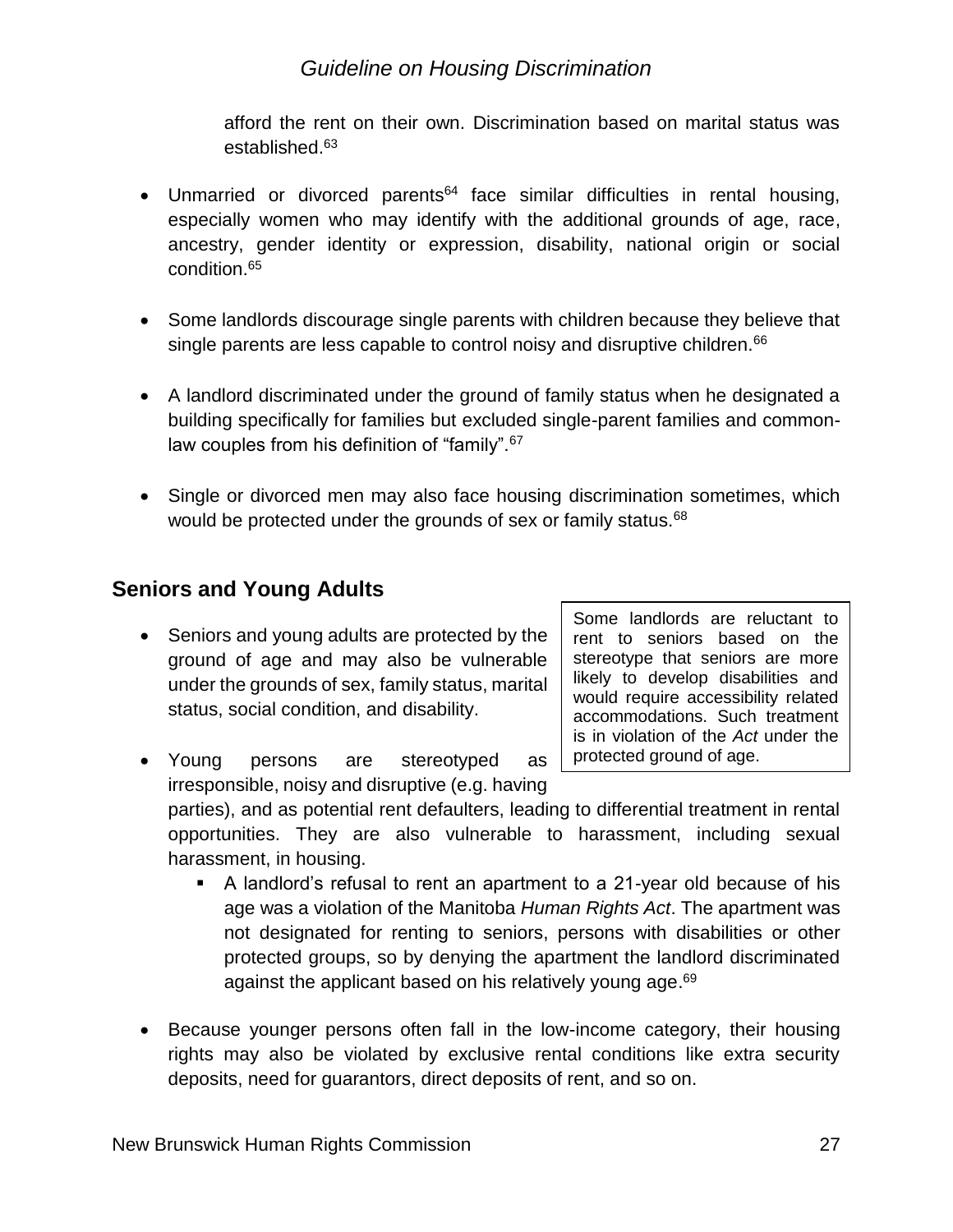- On the other hand, seniors may suffer discrimination because landlords fear costs linked to age-related accommodations and accessibility requests.
	- Some landlords try to evict older persons because they are long-time tenants who are paying less rent than current rental rates.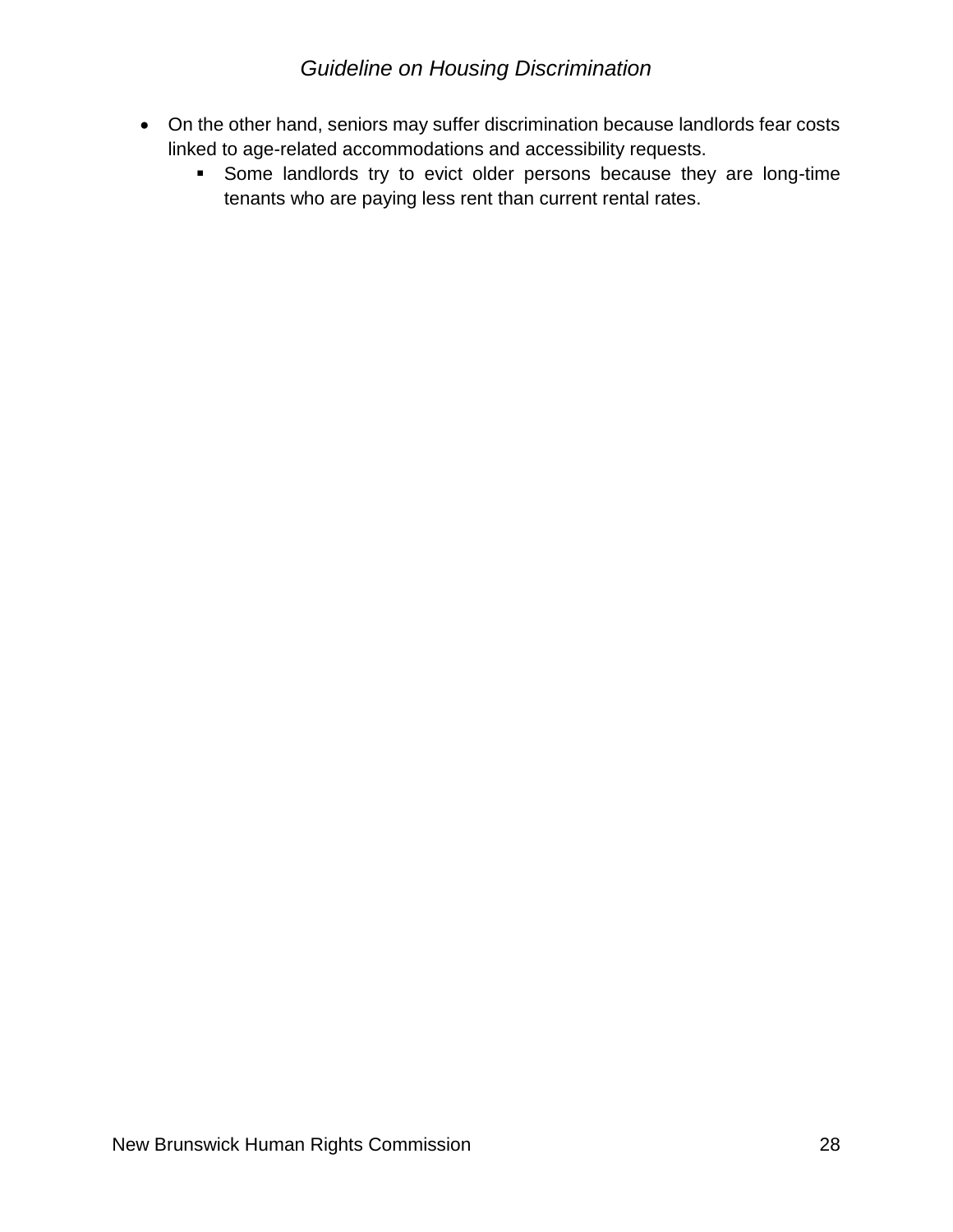## <span id="page-28-0"></span>**3.0 Discrimination in Pre-Occupancy Rental Process**

he *Act* applies to all residential premises, including premises in large apartment complexes let by corporate landlords and houses or portions in homes rented out by individual landlords. The *RTA* excludes certain types of residences from its definition of "premises", but human rights protections granted in the *Act* still apply to rights violations linked to those premises.<sup>70</sup>  $\begin{array}{c} \hline \ \hline \ \hline \end{array}$ 

Once housing providers decide to offer rental accommodation to the public, they must ensure that tenants and prospective tenants are not subjected to discriminatory treatment because of their identification with a protected ground, commensurate with human rights law and jurisprudence.

Discrimination during the renting process against protected groups can happen in the following:

- Discriminatory advertising;
- Discrimination during viewing and early interactions;
- Discrimination in rental preconditions.

## <span id="page-28-1"></span>**3.1 Discrimination in Rental Advertising**

Section 7(1) of the *Act* prohibits the publication or public display of "notices, signs, symbols, emblems or other representations" that show the intent or have the effect of discriminating against persons or groups protected by the *Act*.

Discriminatory advertising in housing typically makes use of subtle language to conceal its discriminatory intent. However, even if the language of an advertisement is not imperative i.e. it does not use words like "must", "shall", "will" or does not use definitive exclusionary phrases (e.g. "Not available to families"), the language would still be deemed discriminatory if it has the effect of barring protected groups from availing the advertised housing opportunities.

Discrimination may begin at the initial stages of the rental process, with discriminatory advertising or differential treatment in early interactions between tenants and landlords.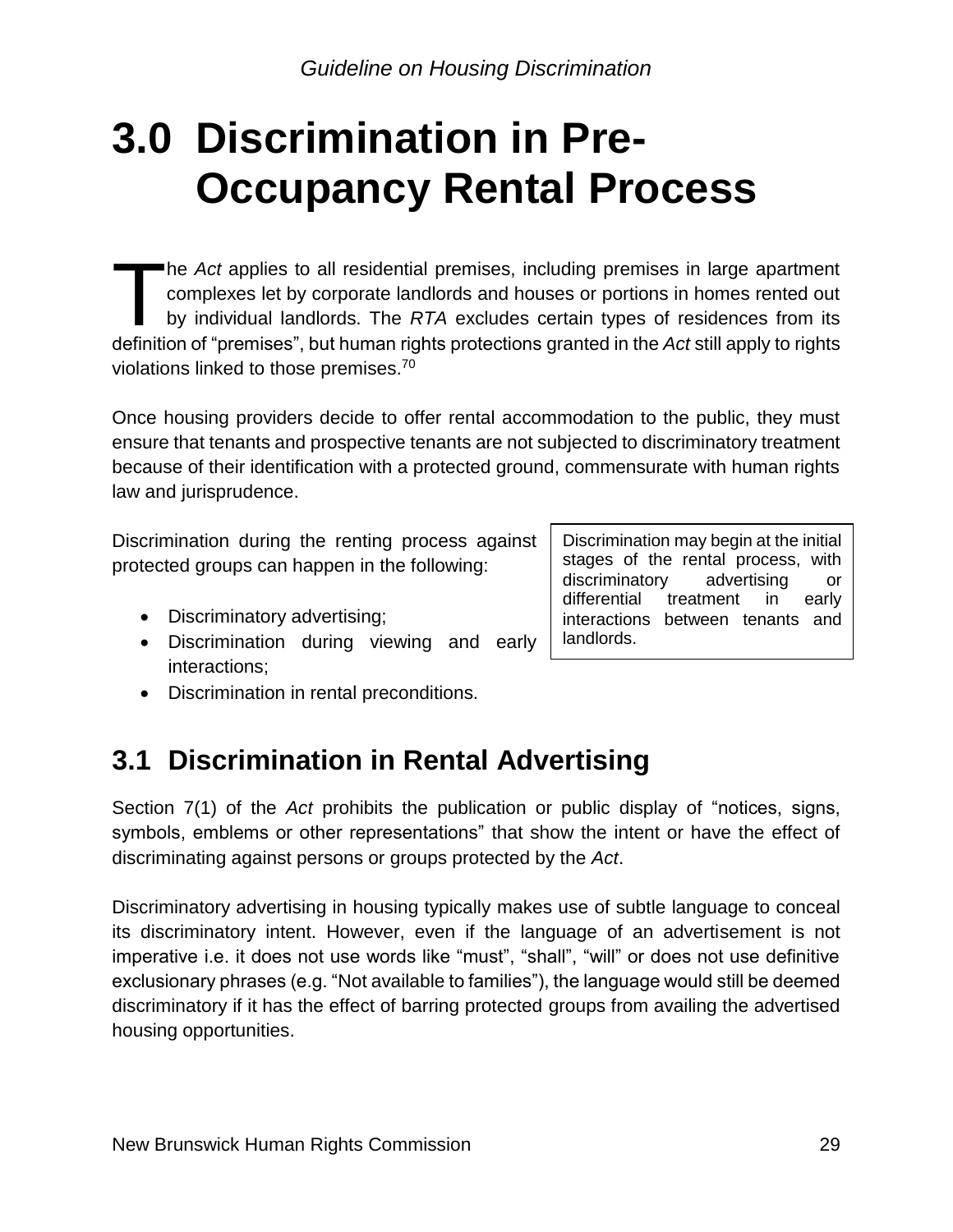On the surface, phrases like "suitable for" or "geared toward" may seem innocuous and non-discriminatory, but this kind of language violates the *Act* if it excludes certain groups or discourages them from applying to rent an advertised property.

Some examples of discriminatory advertising notices or rental signage include the following:

- **"Suitable for working professionals" or "Geared to young professionals":** This manner of wording in rental advertisement would have the effect of excluding or discouraging the following kind of tenants:
	- Persons who may be unable to work due to a disability;
	- Persons who are unemployed or receiving social assistance;
	- New Canadians who may not yet have jobs;
	- **EXECT** Students who are under-employed or work part-time;
	- Older persons who are retired, under-employed or employed parttime; and
	- Persons who identify with the ground of social condition i.e. those disadvantaged because of their income, education, or job type (e.g. minimum wage earners, domestic workers etc.).
- **"Suitable for a single person or married couple":** Such a sign discriminates against the following groups:
	- Families with children based on the ground of family status;
	- Common law couples if they are not treated by the landlord as "married";
	- Seniors based on the ground of age.
- **"Adults only building" or "Adult lifestyle premises":** This language in a rental advertisement would exclude the following groups from the rental opportunity:
	- Families with children;
	- Other marginalized groups like persons with disabilities, sexual minorities, and those with social condition status.
		- o For example, a building manager denied a single mother from seeing or applying for an apartment because the building was adults-only. The director of the company that owned the building testified that the manager was not an employee (she performed her duties in exchange for reduced rent) and the director had not authorized the building as an adults-only premises. However, the board ruled that the manager was an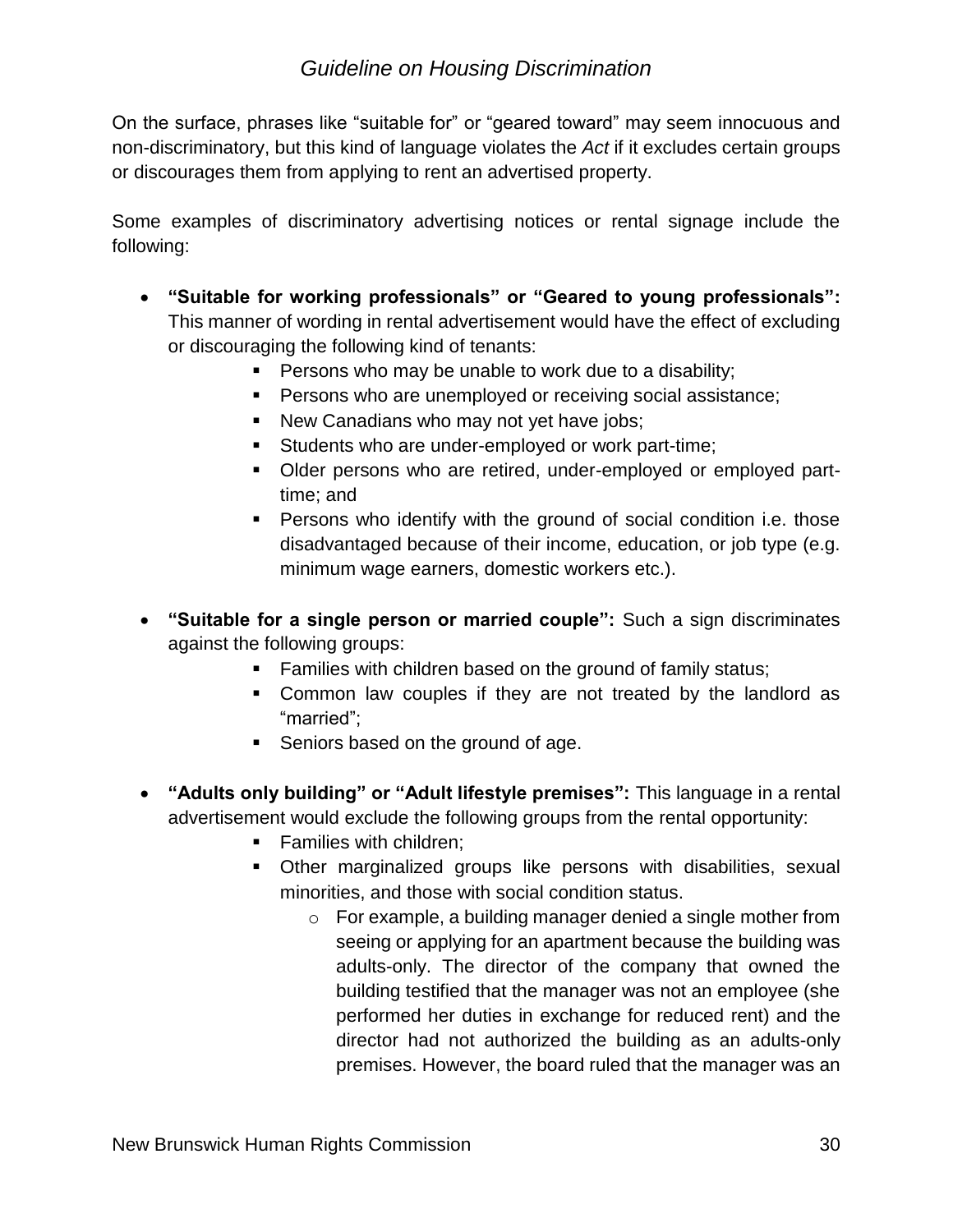agent of the company, and the company was liable for her discriminatory conduct.<sup>71</sup>

- "**Quiet building" or "Not soundproof":** Signs like these are discriminatory against families with children under the ground of family status.
	- For example, a mother with a new baby applied to rent an apartment; she was told that the unit was not suitable for families with children since it was in a heritage building. Her husband independently approached the landlord as a single person and encountered no obstacles. A tribunal ruled that the landlord discriminated against the applicant based on the ground of family status.<sup>72</sup>

## <span id="page-30-0"></span>**3.2 Discrimination During House Viewing and Early Interactions**

Comments or conduct that demean persons based on their protected status during the viewing of a unit or in early interaction between the parties are used as evidence of discrimination in human rights complaints, especially if the prospective tenant is subsequently treated unfairly in the rental process.

Courts recognize that discrimination is oftentimes subtle or hidden. Landlords try to conceal their differential treatment of protected applicants in subtle excuses or misrepresentations.

**Viewing of rental premises:** If a landlord cancels or makes excuses to delay viewing of a rental unit after learning of an applicant's protected characteristic (like race or national origin, for example), this behaviour would indicate an intention to discriminate and violate the *Act*. 73

- For example, a tribunal held that a landlord refused to show an apartment to an applicant because he found out that she was from the Caribbean; by denying her the opportunity to view the apartment, the landlord discriminated against the applicant because of her race, colour, and place of origin.<sup>74</sup>
- A woman of Mexican origin and her Brazilian boyfriend, both receiving social assistance, applied to rent an upper-floor apartment in the respondent's home. During the application process, the landlord learnt that the couple were on social assistance and turned down the rental application on ground of their unemployed status; the landlord also commented that the complainant should get a job cleaning houses and her boyfriend should work in construction, revealing his stereotypical views about the applicants' nationalities and the kinds of jobs associated with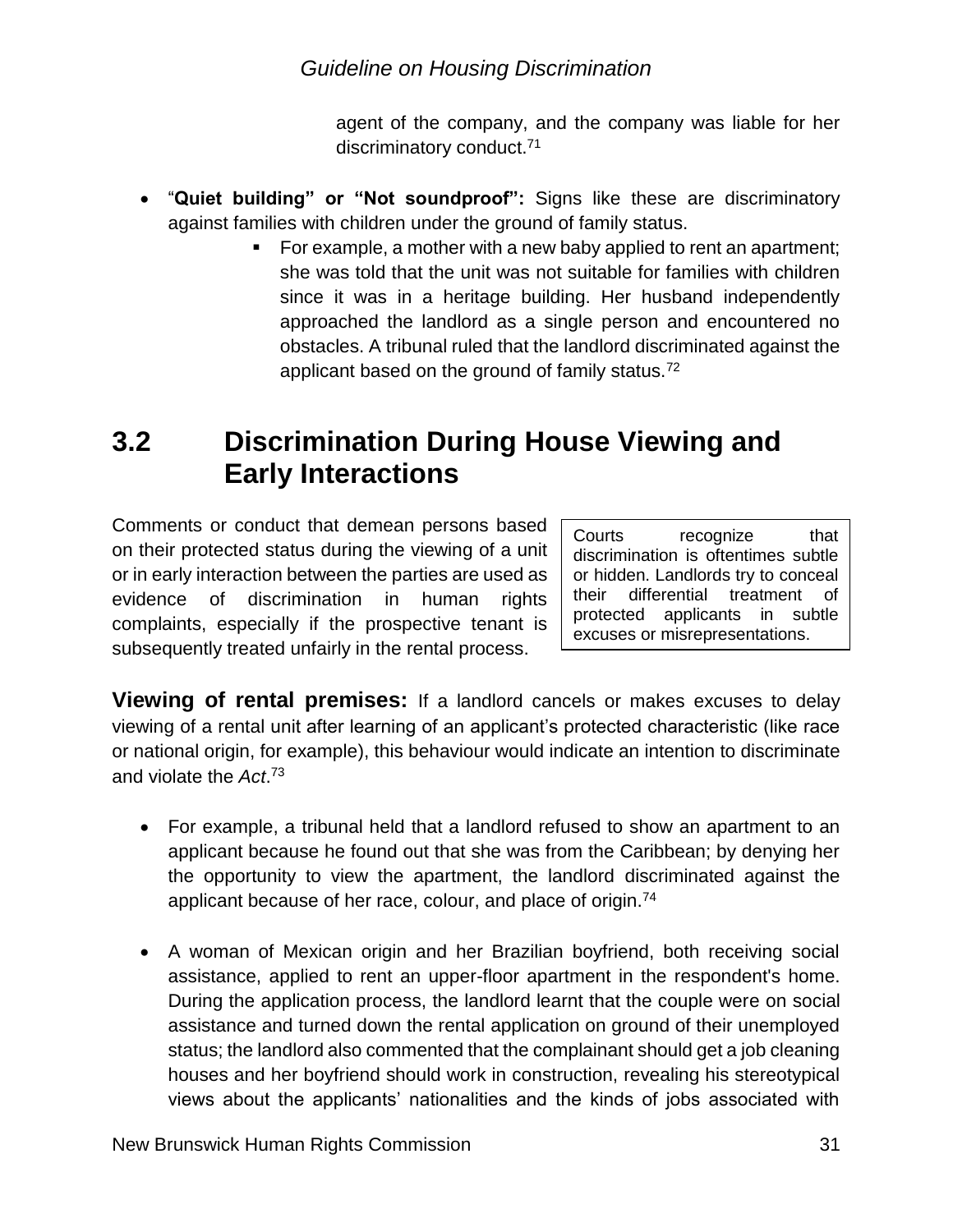them. A tribunal found that the respondent's decision to deny rental accommodation was discriminatory based on place of origin, ancestry, and source of income.<sup>75</sup>

- A recipient of disability benefits called an apartment office and was told by the manager that they did not accept tenants on social assistance. The complainant explained that she had a sufficient shelter allowance, which would allow her to pay the rent; the manager permitted her to view the apartment but discouraged her from making a formal application. Even though the owning company did not authorize the conduct of the manager, the company was held liable for its employee's discriminatory conduct.<sup>76</sup>
- A Canadian-born, Caucasian woman liked an apartment and told the manager that she would return the next day with her husband, an East-Indian man. On seeing the husband, the manager became reluctant to fill out the rental application form. The owning company was held liable for the manager's conduct, which was discriminatory based on race, colour, ancestry, and place of origin.<sup>77</sup>

**Invasive questions:** Invasive questions about the nature of a tenant's relationships, gender identity or expression, sexual orientation or other personal characteristics are discriminatory and reveal the questioner's stereotypical views about protected groups.

• Such inquiries also violate the privacy and dignity of persons and are used as evidence of discrimination if the matter becomes the subject of a human rights complaints.

Discriminatory questions in rental application forms violate the privacy and dignity of rental applicants and contravene the *Act*.

**Rental application forms:** Discriminatory questions in rental application forms related to a ground of discrimination recognized in the *Act* (age, marital status or sexual orientation, for example) are discriminatory under the *Act*.

• A landlord's application form required information about the age of co-occupants who would live in the rental unit. A woman with an 8-year-old daughter was refused the apartment, which was held discriminatory based on family status. The tribunal noted that information about the ages of occupants may be required for fire safety and other reasons, but such information can and should be acquired after the apartment has been rented.<sup>78</sup>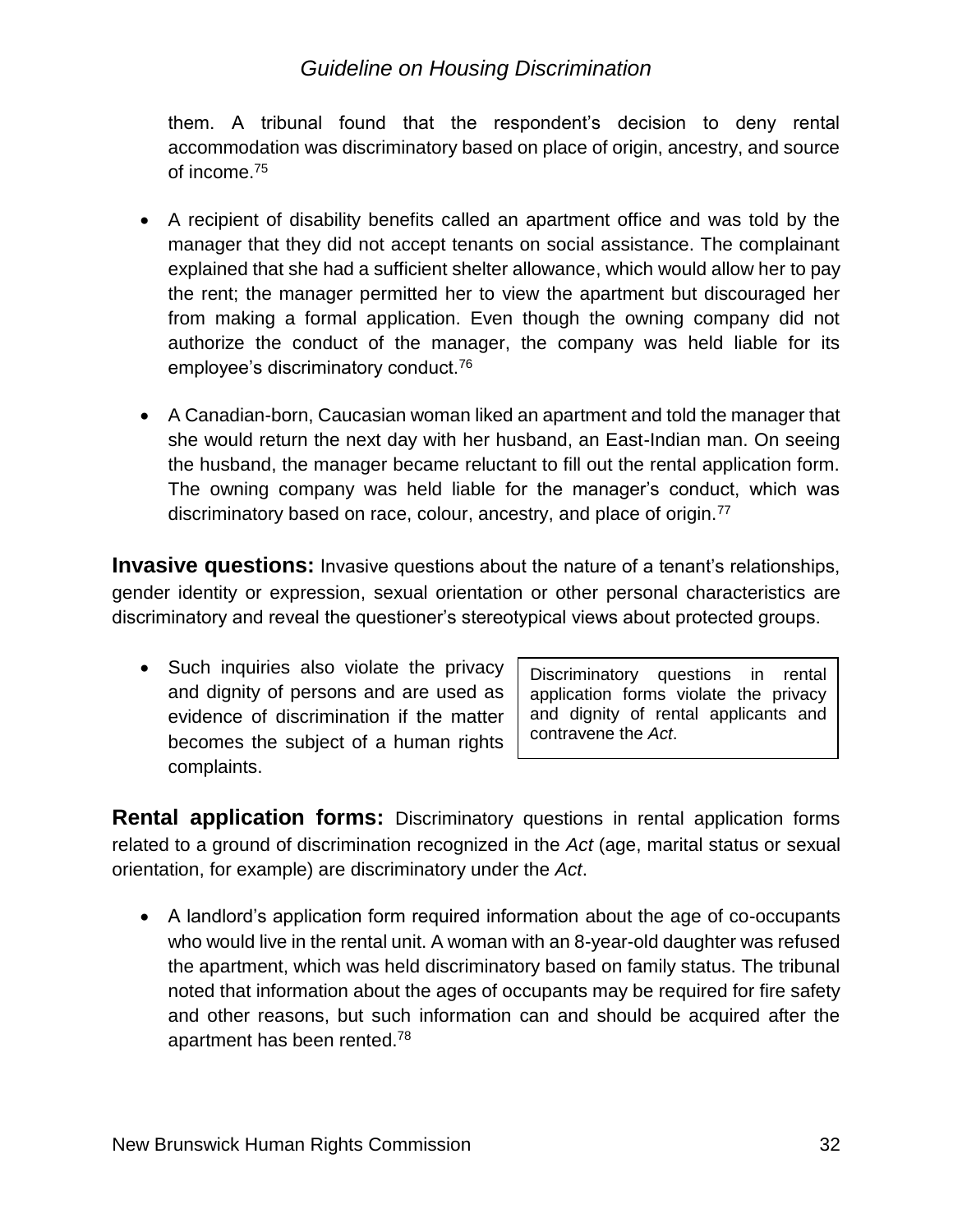**Screening tenants:** Screening tenants to assign less well-maintained and/or more expensive units to vulnerable individuals or groups would also violate the *Act*.

• In an early case, a tribunal found that a man of West Indian origin was discriminated in housing based on race and place of origin. The complainant was interested in an apartment that was advertised for \$300 per month, but he was informed that the rent was \$350; subsequently, he was told that the apartment had been rented. At the same time, other applicants were told that the apartment was available for \$300.<sup>79</sup>

## <span id="page-32-0"></span>**3.3 Discrimination in Rental Preconditions**

While it is legitimate for landlords to consider certain conditions before renting to a prospective applicant, rental preconditions should not have the effect to discriminate against groups protected by the *Act*.

## <span id="page-32-1"></span>**3.3.1 Legitimate Rental Preconditions**

- Landlords can ask rental applicants for income information; however, they should not violate the dignity and privacy of the applicants or use the income information to deliberately exclude persons protected under the *Act*;
	- For example, a person with disability who was on social assistance called an apartment owner to inquire about rental availability; when the manager learned about his source of income, he said that the building did not have any unit for "people like you" – it was held that the manager discriminated against the applicant based on source of income and disability.<sup>80</sup>
- If a prospective tenant's income information appears unsatisfactory on its face, landlords must consider other factors to form a holistic financial picture of the applicant;
	- For example, if a tenant's current income status appears unsatisfactory, but they have good rental and/or credit history, the latter fact should be balanced against any deficiency in current income.
- The absence of rental or credit history should not be used as a blanket reason to refuse rental applicants; instead, these details should be seen in the overall context of a rental applicant's situation.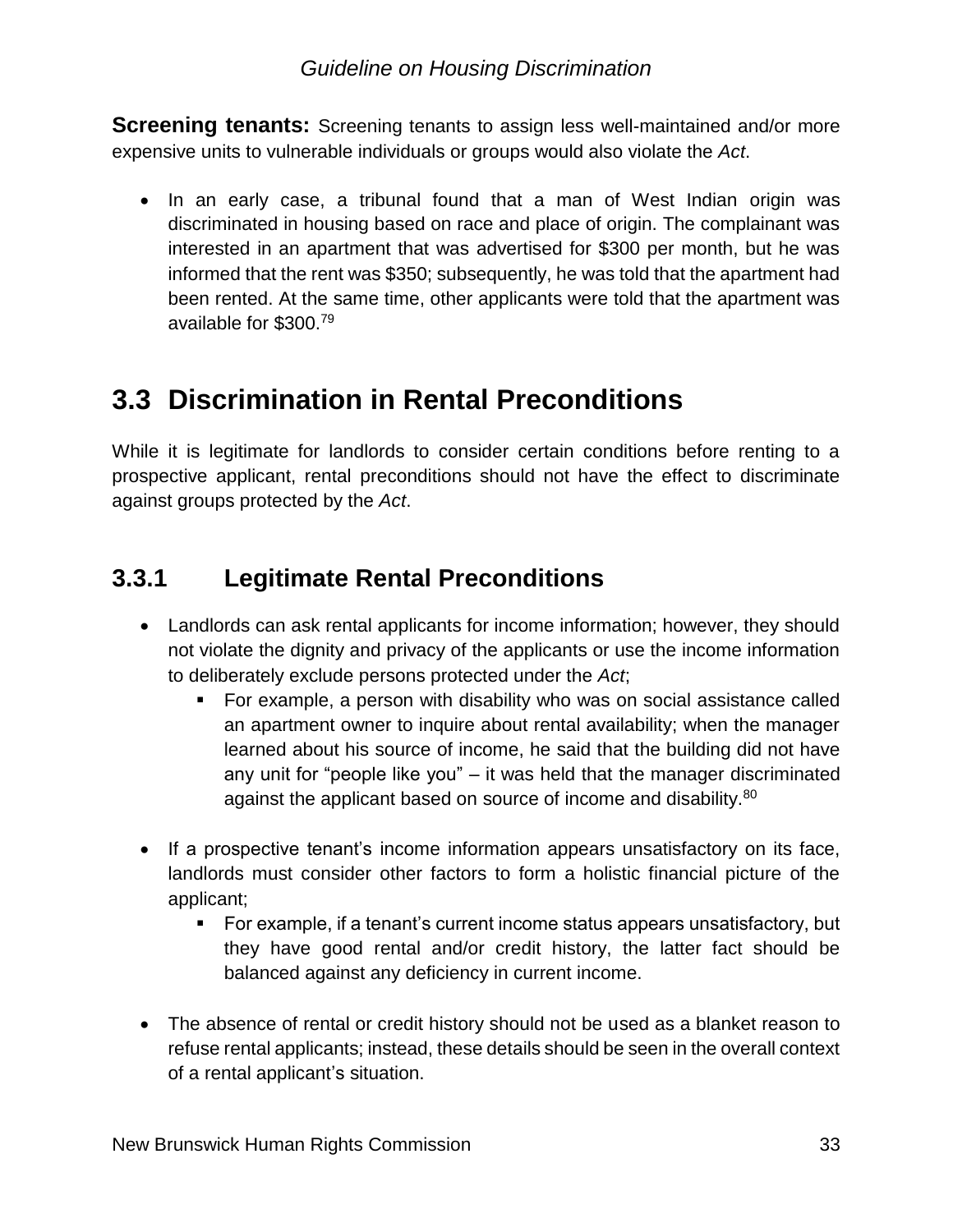- For example, it should not be held against new immigrants or refugees that they do not have Canadian rental or credit history; new Canadians should not face disadvantage in rental housing solely for this reason.
- Similarly, income information should only be considered on its own when no other information is available; even then it should not become the reason for outright refusal to rent.
- Landlords may be justified in asking for a guarantor to co-sign a lease in certain cases; however, it would be discriminatory if guarantor requirements are imposed only to exclude tenants because they identify with a ground under the *Act*.

### <span id="page-33-0"></span>**3.3.2 Discriminatory Rental Preconditions**

Overall, under the *Act* and according to human rights jurisprudence, the following rental preconditions are *prima facie* discriminatory:

**Minimum income requirements:** Requiring applicants to have permanent jobs, a minimum income or a minimum job tenure with an employer.

- These requirements disadvantage, among others, newcomers to Canada, young adults, and those who identify with the ground of social condition.<sup>81</sup>
- Some landlords prefer older tenants with steady jobs, excluding younger groups or those with low-paid jobs from rental opportunities.<sup>82</sup>

Rent-to-income ratios have adverse impact on groups protected by the *Act*. Moreover, courts have determined that such ratios are not reliable indicators of tenant credibility or probability of rental default.

▪ On the other hand, seniors are also affected by minimum income requirements, as they are more likely to be retired, unemployed or underemployed.

**Rent-to-income ratios:** Some landlords establish rent-to-income ratios (for example, requiring that the rent amount should not be more than 30 or 35 percent of the tenant's monthly income) to estimate a tenant's capacity to pay rent.

This practice discriminates against young persons,<sup>83</sup> low-income individuals and families, and other vulnerable groups protected under the *Act*.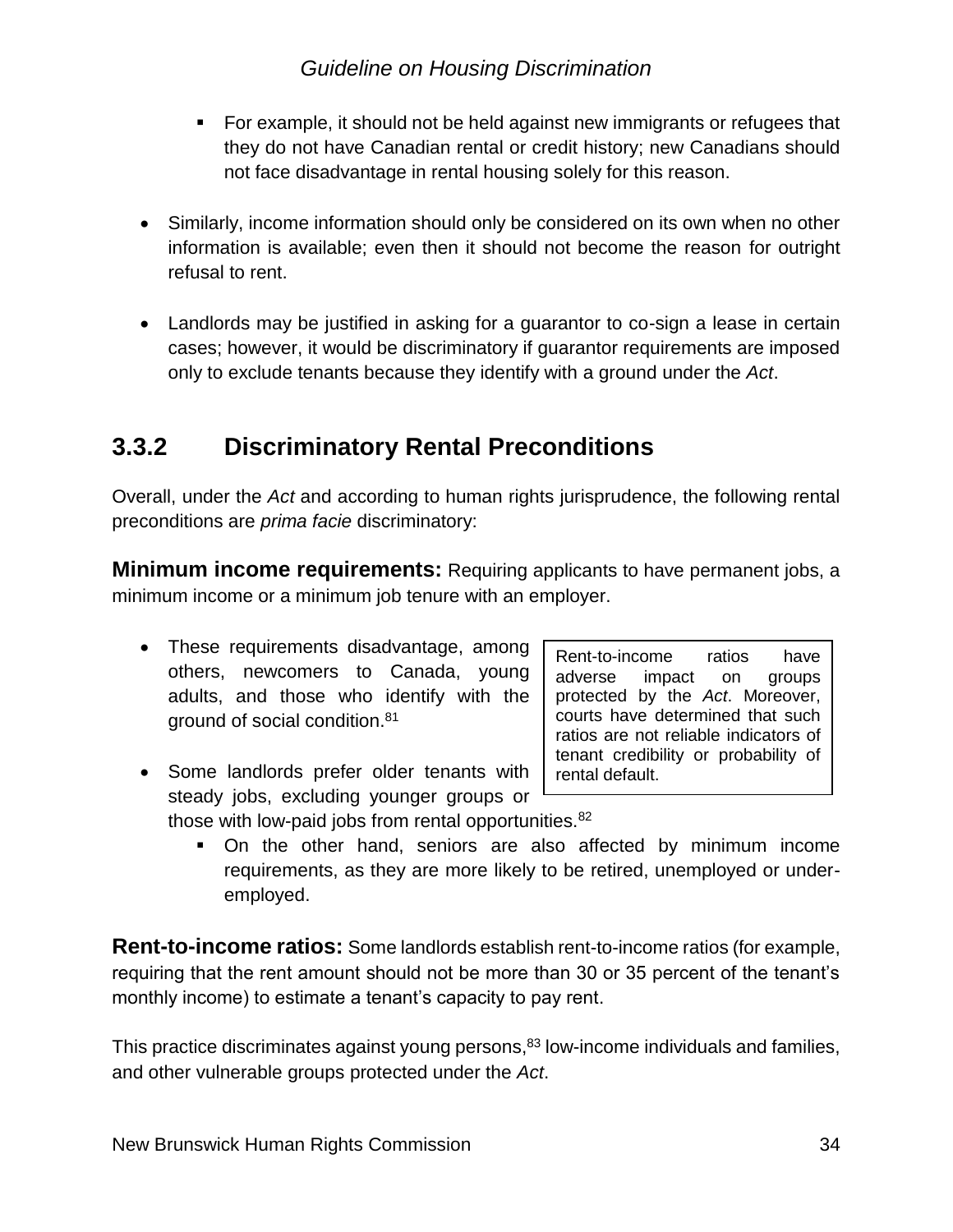- A Board of Inquiry accepted expert evidence that rent-to-income ratios:
	- Discriminate against young rental applicants at least until they are in their mid-20s;
	- Discriminate against rental applicants belonging to racialized groups;
	- Result in "ghettoized communities" of low-income racialized tenants in poor quality housing, encouraging prejudices and stereotypes about these groups; $84$  and
	- $\blacksquare$  Are unreliable predictors of rent default. 85
- Rent-to-income ratios may be allowed in social or subsidized housing, if they are not used to discriminate internally between similar applicants or comparator groups.

**Minimum bedroom rules:** Setting minimum bedroom conditions based on family size or requiring unfair person-per-bedroom rules have a discriminatory effect – these preconditions have been found discriminatory based on the grounds of family status, sex, marital status, etc.<sup>86</sup>

• Minimum bedroom requirements may also clash with the cultural values of certain tenants. For example, Indigenous or Landlords must not discriminate against tenants based on traditional notions of what constitutes a family. The *Act* protects common-law, unmarried and same-sex couples, single or divorced mothers, families with adopted or stepchildren, among others, against housing discrimination under the ground of family status.

immigrant families may be used to different person-per-bedroom standards based on their cultural traditions like the joint**-**family system or the notion of integrated, extended families.

- A landlord refused to rent a two-bedroom apartment with a den to the complainant (a single mother) for herself and her three children but offered her a three-bedroom apartment, which had a higher rent. The board held that the denial was discriminatory under the ground of family status, because the landlord would have rented the apartment to a two-parent family with two children.<sup>87</sup>
- A prospective tenant made a false statement about the number of persons that will reside in the apartment. Although the complainant identified with the ground of social condition, the tribunal held that she committed breach of trust which was enough to justify the landlord's refusal to rent.<sup>88</sup>
- Subsidized and co-op housing may be justified in having such rules, if it can be shown that the policies are made in good faith and are rationally connected to the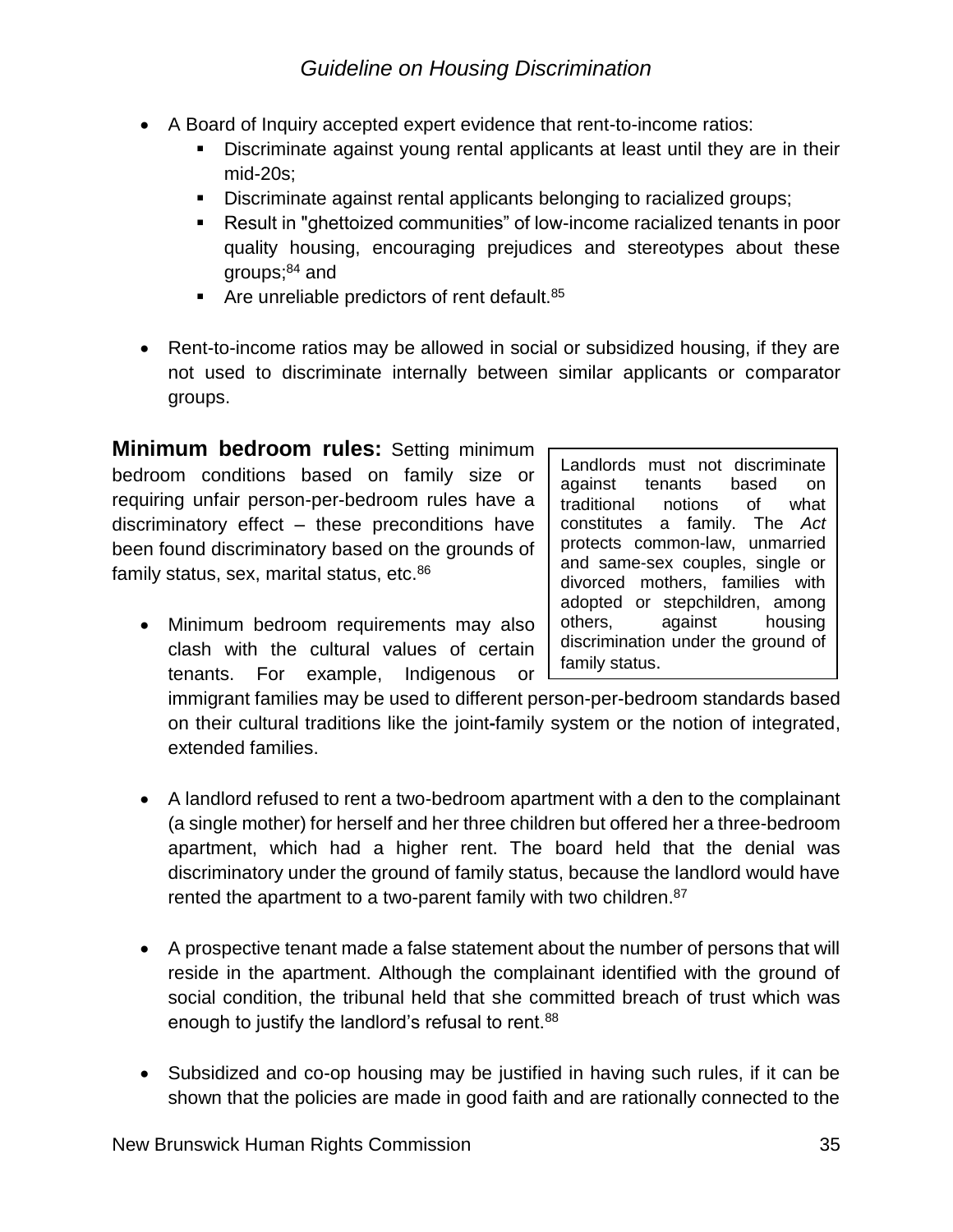housing operation, e.g. to maximize housing opportunities for low- to moderateincome families. <sup>89</sup> *For details, see section 4.8.*

**Traditional family requirements:** Some landlords use stereotypes about traditional family structures to decide the status of rental applications.<sup>90</sup>

- For example, landlords may discriminate against common law or unmarried couples and single mothers; they may assess rental applicants based on family size and number of children.<sup>91</sup> These practices are discriminatory.
- A single parent was refused membership in a co-op on the basis that (as a single parent) he would have substantial support payments that would interfere with his ability to pay rent. The denial was based, in part, on the assumption that the applicant pays parental support and is thus financially unstable.<sup>92</sup> The denial was discriminatory based on family status*.*
- A property owner refused to rent a house to a woman who was separated from her husband and lived in an apartment with her three children. The owner wanted to rent to a traditional family; he was concerned that the house and property, with a lawn and a yard, could not be maintained properly by women and children. His action was discriminatory based on sex and marital status.<sup>93</sup>

**Illegal rental deposits:** It is discriminatory to demand rental deposits that exceed the statutory guidelines for deposits. According to the *Residential Tenancies Act*, landlords are permitted to ask for a security deposit equivalent to one-month's rent, on a month-tomonth tenancy.<sup>94</sup>

**Other differential practices:** Other rental requirements that treat vulnerable groups differently from others may include:

- Requiring direct payment of social assistance cheques toward monthly rent; this practice, however, may be permitted in social housing.<sup>95</sup>
- Chronological allocation of units in subsidized or social housing based on waiting lists – such lists may have a discriminatory effect if they place additional barriers on groups protected under the *Act*.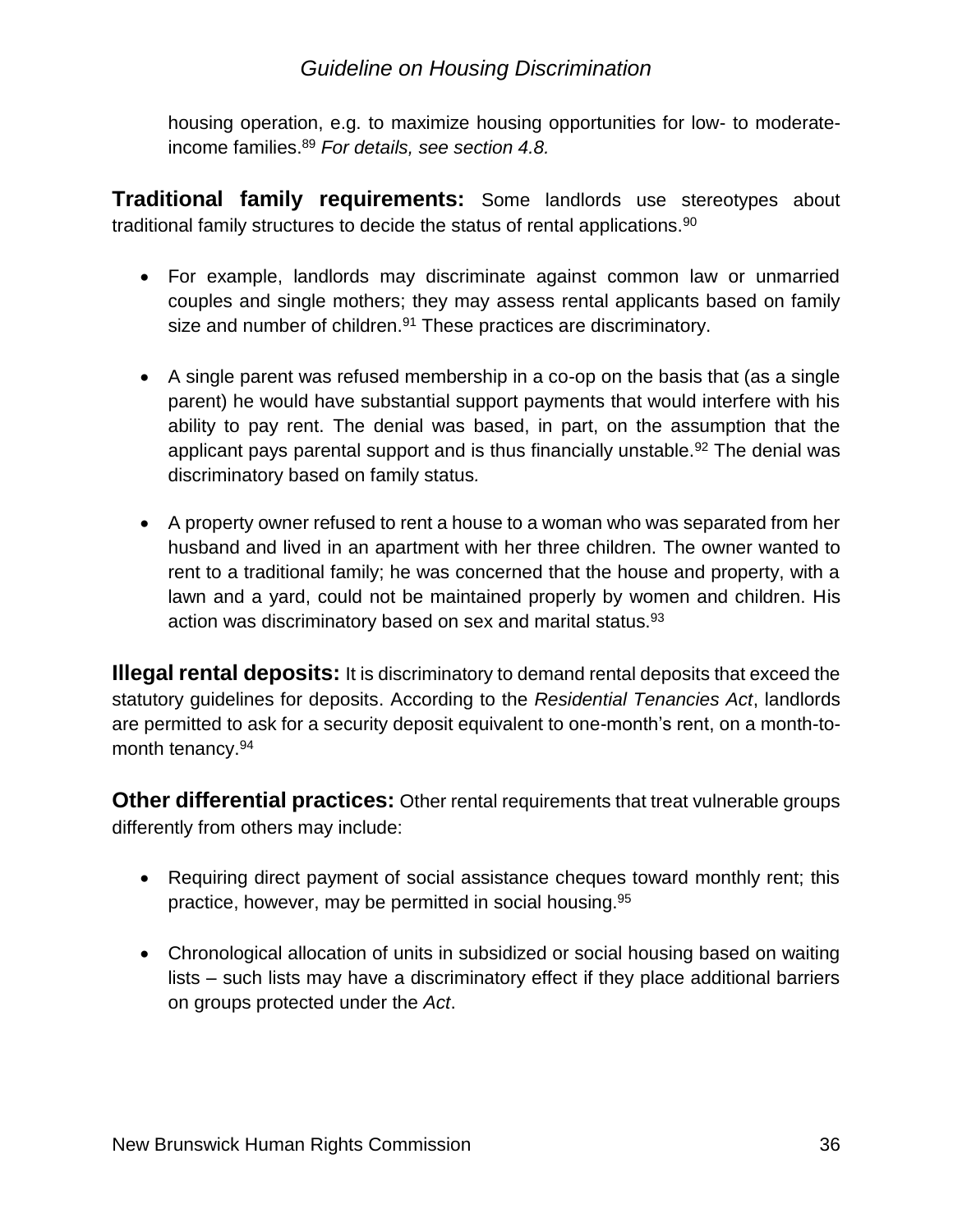## <span id="page-36-0"></span>**4.0 Discrimination During Tenancy**

Uring occupancy of rental premises, tenants may experience discrimination in different ways, including but not limited to the following: D

- Unequal access to housing-related facilities and services;
- Discrimination in repairs and maintenance of units;
- Refusal of reasonable accommodation requests;
- Discrimination by association;
- Harassment or poisoned housing environment;
- Sexual harassment;
- Other discriminatory practices.

## <span id="page-36-1"></span>**4.1 Unequal Access to Housing Facilities**

It is discriminatory under human rights law if groups protected under the *Act* are withheld from services or facilities that are normally available to other tenants.

Typical denial of services or facilities may include the following:

- Disallowing access to recreational facilities like pools, gyms or common areas in an apartment building because a person identifies with a protected characteristic;
- Differential treatment in building facilities, e.g. in allocation of storage space, parking privileges, laundry services, etc.
	- The rules of a condominium corporation barred children under 16 from using commonly-owned recreation facilities, including a fitness room and a whirlpool. The condo swimming pool was also off limits for children, except for a narrow time window. A board held that recreational facilities were an integral part of the occupancy of the condominium. The corporation could not prove that the limitations were reasonable and *bona fide,* and it did not

Denial of housing facilities or repairs, refusal of reasonable accessibilityrelated requests, and harassment of tenants based on their protected characteristic are *prima facie* discriminatory under human rights law.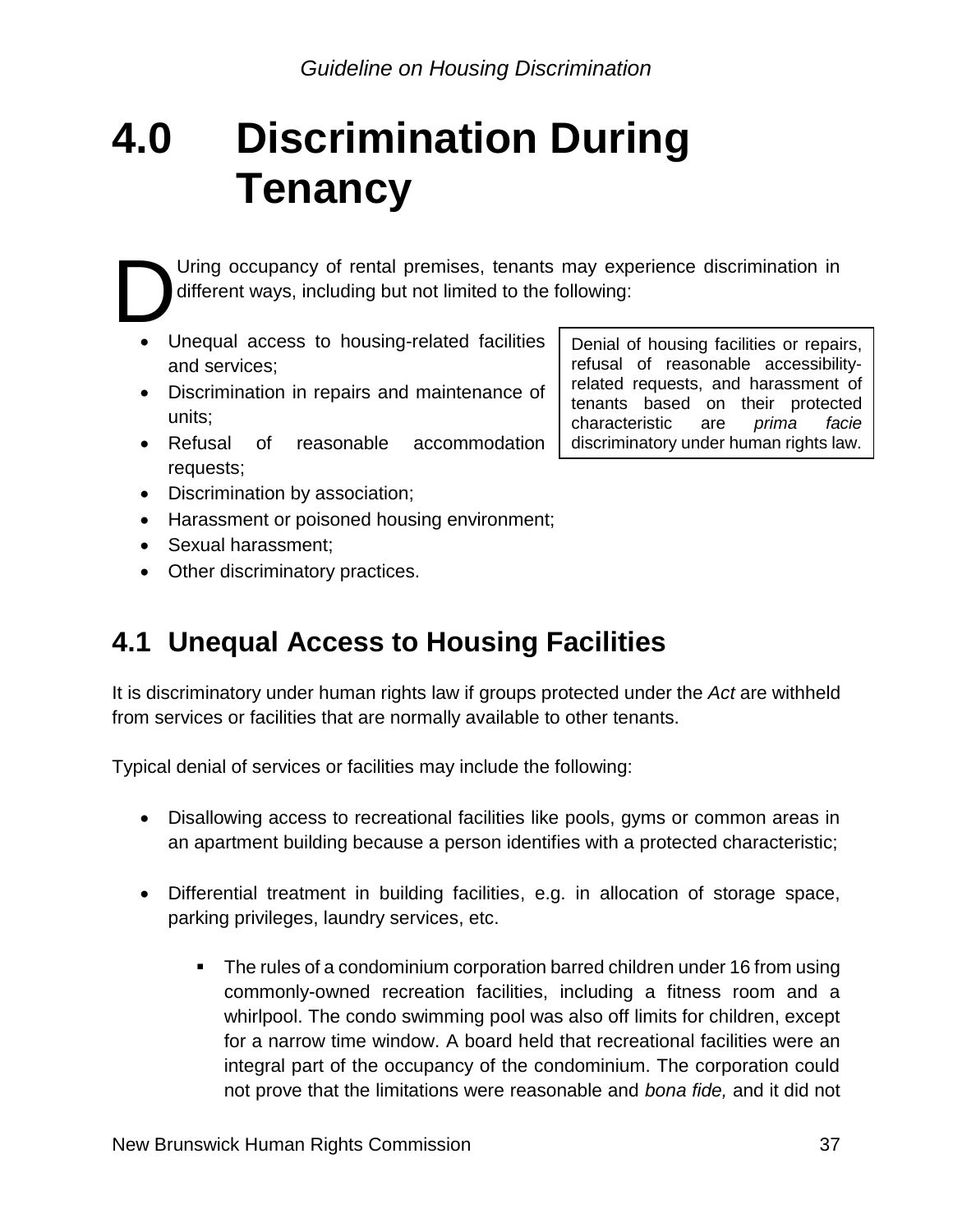take enough steps to accommodate the complainant. The complainant was discriminated against based on the ground of family status.<sup>96</sup>

## <span id="page-37-0"></span>**4.2 Discrimination in Repairs and Maintenance of Units**

Landlords are obligated to provide necessary repairs and maintenance to rental units and buildings irrespective of a tenant's personal characteristic, e.g. race, national origin, sexual orientation, etc.

- If tenants are denied repairs or maintenance to their units, buildings or facilities or if they are provided these repairs unequally compared to other tenants, landlords may be liable for discriminatory treatment.
	- A landlady discriminated against her tenants based on family status and perceived mental disability. The complainant reported recurring plumbing problems, but instead of

If landlords provide inadequate repairs and maintenance to tenants belonging to groups protected under the *Act*, compared to maintenance services available to other tenants, such behavior would be flagged as discriminatory.

investigating the problems the landlady responded by discriminatory comments (e.g. suggesting that the tenant was "the type" who would deliberately damage the property). Eventually, complaining of aggressive behavior from the tenants, the landlady brought an eviction notice against them. The tribunal found that the landlady's conduct was based on perceptions about the tenant's mental disability and was thus discriminatory. The mother's eviction was discriminatory because of her association with the tenant.<sup>97</sup>

■ The management of a building ignored the requests of a Black tenant for repairs and service, while other (non-racialized) tenants were provided the same repairs and services without undue hindrance. The management reacted to the tenant's repeated requests by labeling him as angry, abusive, and threatening, a common response in such situations based on stereotypes about persons protected by the *Act*. The management then used this characterization to obtain an eviction order. A tribunal concluded that the respondent's conduct was prejudiced by their perception of the complainant as an angry and threatening young Black man, and the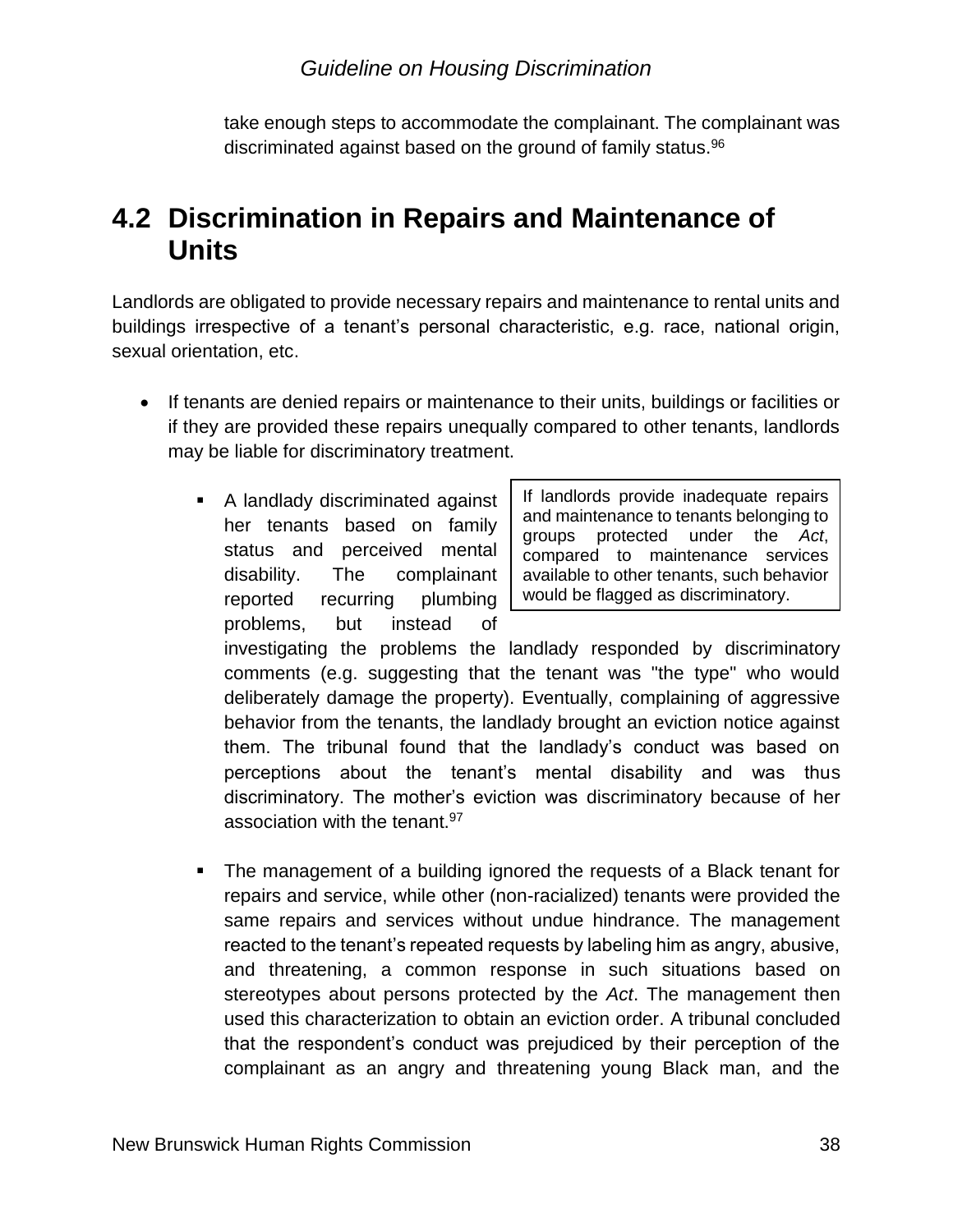intersection of the man's race, colour, age, and sex was a factor in this perception.<sup>98</sup>

- Denial of repairs and maintenance is sometimes more evident in low-income housing, where residents may not complain against substandard living conditions for fear of eviction or reprisal.
	- A landlord discriminated against a group of tenants of Cambodian origin by derogatory comments and poor maintenance of their units. The court held that even though all tenants in the apartment building were provided substandard maintenance, the landlord's adverse comments about his Cambodian tenants implied that they did not deserve decent living conditions and thus showed an intention to discriminate; the comments also created a poisoned housing environment for the tenants.<sup>99</sup> *For poisoned environment in housing, see section 4.5.*

## <span id="page-38-0"></span>**4.3 Refusal of Reasonable Accessibility Requests**

Landlords have a duty to accommodate the reasonable accommodation requests of tenants recognized under the *Act* up to the point of undue hardship. *For more details on the duty to accommodate, see section 5.0.* 

Landlord must use occupancy rules flexibly to accommodate the reasonable requests of tenants protected under the *Act*.

- Accommodation covers a wide arc and landlords should educate themselves on its scope and basic requirements.
- Accommodating tenants with disability by providing accessible units and buildings is an essential part of the duty to accommodate.
- Modifying existing rules or procedures to accommodate reasonable requests is part of the accommodation process.
	- An occupancy rule may seem neutral on its face, but it may produce a discriminatory effect for certain tenant groups;
		- o For example, a landlord may have a No Pets Policy (not discriminatory in itself) in an apartment building; however, as part of the duty to accommodate, the landlord should allow an exception to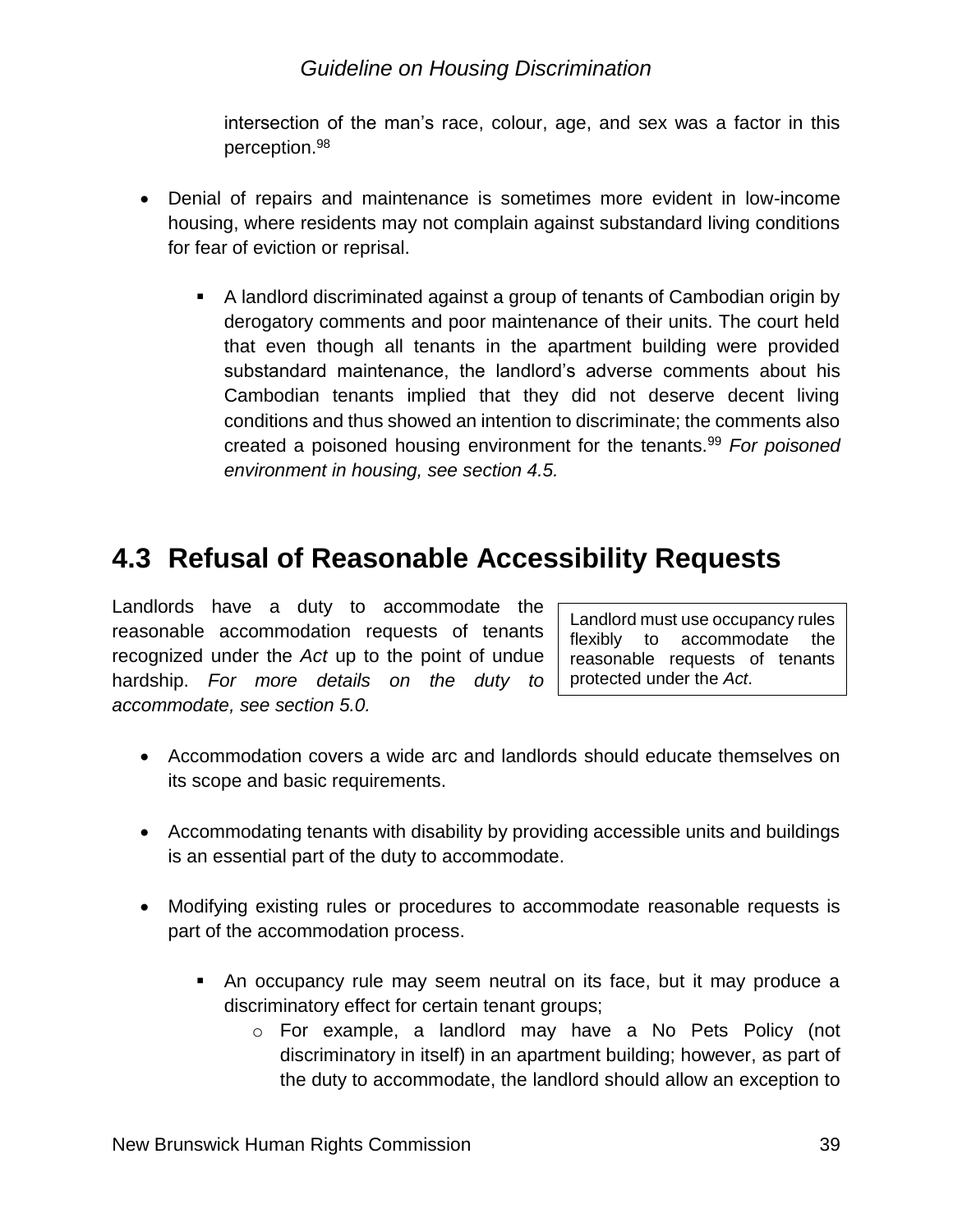the rule if a visually-impaired tenant needs to bring a guide dog or a service animal into their apartment.

- Other apparently neutral policies may produce discriminatory effects and should be modified to accommodate legitimate requests from tenants protected by the *Act*.
	- For example, a landlord has a No-Transfer Policy, which disallows tenants from transferring between rental units in the same building.
		- $\circ$  While neutral on its face, the policy may have adverse impact for certain tenants; families with children, for example, may require a different sized apartment as their family size changes, e.g. following the birth of a child.<sup>100</sup>
		- $\circ$  In such circumstances, if the family requests transfer to a larger unit, the landlord's duty to accommodate would be triggered.
- A tenant with multiple disabilities requested that he be moved from his fifth-floor apartment to a recently-vacated apartment on the ground floor. The tenant used a wheelchair and the elevator was unreliable. However, the transfer was refused, even though other tenants were permitted to transfer apartments. The tribunal found that because the tenant and his wife were on social assistance, the landlord assumed that they would not pay for repairs to their current apartment if they were moved. The landlord also ignored other accommodation requests of the tenant, e.g. failing to make the entrance to the apartment building wheelchair-accessible. The landlord could not prove that non-accommodation of the requests was a BFR and would have resulted in undue hardship.<sup>101</sup>

**Tenant's right to enjoy property:** Tenants have an unfettered right to enjoy rental property, as long as their use of the property does not inconvenience other tenants or pose health and safety risks.

• In its only housing related judgement, the Supreme Court of Canada held that a condo rule, which disallowed condo co-owners from erecting Jewish succahs on their

Housing owners and landlords, including managers, supervisors, and board members (in a housing co-operative), who know or ought reasonably to have known of the poisoned atmosphere in their housing premises but permitted it to continue, are liable for the discriminatory treatment, even if they themselves were not involved in creating that atmosphere.

balconies during a Jewish festival, violated the co-owners' right of religious freedom under the Quebec *Charter*. The appellants, Orthodox Jews, were co-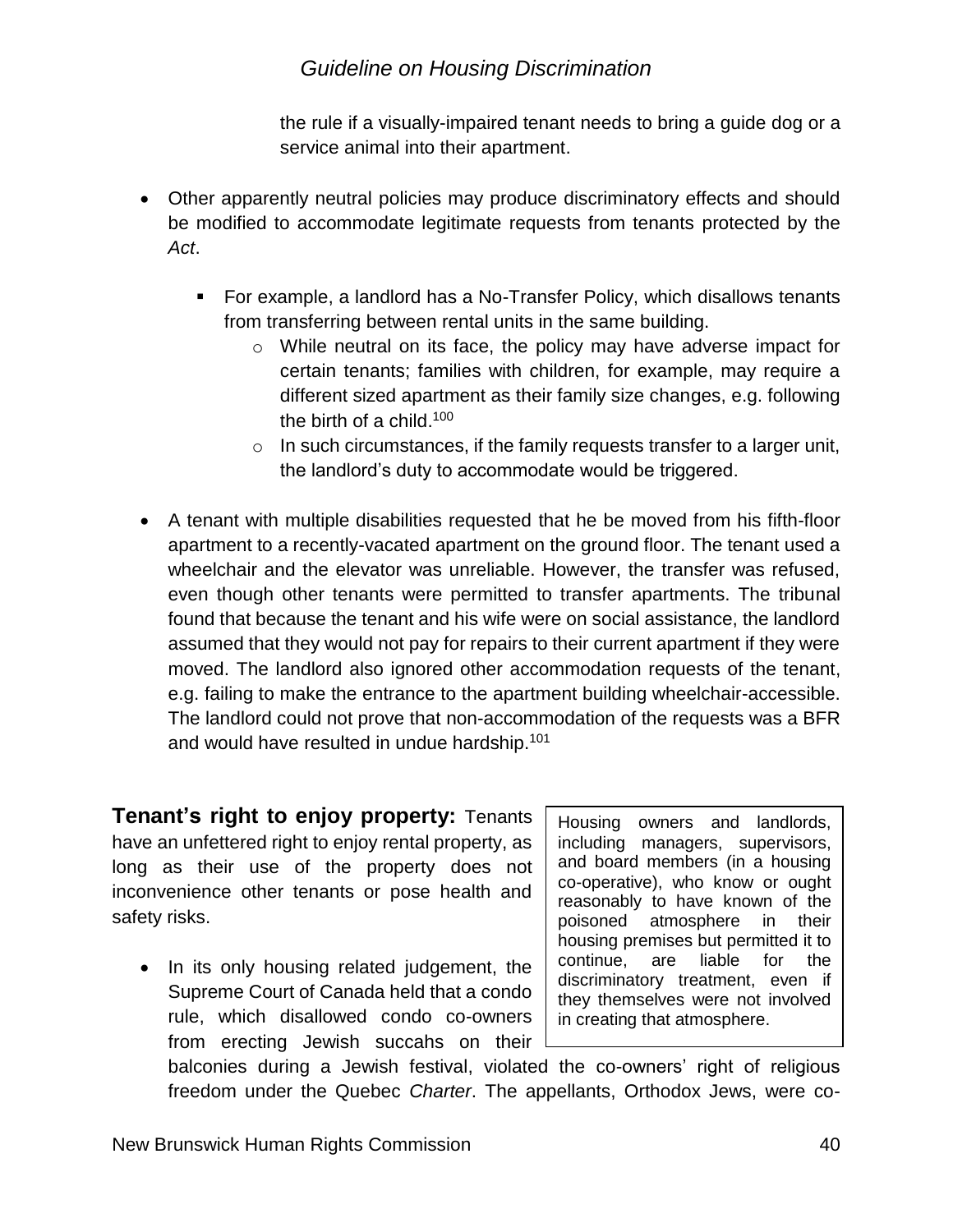owners of residential units in two luxury buildings of a Montreal residential complex. The respondent argued that the succahs violated condo by-laws, which prohibited decorations, alterations, and constructions on balconies. The Supreme Court allowed the succahs, as long as they were enacted only for the nine-day duration of the festival, included emergency access, and conformed with the general aesthetics of the property. According to the court, the appellants had not renounced their religious rights by signing the condo rules. Waiver of a fundamental right must be explicitly stated in clear terms; it cannot be implied by indirect or implicit actions or decisions.<sup>102</sup>

## <span id="page-40-0"></span>**4.4 Poisoned Environment in Housing**

Tribunals have held that the atmosphere of a workplace (in the employment context) is a component of the terms and conditions of employment, equally with employment terms and conditions like hours of work or rate of pay. Consequently, the emotional and psychological underpinnings of that atmosphere also form part of a workplace's terms and conditions.<sup>103</sup> If the atmosphere gets tainted or poisoned by negative comments or conduct (of a supervisor, for example), that would constitute a violation of the agreed terms and conditions of employment.

The poisoned environment principle has been extended to the housing context, and courts have established that the atmosphere of a rental premises constitutes part of the terms and conditions of tenancy.<sup>104</sup> Therefore, a poisoning of the rental atmosphere (by negative comments or conduct) taints its emotional and psychological environment and violates rental terms and conditions.

• Courts regard poisoned environment in housing as a serious diminishment of a tenant's right to enjoyment of the rental property.

Even generalized jokes or innuendoes about vulnerable groups that are not directed at any specific individual or tenant could create a poisoned housing environment.

- A poisoned environment is created by inappropriate comments or treatment directed against tenants based on their protected characteristics.<sup>105</sup>
- Most poisoned environment situations in housing arise because of discriminatory attitudes against persons who identify with protected grounds, including but not limited to sex, sexual orientation, gender identity or expression, race, disability, national origin, ancestry, age, marital status, family status, and social condition.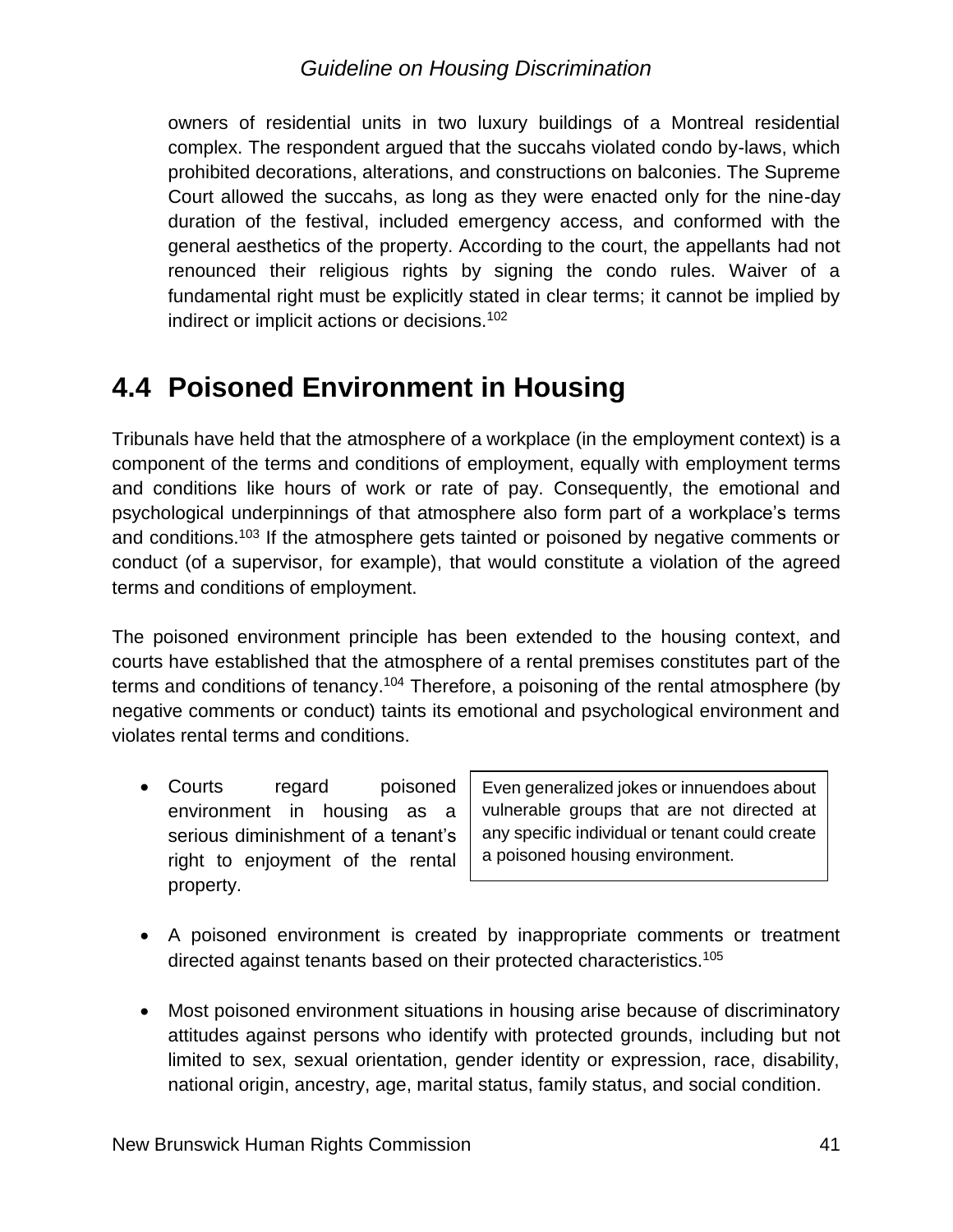- It is the duty of housing providers and their managers, agents or employees to ensure that tenants enjoy their housing experience free from behaviour that may create a poisoned environment.
- Housing owners and landlords, including managers, supervisors, and board members (in a housing co-operative), who know or ought reasonably to have known of the poisoned atmosphere but permitted it to continue, are liable for the discriminatory treatment, even if they themselves did not participate in creating that atmosphere.<sup>106</sup>
- In addition, it is also the duty of landlords to take reasonable steps to prevent other persons who may be present in the housing premises, like co-tenants or service personnel working on premises, from harassing tenants identified by the *Act*'s grounds.

To determine if a poisoned environment exists or was created in a housing situation, courts use the same yardsticks that are applied to analyze poisoned environment in employment. These yardsticks include:

- The number of discriminatory comments or incidents;
- The nature and seriousness of the comments; and
- Whether, taken together, it has become a condition of the tenant's occupancy that they must endure the discriminatory conduct and comments.<sup>107</sup>

Even a single comment, gesture or incident, if sufficiently serious or substantial, would create a poisoned environment in housing.<sup>108</sup> For example, a landlord's comment that his tenant (a racialized person) should "get out of my home and get out of my country" was enough to create a poisoned environment for the tenant.<sup>109</sup>

A single comment, gesture or incident, if sufficiently serious or substantial, would create a poisoned environment in housing. Courts examine the context of discriminatory comments or conduct to assess their severity.

To assess the severity of adverse comments, courts examine the context and circumstances in which the comments were made. A tribunal noted that the following factors should be considered to assess if a comment was discriminatory:

- The egregiousness or virulence of the comment;
- The nature of the relationship between the involved parties;
- The context in which the comment was made;
- Whether an apology was offered; and

New Brunswick Human Rights Commission 42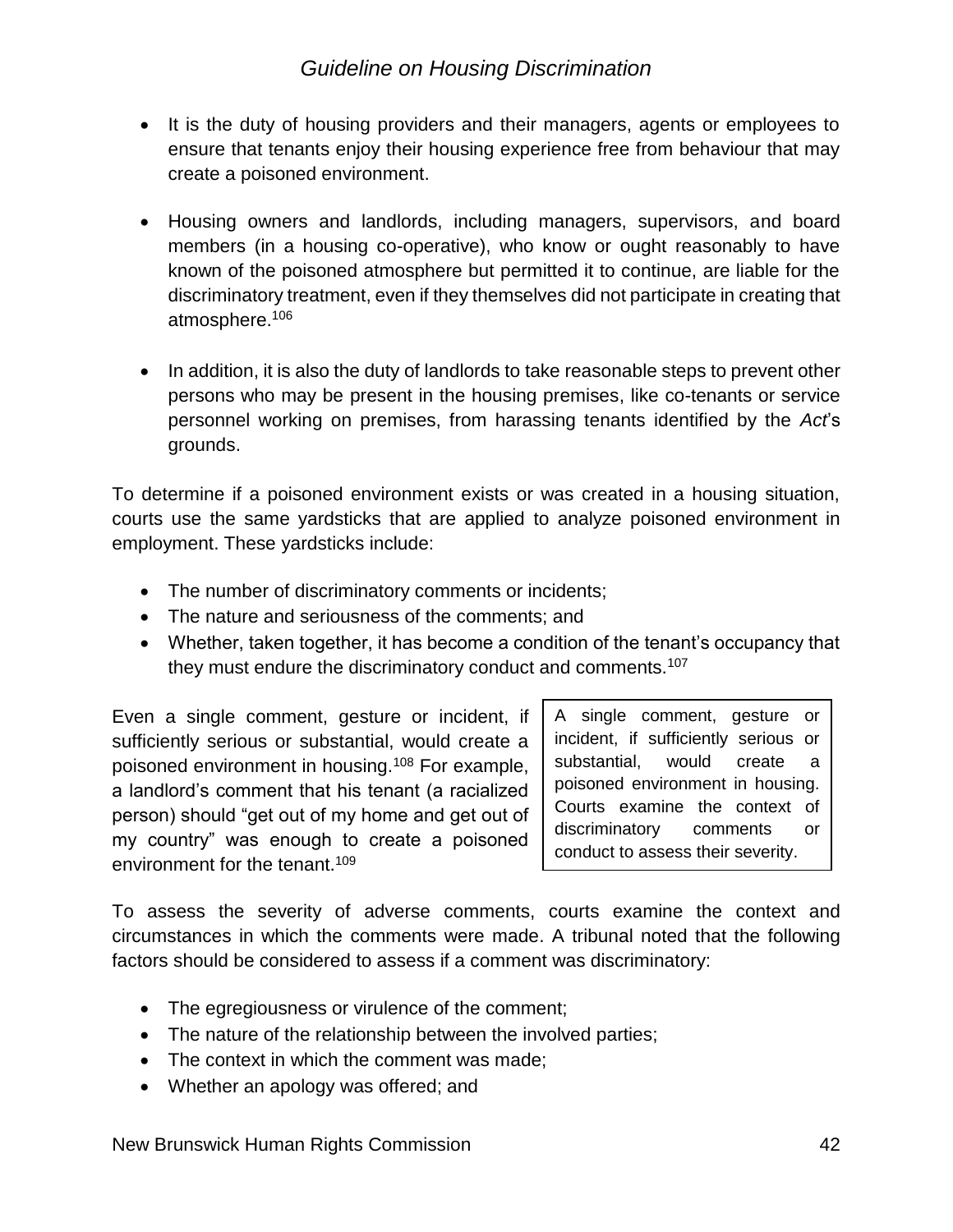• Whether or not the recipient of the comment was a member of a group historically discriminated against".<sup>110</sup>

Differential treatment in provision of housing-related facilities or in repairs and maintenance may also be regarded as factors in creating a poisoned housing environment;

- For example, a landlord poisoned the housing environment for tenants of Asian ancestry because he failed to provide proper maintenance to their units. He also made derogatory comments about Asians in an article he wrote for the local newspaper.<sup>111</sup>
- A poisoned environment may still be created for tenants even though the discriminatory comments or conduct are not specifically directed at them;
	- For example, if a landlord hurls racial slurs at an Indigenous family living in an apartment building, the comments would also poison the housing environment for other racialized persons living on the same floor, even though the comments are not addressed to them.
- Similarly, generalized jokes or innuendoes about people identified by the *Act*'s grounds, which are not directed at any specific individual or tenant could still create a poisoned environment for those who hear them.
	- For example, if a landlord makes derogatory remarks about LGBT persons, the comments would create apprehension in tenants who identify with other protected grounds about the landlord's bigoted attitude toward vulnerable groups; this would be enough to poison the housing environment, even though no specific individual was the target of the comments.
- If pictures, cartoons or other materials that demean people identified by grounds of the *Act* are displayed in the common area of a residential premises, such display would create a poisoned housing environment.
- Similarly, if graffiti or other representations vilifying a protected group are displayed on the walls of a housing complex, for example,

An Ontario tribunal reiterated the concept of poisoned housing environment as follows: "The poisoned environment concept may constitute a violation of the general protections against discrimination in the context of the occupancy of accommodation". *Ramnarine-Smith v Havcare Investments Inc.* HRTO, 2018.

they would contribute to creating a poisoned housing environment, especially if the offensive materials are not promptly removed by the landlord, which action would indicate the landlord's acceptance or complicity.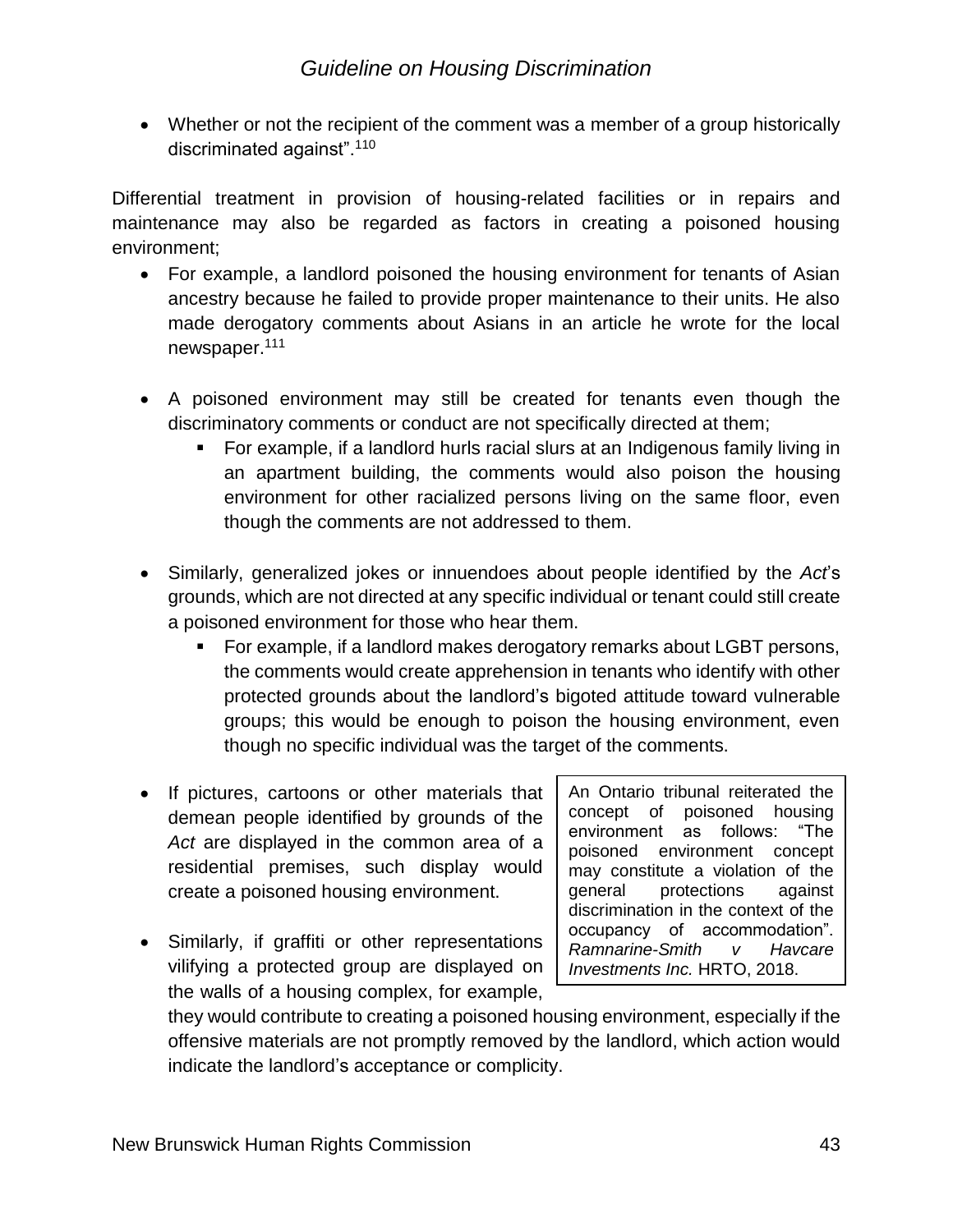- A person with disability received social assistance and lived in his daughter's apartment. The landlord wanted to evict him from the building and harassed him in different ways. The building supervisor and maintenance staff blocked the tenant's access in the hallways, insisted that he move his belongings through a back entrance, and posted derogatory comments about him on a notice board. The tribunal held that the landlord created a poisoned environment for the tenant and discriminated against him based on the grounds of disability and social condition.<sup>112</sup>
- A board ruled that a husband and wife discriminated against their tenant, a Black man, by racial slurs, harassment, and false accusations, to evict him from their basement. The couple repeatedly intruded the tenant's privacy, falsely accused him of having a criminal record, and lied to the police that he had uttered rape and aggression threats against the wife. Even though the husband did not hurl racial epithets himself, the couple were held responsible for creating a poisoned housing environment.<sup>113</sup>
- Comments exchanged between tenants may not constitute housing discrimination under the *Act,* if it is shown that the comments did not impact the terms and conditions of tenancy or create a poisoned environment for the recipient of the comments.
	- The complainant resided in a subsidized housing for seniors and persons with disabilities; on two occasions, one of the tenants made disparaging remarks about the complainant's Russian ancestry. While the tribunal accepted that the comments were insulting, it concluded they were not virulent or frequent enough to either create a poisoned environment or alter the complainant's terms and conditions of tenancy.<sup>114</sup>

## <span id="page-43-0"></span>**4.5 Sexual Harassment in Housing**

Sexual harassment includes comments or conduct of a sexual nature that are directed at a person without their consent. Sexual harassment behaviour covers a wide spectrum and includes unwelcome sexual insinuations, leering or inappropriate staring, sexualized comments and gestures, soliciting unwanted intimacy (e.g. requests for dates), and nonconsensual touching or physical contact.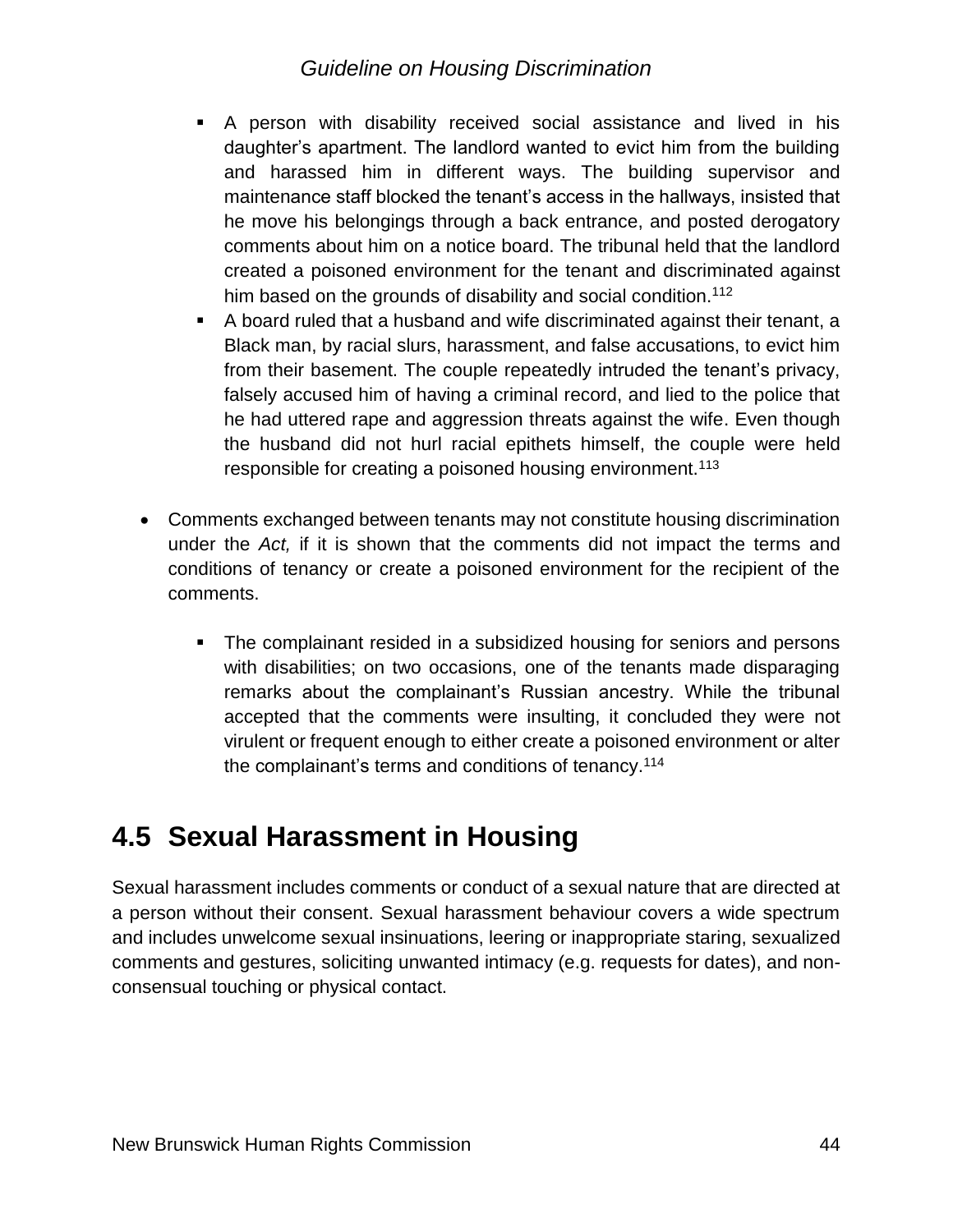• Sexual harassment is rooted in power imbalance between the parties involved; courts have stated that landlords and housing providers, including their agents, like building managers or supervisors, are in a position of power over their tenants.

In a complaint of sexual harassment, courts look at the balance of power between the parties, and the nature, severity, frequency, and impact of the alleged sexual harassment conduct.

- Courts and human rights tribunals, therefore, are not reluctant to flag even the slightest suggestion of unwanted sexual approach by a person in authority like a landlord or building superintendent as sexual harassment.
- Similarly, even a single comment of a sexual nature or a single incident of unwanted physical touching would be deemed sexual harassment under human rights law.
- In a complaint of sexual harassment against a building superintendent, a tribunal noted the impact of power imbalance between building superintendents and tenants in such situations:
	- "A superintendent is in a position of power over tenants. They can make the living situation of a tenant uncomfortable or unbearable. An abuse of this power can have a significant effect on a tenant's enjoyment of her living space. When the superintendent is an older male inappropriately exerting power over a younger female in the form of sexual harassment, this undermines her expectation of peaceful occupation of her home".<sup>115</sup>
- Young or single women are most vulnerable to sexual harassment in housing, along with women with disabilities, single or divorced mothers, low-income tenants, LGBTQ persons, and racialized women.
	- Some landlords assume that low-income women would be easy targets for sexual advances; or landlords may try to solicit sexual favours in lieu of rent or for providing maintenance and facilities. Such conduct falls under sexual harassment.
		- $\circ$  The above conduct may also be accompanied by threats of eviction (especially if the tenant's rent payments have fallen into arrears).
	- Similarly, because of stereotypes about different races, some landlords may assume that racialized women are promiscuous, sexually available or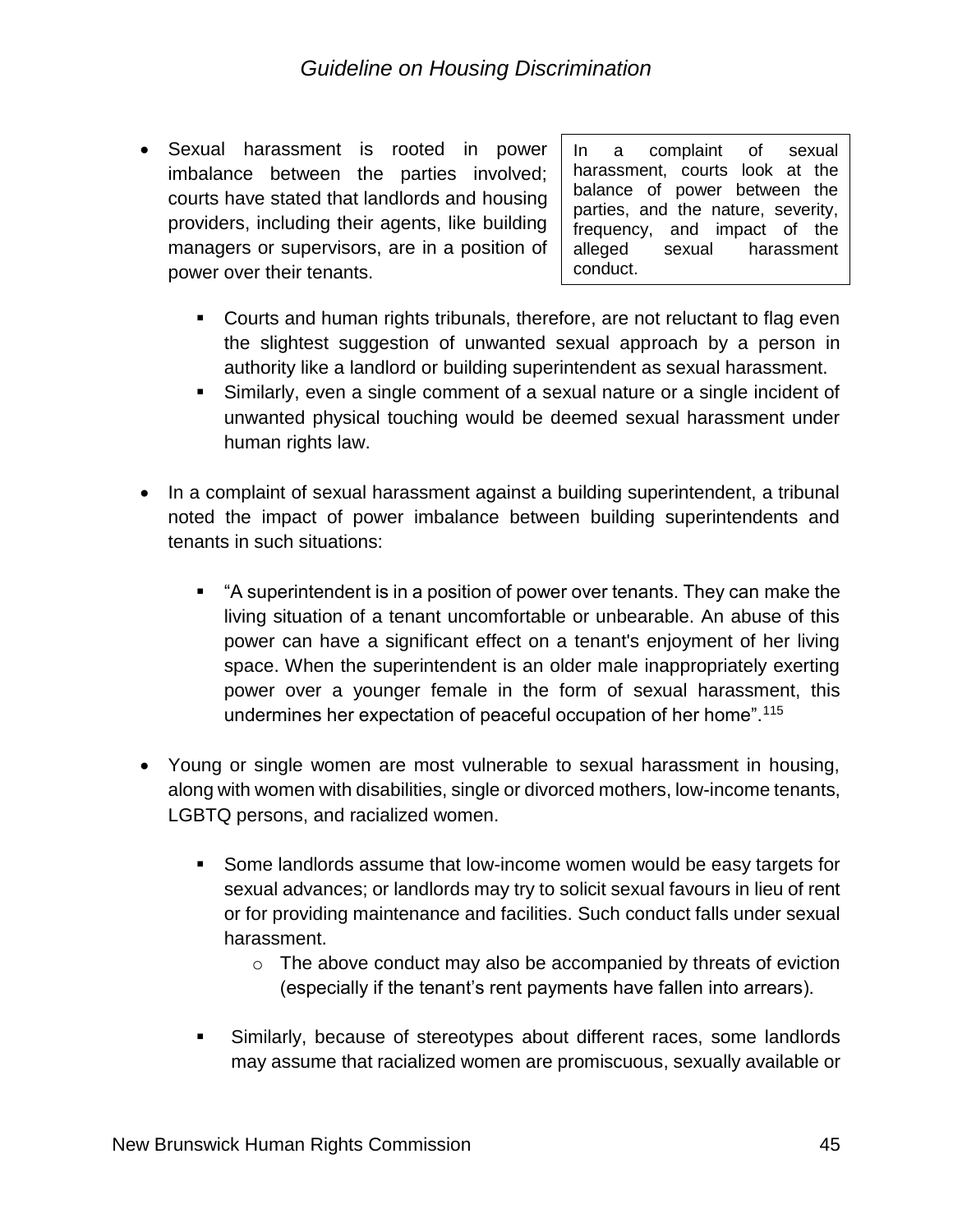submissive to authority, and engage in sexual harassment conduct against them.

A complainant, a woman of Thai origin, worked for several years at a shoe store owned by the respondent. She also rented an apartment on the upper story of the store, which was owned by a company that belonged to the respondent. The respondent sexually harassed the complainant for many years, both in the store and in the apartment. He was held liable for sexual harassment in housing for acts committed in the apartment, and for sexual harassment in employment for violations that took place inside the store.<sup>116</sup>

For more details on sexual harassment in housing, see the Commission's *Guideline on Sexual Harassment* at [https://www2.gnb.ca/content/dam/gnb/Departments/hrc](https://www2.gnb.ca/content/dam/gnb/Departments/hrc-cdp/PDF/GuidelinesOnSexualHarassment.pdf)[cdp/PDF/GuidelinesOnSexualHarassment.pdf](https://www2.gnb.ca/content/dam/gnb/Departments/hrc-cdp/PDF/GuidelinesOnSexualHarassment.pdf)

## <span id="page-45-0"></span>**4.6 Other Discriminatory Practices**

Illegal evictions, threats of eviction or reprisal for complaints of discriminatory behaviour are some of the other ways in which landlords may discriminate against tenants.

**Threats of eviction:** The complainant, an Indigenous single mother, lived in a rented basement suite with her 16-year-old son and two daughters, aged 11 and 8. The respondent purchased the house and harassed the family in a

Illegal evictions, threats of eviction or reprisal for complaints of discriminatory behaviour are some of the other ways in which landlords discriminate against tenants.

number of ways over the next few months. He criticized the behavior of the complainant's son, asked the whereabouts of the children's father, entered the unit without permission, and threatened the mother with eviction if she complained about his conduct. The tribunal held that the landlord's conduct stemmed from stereotypes about Indigenous people and single mothers and was discriminatory based on the grounds of race, family status, marital status, and ancestry.<sup>117</sup>

**Refusing return of rental deposits:** A family of new immigrants rented a home for a couple of years and then bought their own house. When they met the landlord to return the keys and request for the return of their \$1,000 security deposit, he uttered profanities against them even though the two families had been on cordial terms until this time. The landlord complained that the house was damaged and dirty and refused to return the security deposit. The tribunal held that one comment of the landlord — "Get out of our place and get out of our country" – proved his racial bias. In addition, the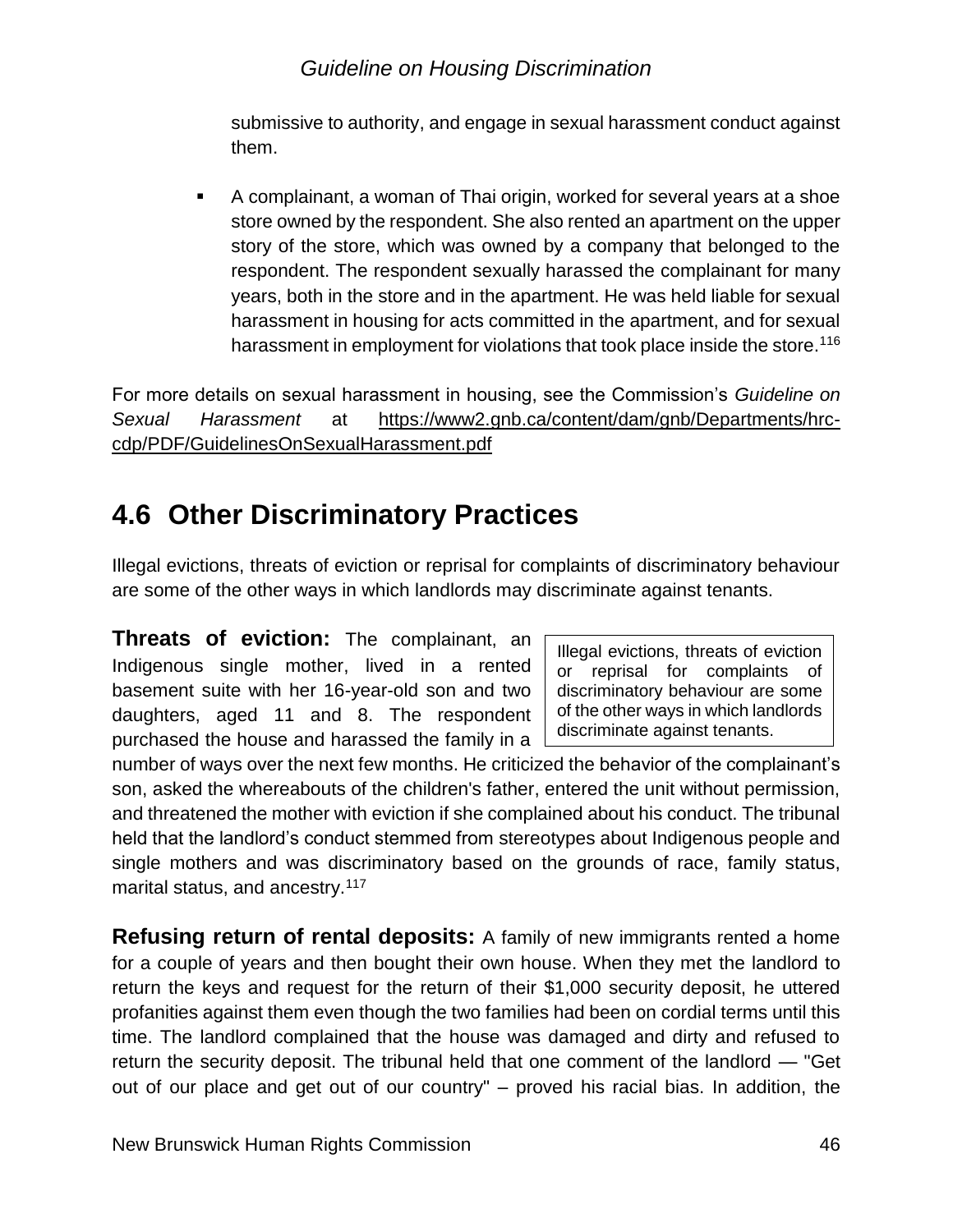landlord made exaggerated claims of damage to property, despite the fact that no previous complaints about damage had been made. The landlord also used stereotypical remarks about the complainant's cooking habits and resented how the complainants could afford to buy a home, when many other Canadians could not do so. Race and place of origin discrimination were established by the tribunal.<sup>118</sup>

## <span id="page-46-0"></span>**4.7 Discrimination in Subsidized and Co-Op Housing**

Government-subsidized and co-op housing schemes provide viable housing options to low-income groups through subsidies and other supportive mechanisms that are not available in the private rental market.

Many tenants living in these housing units identify with grounds of discrimination, including, but not limited to:

All human rights obligations of landlords in the commercial housing market apply equally to coops and government-subsidized social housing.

- Low-wage earners, unemployed persons or those receiving social assistance, who are protected by the ground of social condition;
- People with disabilities;
- Older people in seniors-designated social housing;
- Single or divorced women;
- Aboriginal persons and families;
- New or first-generation immigrants;
- Other vulnerable groups.

**Government housing:** Government or public housing programs are run by the provincial government to provide subsidized rental housing for families and seniors.

Eligibility for public housing is based on income ceilings which are matched to household size; location of the accommodation (i.e. rural or urban); and waiting lists. In New Brunswick, the Department of Social Development administers public housing programs; for details, see

[https://www2.gnb.ca/content/gnb/en/departments/social\\_development/housing.html](https://www2.gnb.ca/content/gnb/en/departments/social_development/housing.html)

Waiting lists and income criteria rules in social housing should comply with human rights stipulations and should not be discriminatory against individuals or groups protected by the *Act*.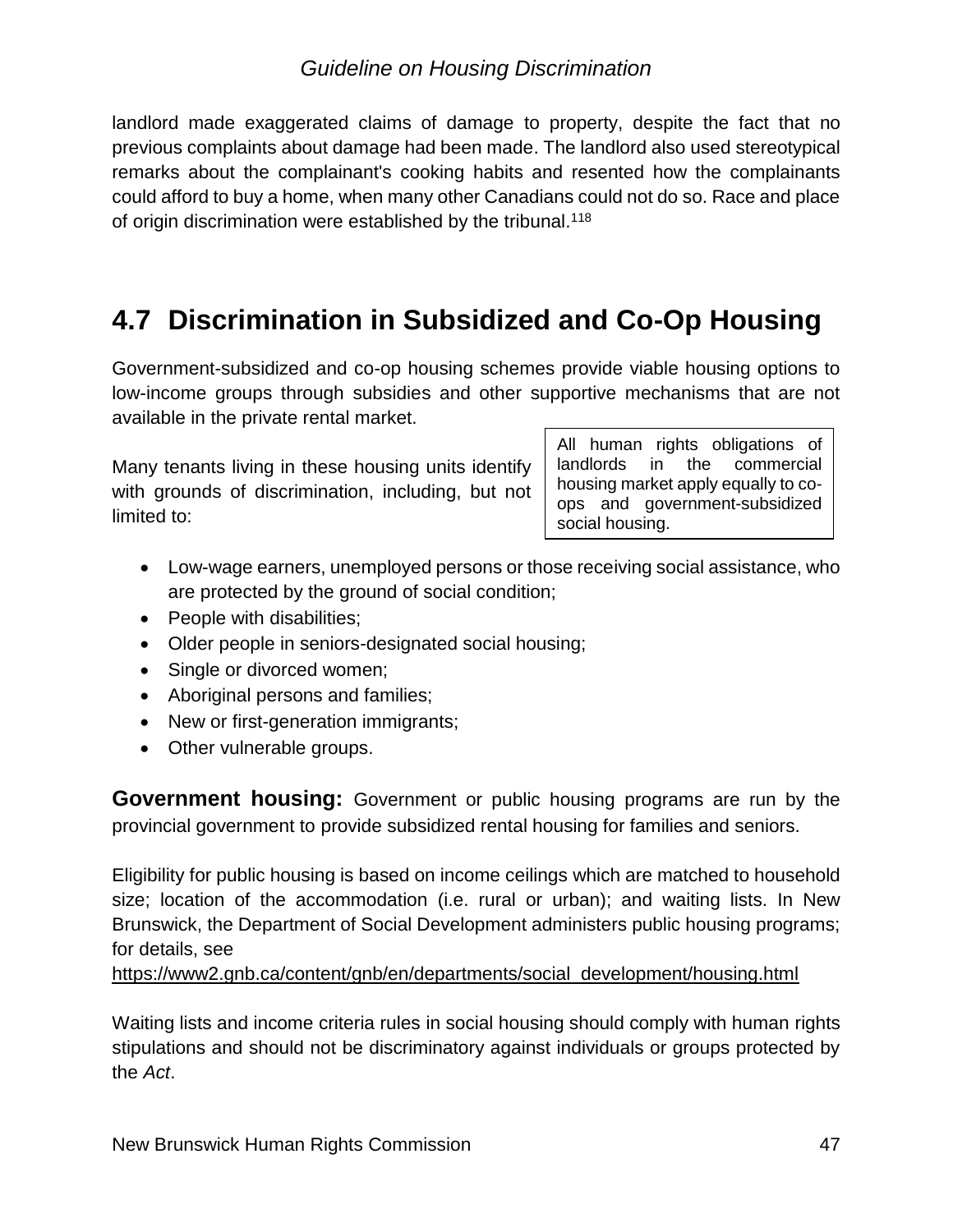**Housing co-ops:** Housing co-ops are incorporated under the *Cooperatives Act*. They are jointly owned with a democratic system of by-laws, which is administered on a collaborative basis by a board of directors. Policies, procedures or by-laws of co-ops, even if approved by board members, must not violate the *Act*.

For example, social housing or co-op occupants who receive rental subsidies should not be treated differently from other members.

Similarly, all human rights obligations that accrue to landlords in the commercial housing market apply equally to co-ops and government-subsidized social housing.

Co-op members and social housing residents likewise have a responsibility to fulfill their member and residency obligations and assist in the accommodation process.

- A housing co-op sought to evict an occupant for failing to perform her 2-hours per month volunteer service for the co-op as per the rules of occupancy. The tenant had provided a doctor's note that confirmed her incapacity to do the work on medical grounds. According to the tribunal, the co-op failed in its duty to accommodate the disability needs of the tenant; the complainant could have been assigned tasks she could perform within the limitations of her disability. If that was not possible, exempting her from 2-hours of volunteer work per month would not have imposed undue hardship on the co-op in terms of costs. The eviction order therefore was discriminatory.<sup>119</sup>
- A co-op requirement that members pay the full shelter allowance portion of their social assistance payments as rent was found discriminatory, because it treated the income of social assistance recipients differently from the income of other members.<sup>120</sup>
- A housing co-op discriminated based on family status when it denied co-op membership to an applicant because of problems that the co-op had had with her daughter, who was already a co-op resident. The tribunal found evidence in the co-op board's meeting notes that referred to the applicant as the "member's mother" and referred to her daughter as "high maintenance" because of emails she had sent to the board regarding issues with her unit.<sup>121</sup> The co-op board treated the applicant based on her relationship with her daughter, and thus discriminated based on family status.<sup>122</sup>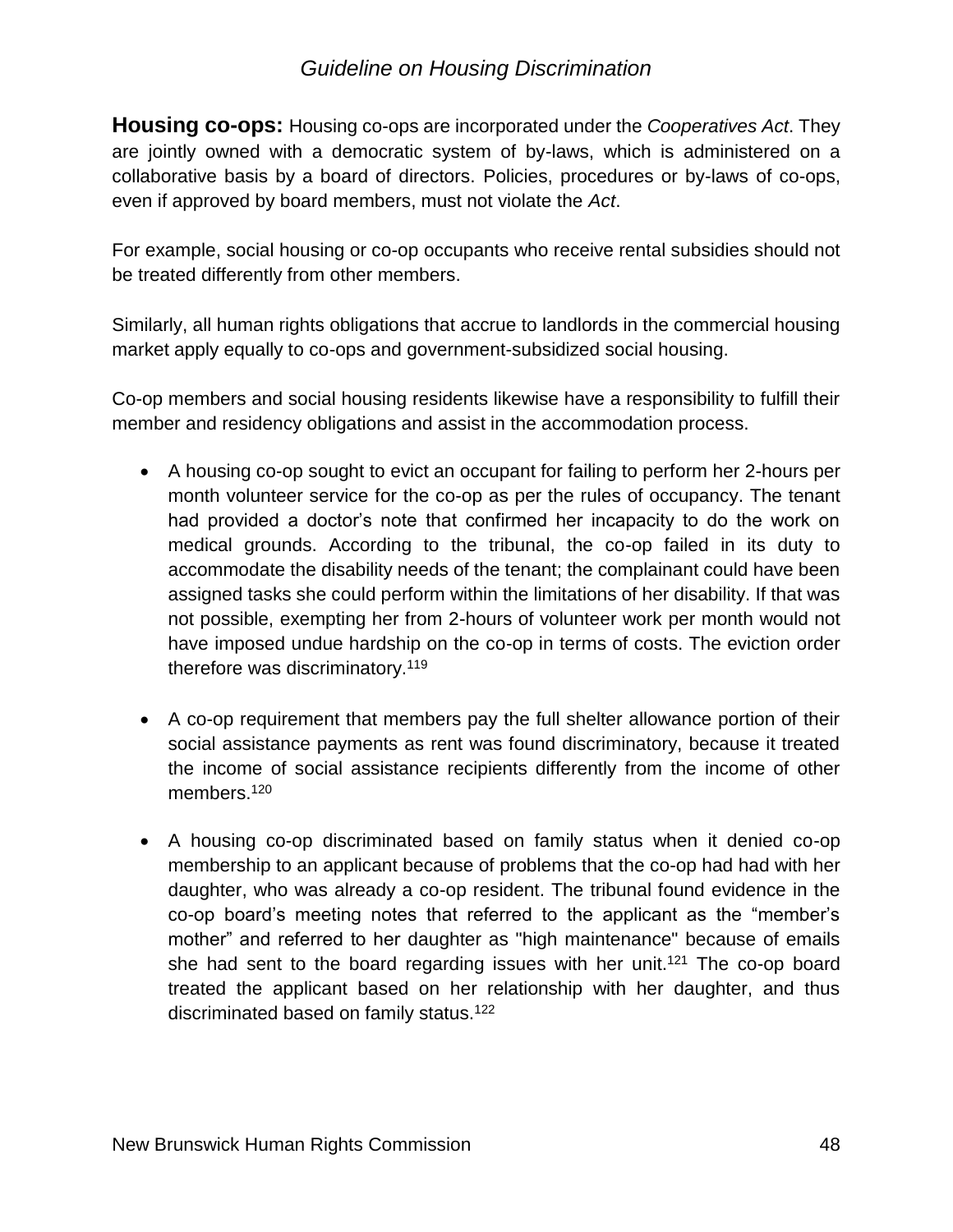• A seniors housing co-operative restricted its membership to persons over 55 years of age and put a limit on the number of days a visitor could stay in the co-operative. A senior couple's son, who was under 55-years-old, visited them a number of times

and stayed past the visitor limit. The co-op suspended the couple's membership for violating the visitor rule. A tribunal found that the son was not in a tenancy relationship and was thus not protected by the provincial (BC) human rights code. He was also not protected

Co-op members and social housing residents have a responsibility to fulfill their member and residency obligations and cooperate in the accommodation process.

under the ground of family status because the tenancy protection of the BC human rights code contains an exception whereby family status protections do not apply to residential premises reserved for persons "who have reached 55 years of age". 123

- A co-op resident lived with his wife in a two-bedroom suite. After his wife passed away, the co-op asked him to move to a one-bedroom suite, pursuant to its "overhousing policy", which aims to maximize housing capacity in the co-op. The complainant alleged discrimination based on marital status and family status. According to the tribunal, the co-op adopted the over-housing policy for a purpose rationally connected with its operation. The policy was not adopted in response to the complainant's change of status, but to optimize the co-op's resources, and secure maximum income over the long-term and across the range of members living at the co-op. Accommodating the complainant's preference for a twobedroom unit would cause undue hardship to the co-op, because it would affect the co-op's ability to meet its mandate.<sup>124</sup>
- A social housing provider refused to process the housing application of a homeless person because she did not have up-to-date identification documents. The complainant alleged place of origin discrimination in housing; she argued that the requirement to provide proof of legal status in Canada adversely impacts people born outside of Canada, because it takes them longer to get proof of birth. Because the complainant was born in Italy and did not possess current identification, she faced disadvantage in waiting list placement for a subsidized housing unit. However, the respondent argued that all applicants, whether born in or out of Canada, were required to prove valid legal status in Canada, and the housing corporation accepted various documents for such proof, not just birth certificates. The complaint of discrimination was dismissed.<sup>125</sup>
- A co-op member had financial difficulties and was eligible for subsidy on her rent. She received the subsidy for a period, but subsequently refused to fill out subsidy forms that required disclosure of family income. When the co-op cancelled her

New Brunswick Human Rights Commission 49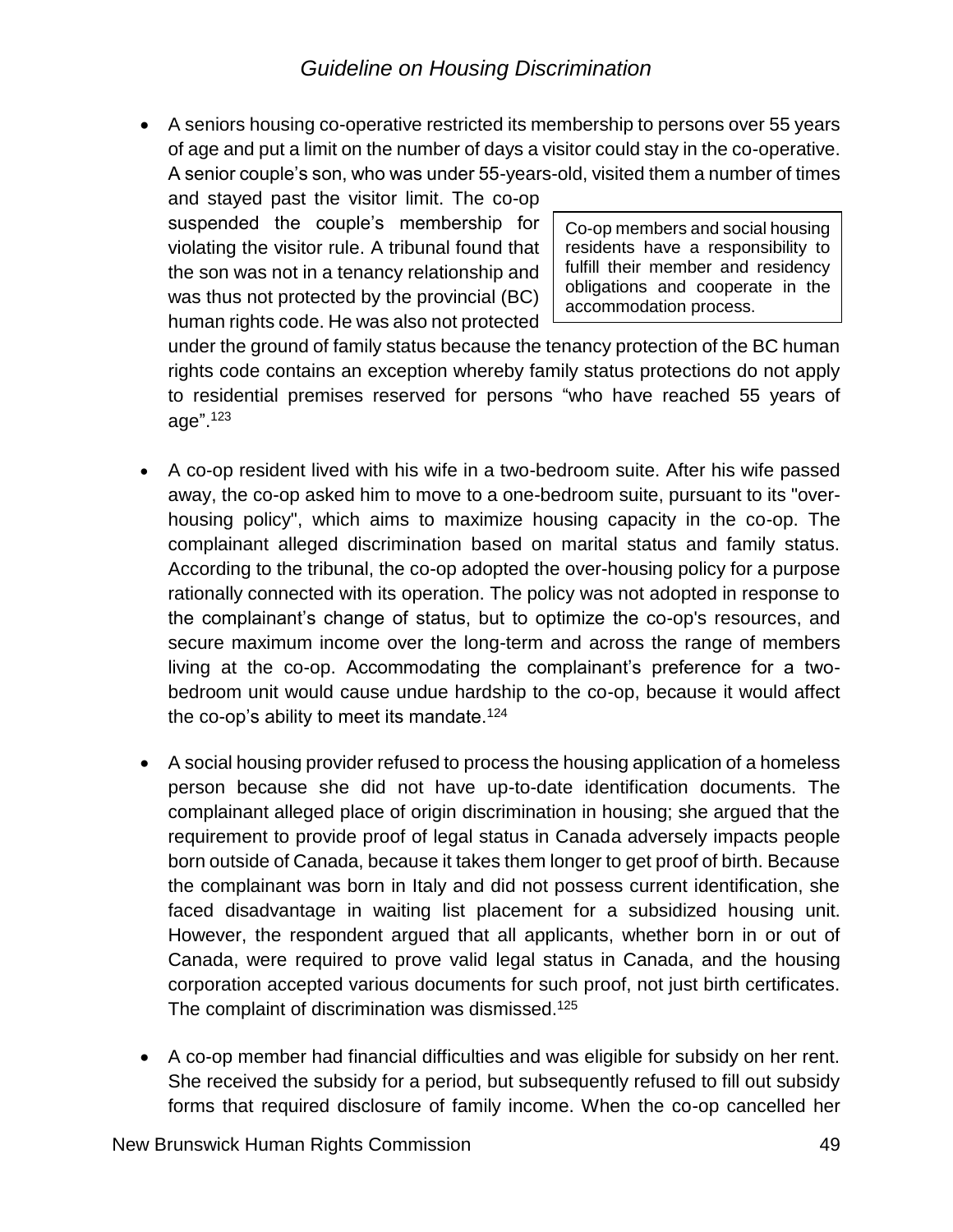subsidy, she alleged discrimination based on family status, marital status, receipt of public assistance, and reprisal. Discrimination, however, was not established, because the co-op's action was based on the applicant's non-cooperation in fulfilling the basic steps in the subsidy process.<sup>126</sup>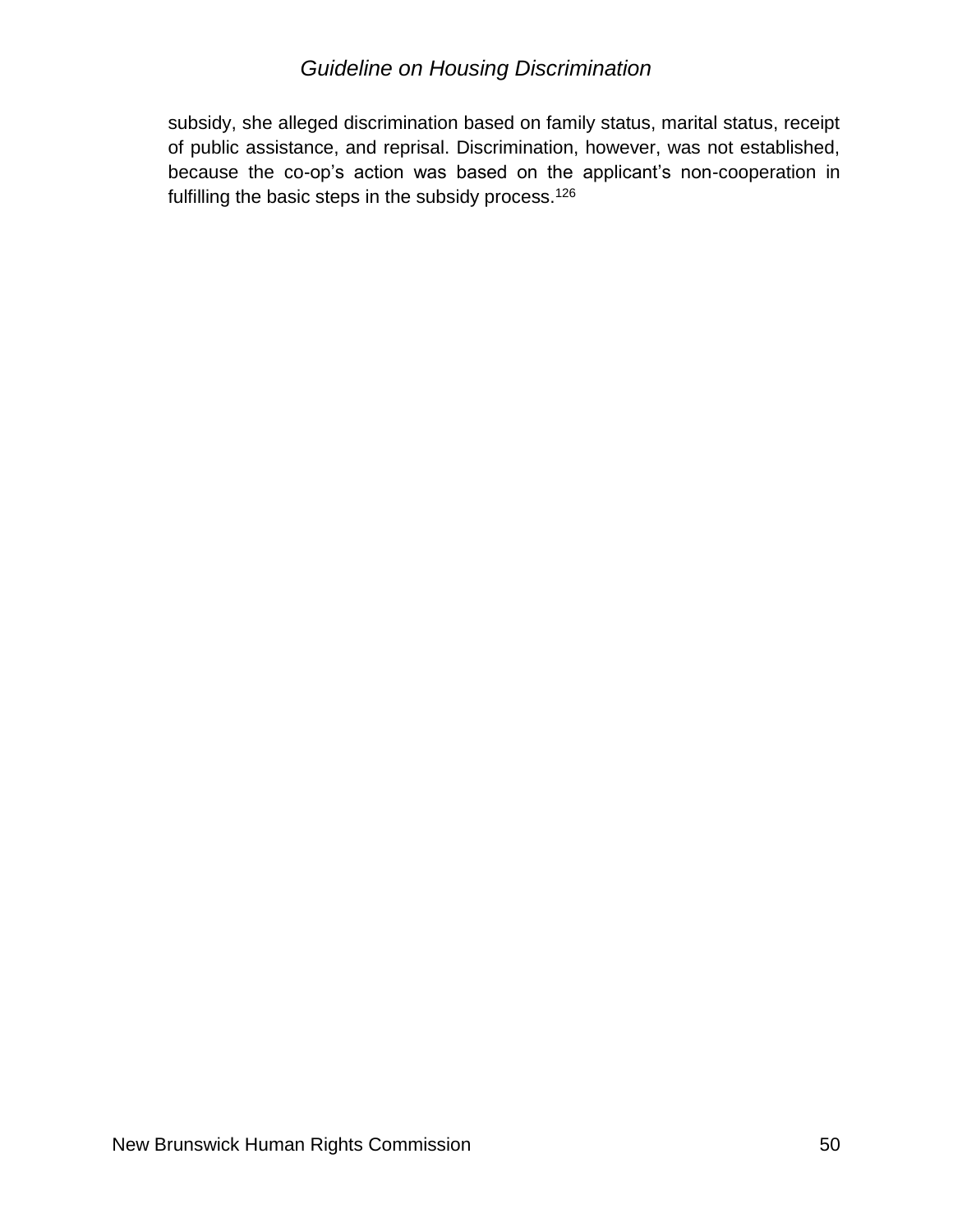## <span id="page-50-0"></span>**5.0 Duty to Accommodate and Undue Hardship in Housing**

andlords have a legal duty to accommodate the legitimate concerns and requests of tenants who identify with grounds of discrimination under the *Act*.

For example, persons with a disability may request changes to their unit to make it more accessible or request landlords to add accessibility features in entrance doors, sidewalks or parking areas.  $\overline{\mathbf{L}}$ 

Other accommodations may relate to family status, e.g. request to move to a larger unit due to change in family size. Similarly, requests may relate to accommodation based on grounds like age, religion or creed, etc.

Both the housing provider and the tenant, and others who may be involved (third-parties like on-site repair workers), have a shared responsibility to cooperate in the accommodation process to the best of their ability.

Landlords have a legal duty to accommodate the legitimate concerns and requests of tenants who identify with grounds of discrimination under the *Act;* the duty to accommodate ceases at the threshold of undue hardship, e.g. when accommodation is either too costly or has potential health and safety implications.

The duty to accommodate covers a wide spectrum, from complete to partial accommodation, depending on circumstances, and may include the following stages:

- **Complete accommodation**, which fulfills the requested accommodation in its entirety;
- **Phased-in accommodation**, which provides the requested relief over a certain time duration, through interim, medium-term or long-term solutions;
- **Alternative accommodation**, which provides a different accommodation than the one requested, but addresses the tenant's request nevertheless; and
- **Next-best accommodation**, which accommodates the request partially, but still offers relief instead of outright refusal.

Landlords may be justified in withholding accommodation if the accommodation would cause them undue hardship, i.e. the cost of the accommodation is too high or offering accommodation would create serious health and safety risks for tenants or the public. The landlord would still be obligated to offer alternative or next-best accommodations, if those are possible without incurring undue hardship.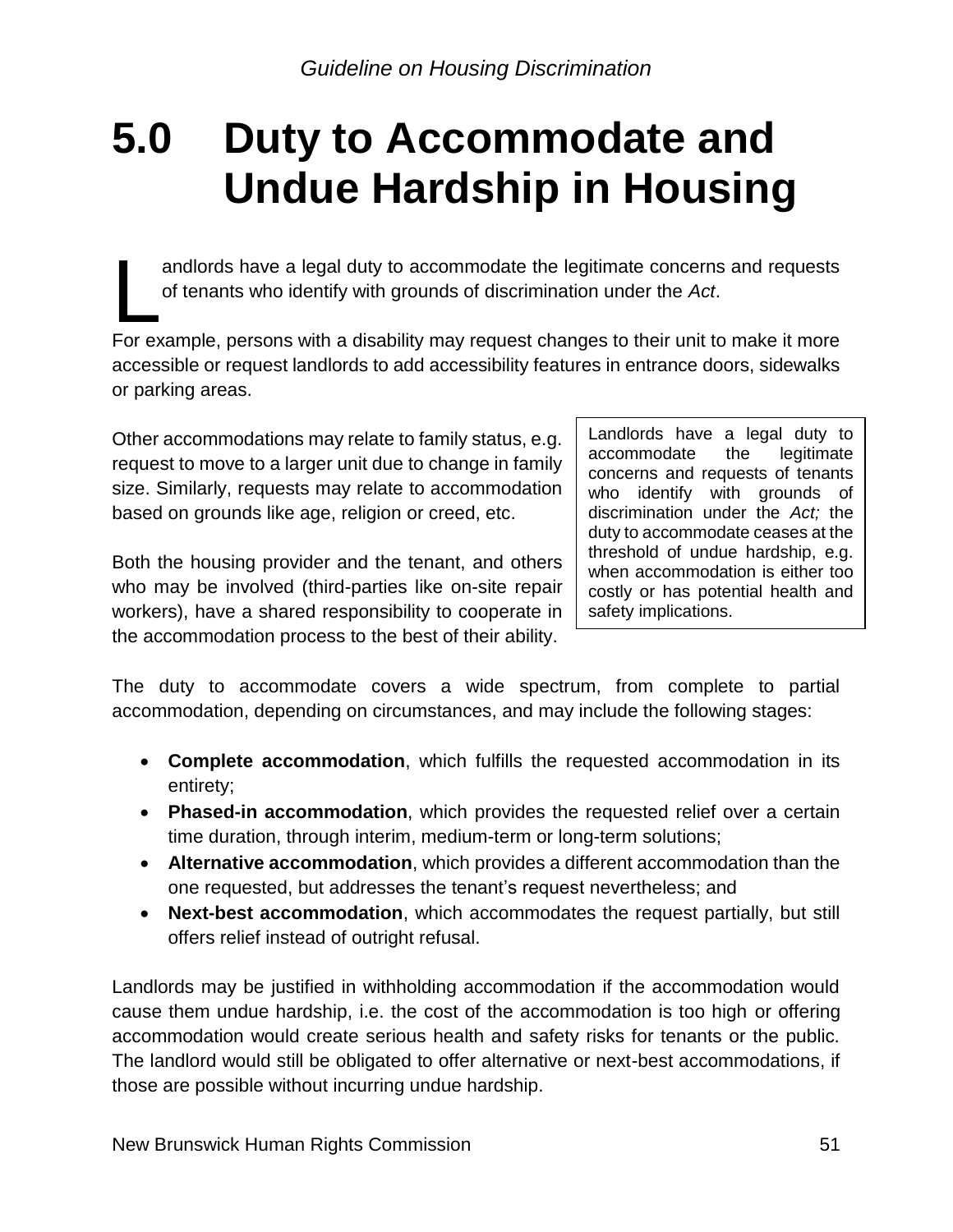## <span id="page-51-0"></span>**5.1 Obligations of Landlords in the Accommodation Process**

A landlord must accept accommodation requests in good faith and explore all available options of accommodation to the point of undue hardship. The following responsibilities of landlords in the accommodation process may be noted:

- Accommodation should be individualized to the specific needs of each request, and it should be provided in a timely manner; delayed accommodation might itself violate the *Act*. 127
- Accommodation providers must bear the cost of the requested accommodation, unless the cost is too high and would result in undue hardship.

Accommodation must be individualized, i.e. landlords must review each accommodation request within its specific contexts before deciding on possible accommodation options.

• Accessibility related accommodations may require landlords to make structural changes in a housing unit or building; examples of such changes include, among others:

- **E** Installing ramps and elevators in an apartment building;
- **Changing doorways and entrances for convenience of wheelchair access;**
- **E** Using visual fire alarms and doorbells for the hearing impaired;
- Changing door handles, e.g. to facilitate persons suffering from arthritis;
- **EXEDENT INSTERN** Installing lower counters in kitchens for easier access by wheelchair users;
- Putting child-safety locks on windows and balconies of high-rise buildings;
- **E** Installing support fixtures in washrooms (toilet, shower);
- Designating parking spots for tenants with disability.
- If required, the accommodation provider should seek expert opinion to assess accommodation needs and make sincere efforts to follow expert guidelines.
- Housing providers should always consider alternative options to facilitate accommodation.
	- For example, a tenant with a physical disability residing in a co-op may request the co-op board to be exempted from shoveling and mowing duties required per co-op rules. As alternative accommodation, the board could ask the tenant to contribute the same amount of time to office work for the co-op.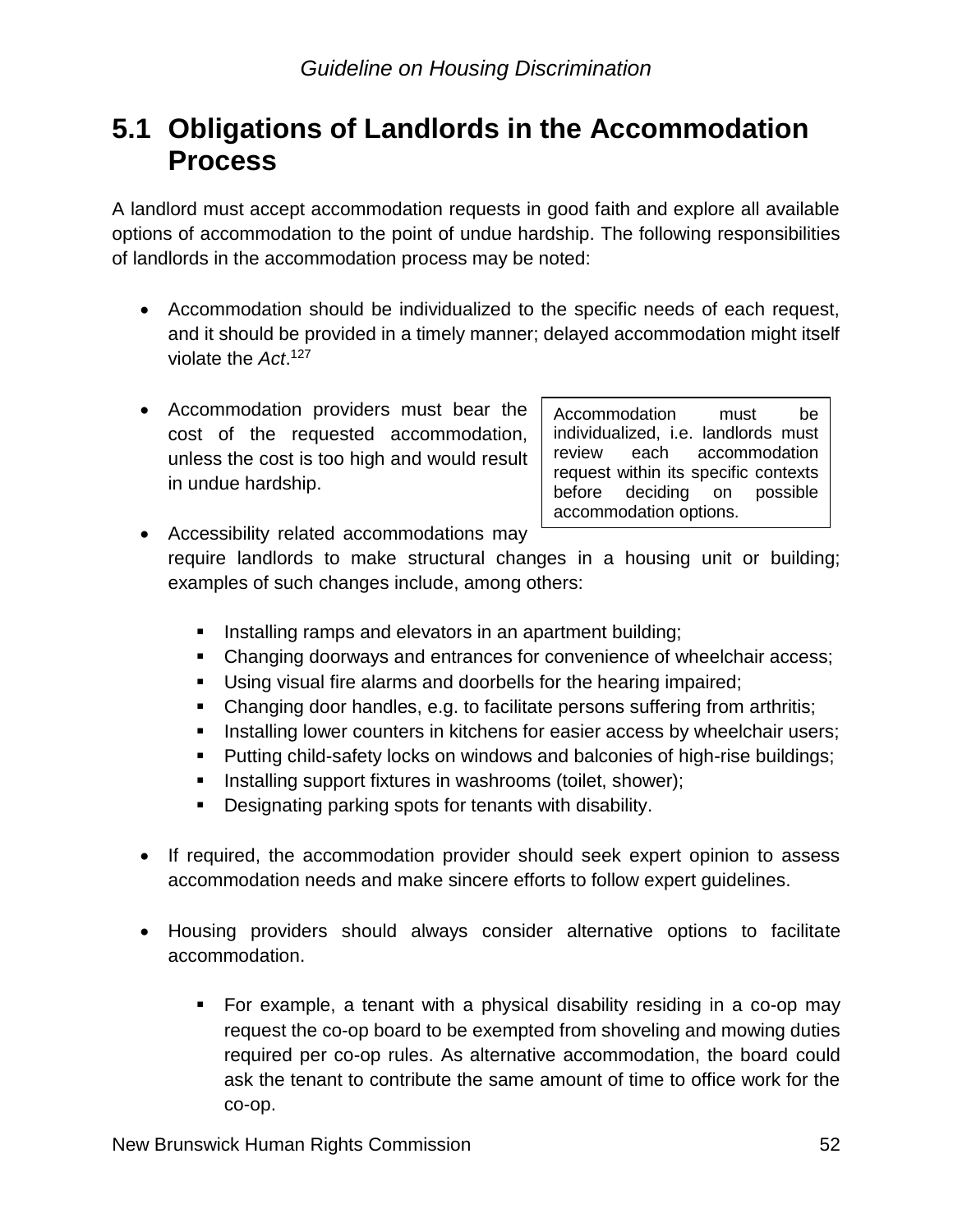- A tenant has a physical disability and uses a walker that makes thumping noises and creates nuisance for the downstairs tenants. As accommodation, the landlord installs carpeting in the upstairs apartment to muffle the noise and accommodate the needs of both tenants.<sup>128</sup>
- Landlords should be flexible when applying rules and procedures; they must review each accommodation request from all possible angles before imposing adverse measures like eviction proceedings, revocation of subsidies in social housing, etc*.*

Landlords should be flexible when applying rules and procedures; they must review each accommodation request from all possible angles before imposing adverse measures like eviction proceedings, revocation of subsidies in social housing, and so on.

- For example, a landlord accommodated a visually-impaired tenant by allowing his guide dog in his apartment, despite the building's No-Pets policy.<sup>129</sup>
- In subsidized housing, tenants are required to report changes in their income and family size to the management. If a tenant misses the reporting deadline due to a justified reason, it would not be undue hardship for the housing administration to extend the deadline to prevent a possible revocation of subsidy.
- Some rental applicants may not have a rental history, including:
	- o Newcomers to Canada;
	- o Women who are leaving an abusive relationship;
	- o Young persons; and
	- o People who have spent time in public institutions.
- Landlords should allow such tenants to establish their reliability as tenants in other ways.
- While persons seeking accommodation have a responsibility to communicate their accommodation needs to landlords, some tenants may be unable to communicate or fully participate in the accommodation process.
	- **E** These limitations could result from mental disability or language and cultural barriers (in case of new Canadians, for example).
	- Landlords should be mindful of these limitations and adjust the accommodation process accordingly within reasonable limits.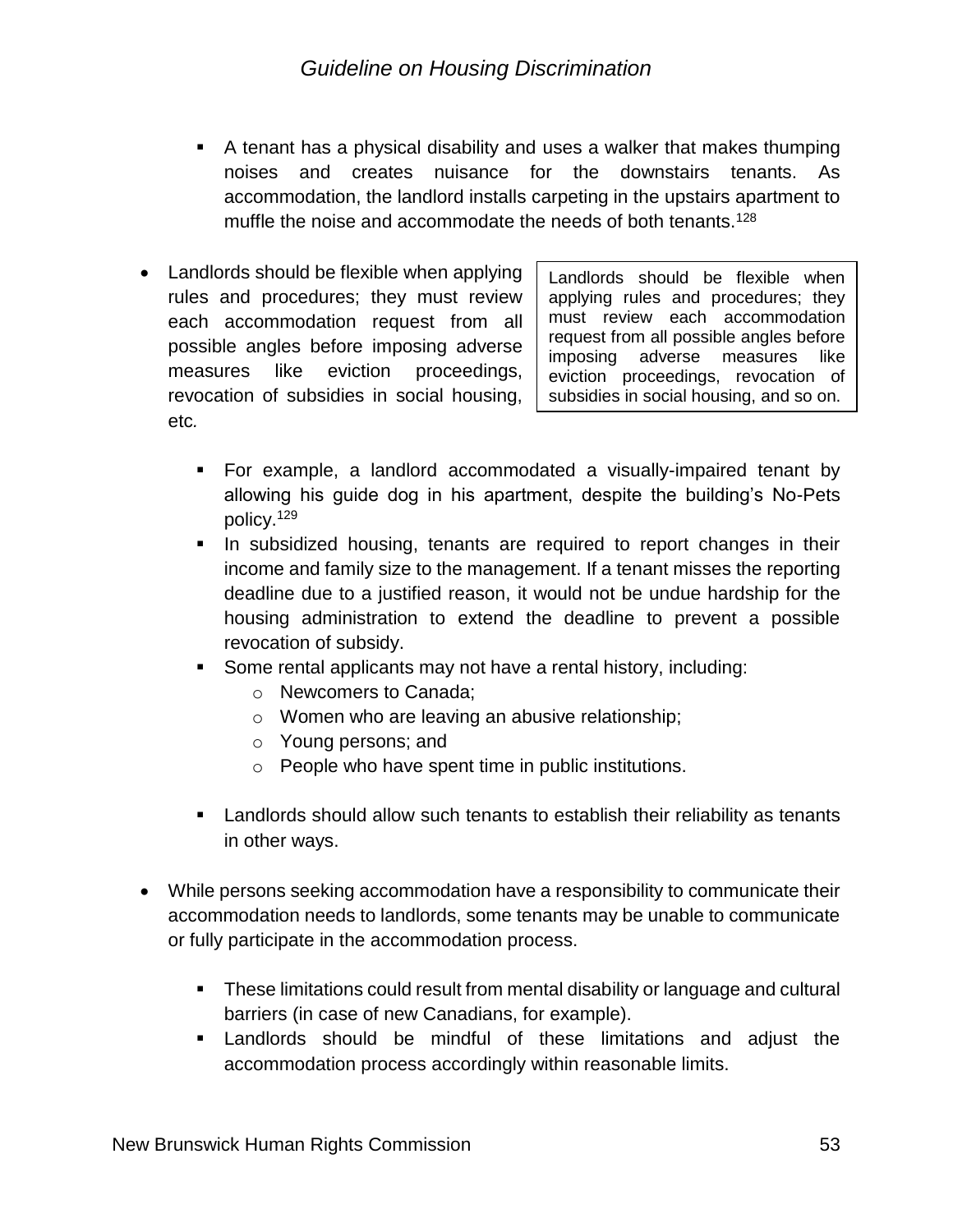- For example, a board ruled that persons who are discriminated because of language (e.g. they cannot speak English) are protected under the grounds of national origin and ethnicity. According to the board, the onus is on landlords to accommodate persons who do not speak English fluently.<sup>130</sup>
- All buildings in New Brunswick must comply with the *National Building Code*, the *National Fire Code*, and guidelines set by the provincial Department of Public Safety; however, in certain situations, these guidelines may not address specific accessibility issues facing people with disabilities. Therefore, it may not be an adequate defense that a building's accessibility standards comply with the relevant building codes, if the standards fall short of requisite human rights principles.<sup>131</sup>
- The accommodation process should not compromise the dignity and self-respect of the accommodation seeker or violate their privacy and confidentiality.

## <span id="page-53-0"></span>**5.2 Responsibilities of Tenants in the Accommodation Process**

Beside fulfilling their basic responsibilities as tenants (see section 1.5), tenants have the following responsibilities in the accommodation process:

• Cooperate in the accommodation process and clearly communicate to the landlord or housing provider the details of the required accommodation; landlords are not obligated to know every accommodation need, especially if the need is not clearly obvious.

Human rights law recognizes that "some hardship" is an aspect of accommodation; only "undue hardship" can justify a landlord's refusal to accommodate tenant requests.

- Discuss possible accommodation options and cooperate with any experts who may be called in to assess the accommodation request.
- Provide any relevant information related to the accommodation, e.g. documentation from healthcare professionals.
- Accept the provided accommodation, cooperate in availing its benefits, and communicate any shortcoming in the said accommodation to the landlord.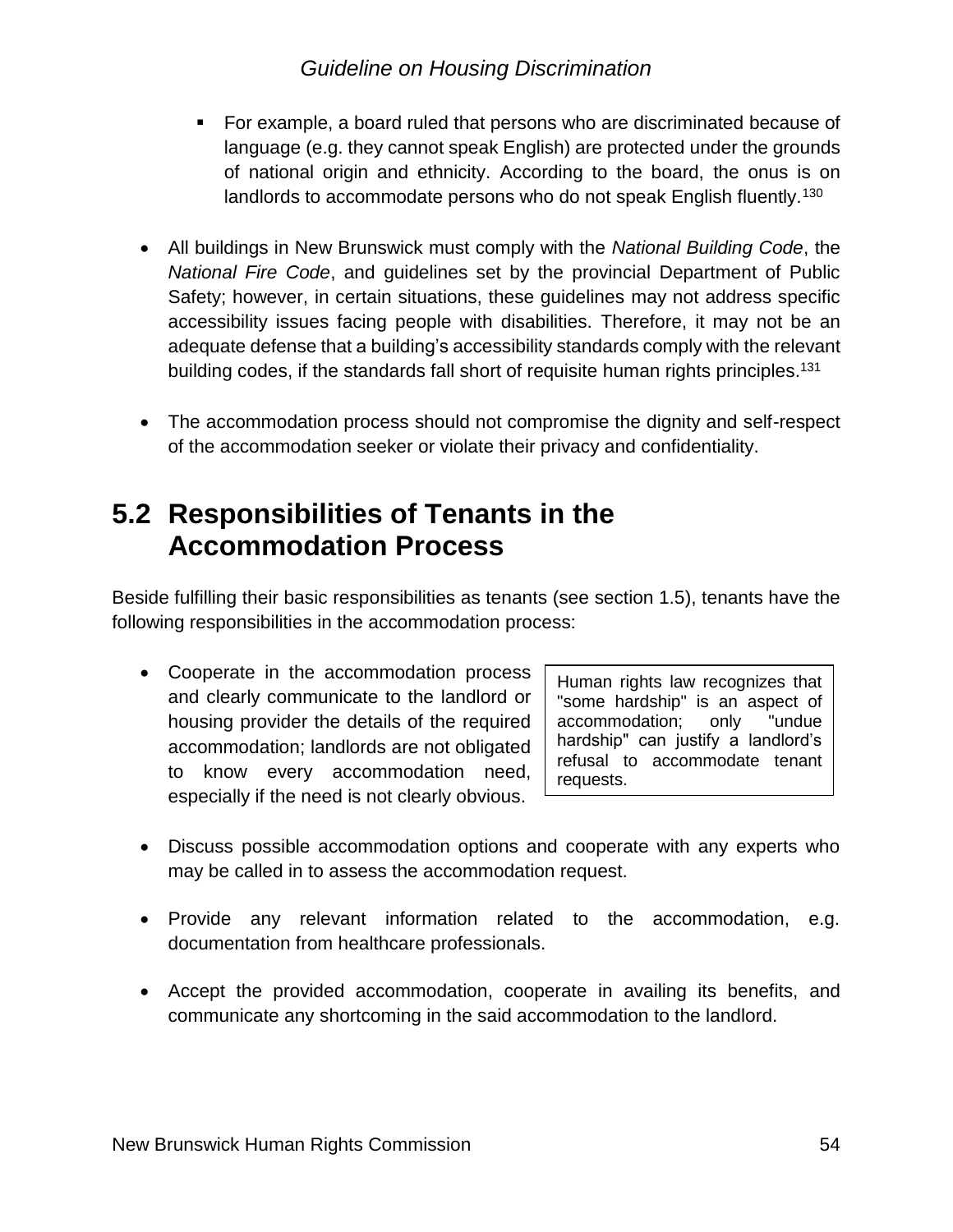## <span id="page-54-0"></span>**5.3 Undue Hardship in Accommodating Tenant Requests**

The landlord or housing provider's duty to accommodate ends at the point of undue hardship, a threshold or break point beyond which the landlord is not obligated to accommodate the tenant.

Courts use certain basic benchmarks to assess if the point of undue hardship was reached in a particular situation.

Human rights law recognizes that "some hardship" is an aspect of accommodation; only "undue hardship" can justify a landlord's refusal to accommodate tenant requests.<sup>132</sup>

Housing providers must furnish clear and tangible evidence of any undue hardship claims, whether they relate to financial costs or health and safety risks.

The Supreme Court of Canada has identified the components of undue hardship in an employment situation;<sup>133</sup> in the housing context, the following two factors are foremost when assessing undue hardship:

**Financial cost:** The cost of the accommodation is so high that it would put the landlord under severe financial duress – or it would alter the essential nature or viability of their housing operation.

**Serious health or safety risks:** These risks (for other tenants, members of the public or the environment) are so serious that they outweigh the requested accommodation.

## <span id="page-54-1"></span>**5.3.1 Proof of Financial Cost as Undue Hardship**

The housing provider must show clear evidence of any of the undue hardship factors. To determine that accommodation would lead to excessive financial costs or would impact the viability of a housing operation, the following aspects are kept in view:

• **The size of the housing operation** – for example, the threshold of undue hardship for a landlord who rents a second house that he owns, or rents part of his living accommodation, would be significantly different compared to the point of hardship for a registered corporation that runs a large housing business.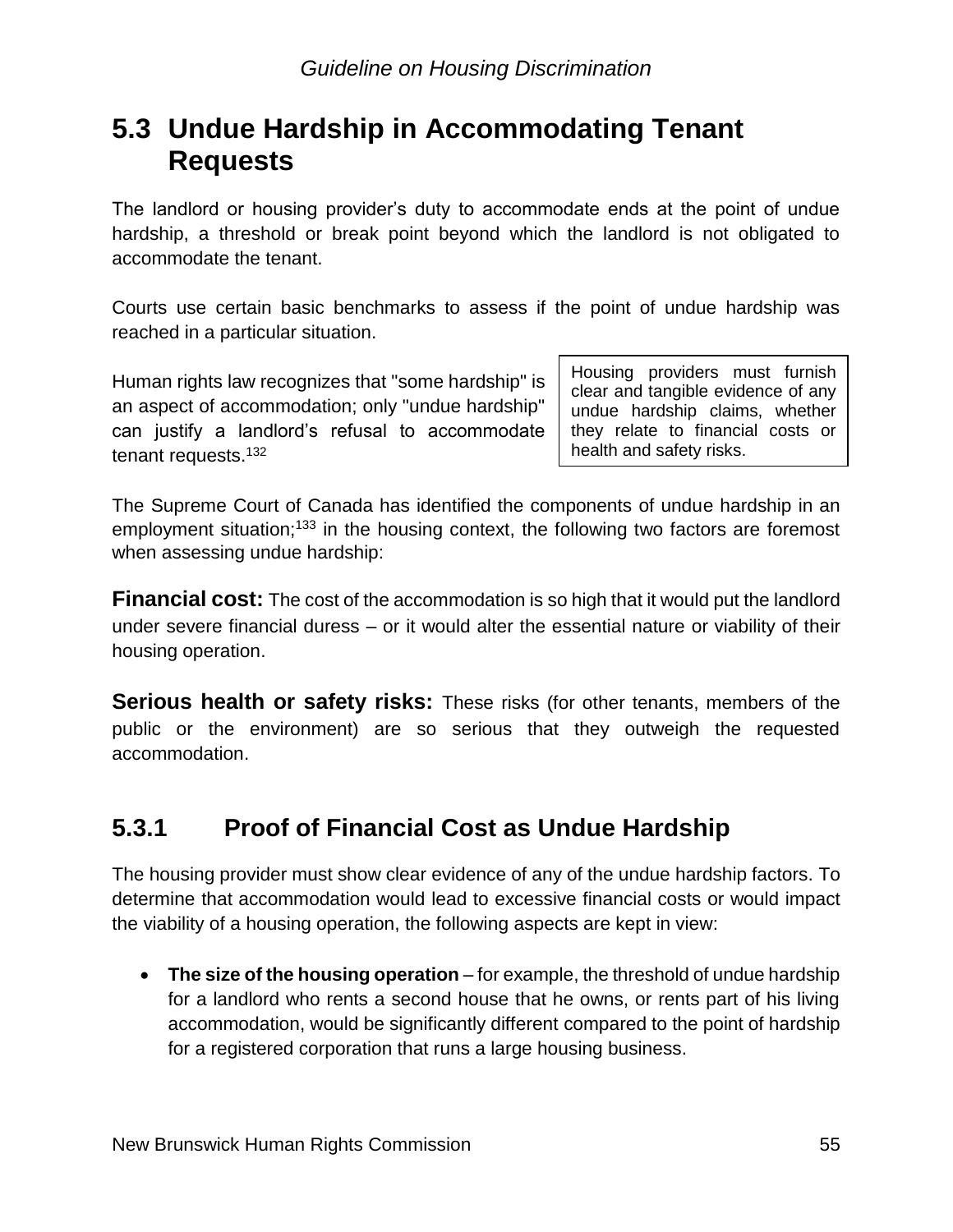• **Mode of recovery of the costs** – for example, if the cost of the accommodation can be reasonably recovered in the normal course of the business or can be phased in, with a certain amount of money allocated per month, for example, that may show that the cost is not unreasonable to justify undue hardship.

Objective evidence must be presented to prove incurred or estimated costs, through financial statements, expert opinion, research data etc. Mere speculation of possible costs is not enough to prove undue hardship.

## <span id="page-55-0"></span>**5.3.2 Proof of Health and Safety as Undue Hardship**

Similarly, if a landlord pleads health and safety reasons as justification for denying an accommodation request, the following factors may be considered to evaluate the health and safety risks in the housing environment:

- **The nature of the risk and its harmful effects**, i.e. does it pose a real threat or is the potential threat exaggerated.
- **The severity or scope of the risk**, i.e. the extent of harm the risk can inflict and the persons or entities who may be impacted.
- **The probability of the risk**, i.e. is the risk merely speculative or does it pose real danger.
- **The frequency of the risk**, i.e. how often could the threat be triggered.

## <span id="page-55-1"></span>**5.3.3 Other Factors to Assess Undue Hardship**

Other factors to consider when assessing if a landlord has reached the point of undue hardship include:

- The housing provider's previous efforts at accommodation:
	- For example, if the landlord has a record of neglecting accommodation requests, that would tilt the scales against the landlord; contrarily, if the landlord has made sincere efforts at accommodation in the past, that may indicate that the landlord has reached the point of undue hardship.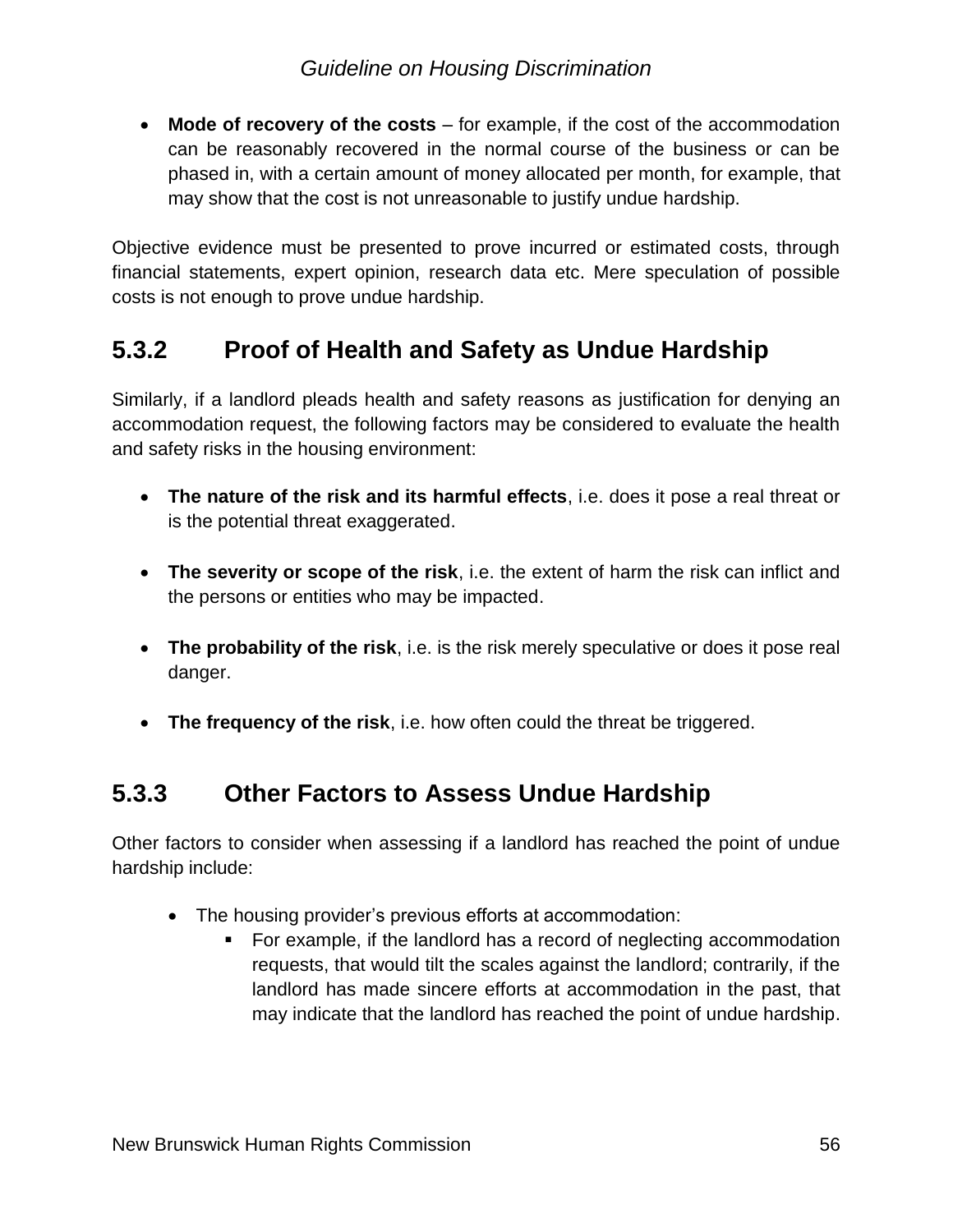- The tenant's cooperation or non-cooperation in the accommodation process would likewise indicate whether or not the landlord's duty to accommodate has reached culmination point:
	- For example, if the tenant showed reluctance to participate in the offered accommodation or did not use its offered benefits, the landlord may no longer be obligated to provide further accommodation.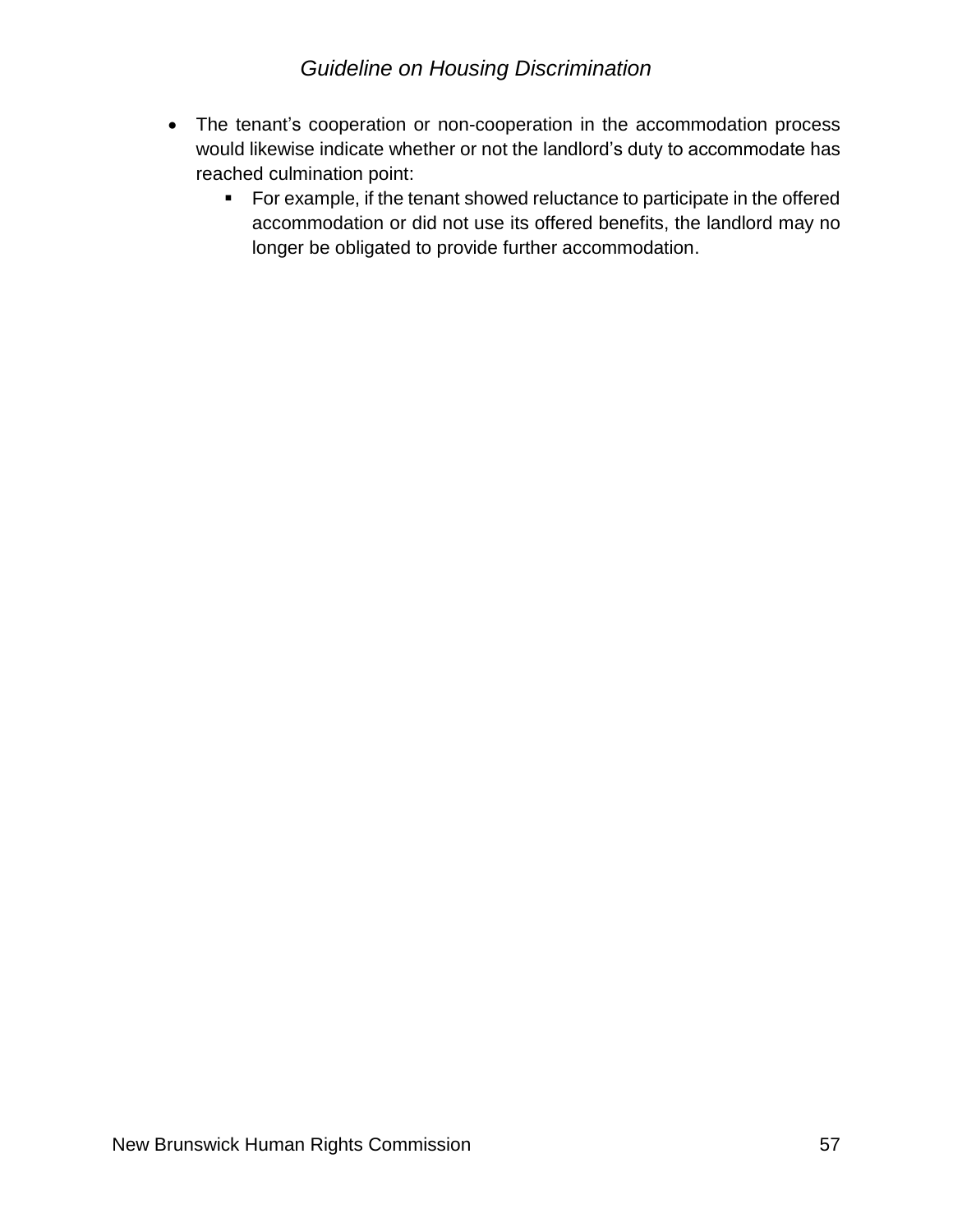## <span id="page-57-0"></span>**For More Information**

For more information about the *Act* or this guideline, please contact the Commission at 1- 888-471-2233 toll-free within New Brunswick, or at 506-453-2301. TTD users can reach the Commission at 506-453-2911.

You can also visit the Commission's website at<http://www.gnb.ca/hrc-cdp> or email us at [hrc.cdp@gnb.ca](file://///d62prod3/branches$/HRC/F.%20LEGISLATION,%20GUIDELINES%20and%20RESEARCH/F200%20Guidelines/Service%20Animals/hrc.cdp@gnb.ca)

New Brunswick Human Rights Commission P.O. Box 6000 Fredericton, NB E3B 5H1 Fax 453-2653

#### **Follow us!**

Facebook: [www.facebook.com/HRCNB.CDPNB](http://www.facebook.com/HRCNB.CDPNB) Twitter: [@HRCNB\\_CDPNB](https://twitter.com/HRCNB_CDPNB)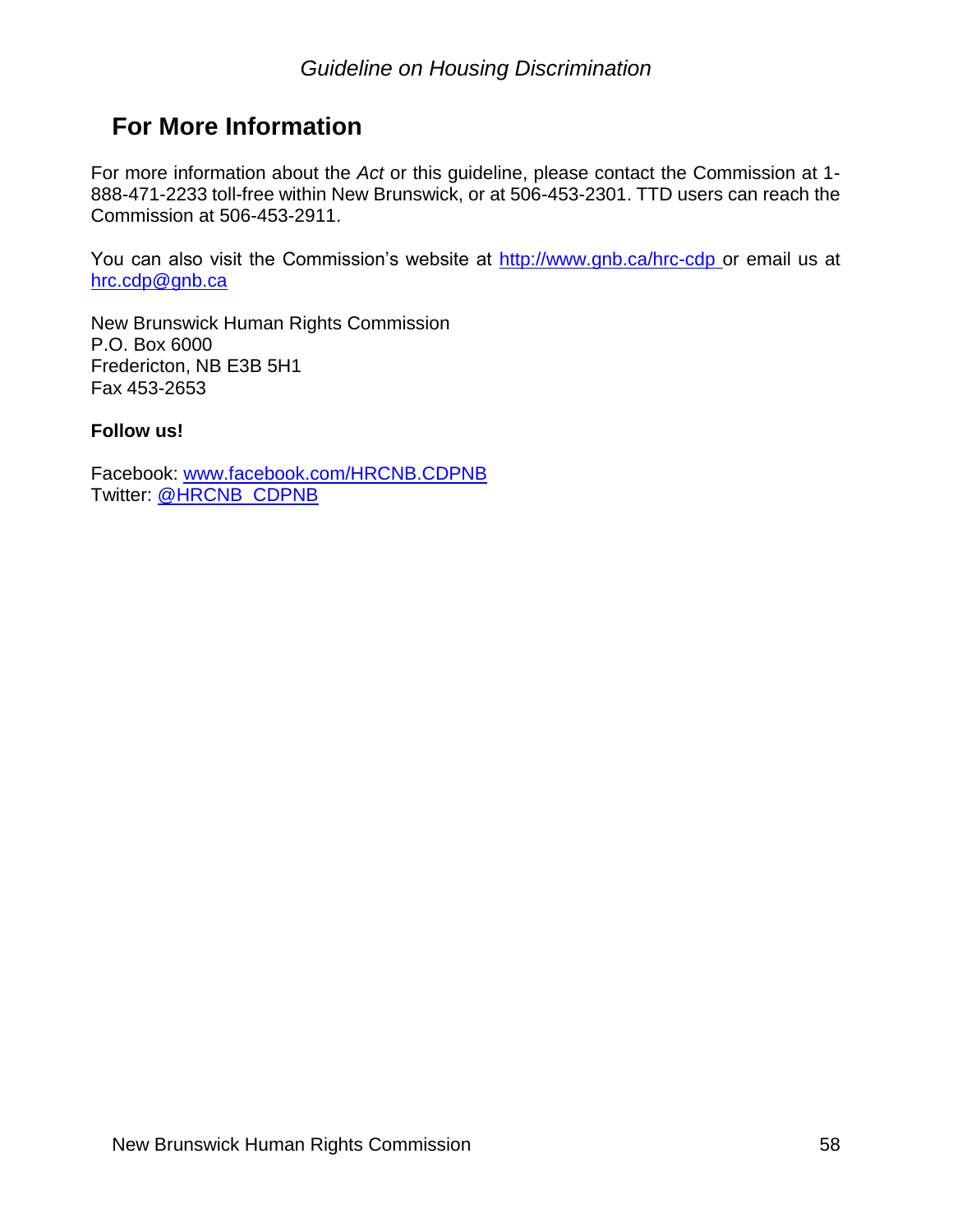## <span id="page-58-0"></span>*Endnotes*

<sup>1</sup> *Human Rights Act*, RSNB 2011, c. 171, section 2.1 [*Act*]. The section lists sixteen grounds of discrimination, while the additional grounds of sexual harassment and reprisal are mentioned separately in the *Act*.  $\overline{a}$ 

<sup>2</sup> The section of the *Act*, which confers protections against housing and property discrimination, reads as follows: "5(1) No person directly or indirectly, alone or with another, by himself, herself or itself or by the interposition of another, shall, based on a prohibited ground of discrimination, (*a*) deny to any person or class of persons the right to occupy a commercial unit or a dwelling unit, or (*b*) discriminate against any person or class of persons with respect to any term or condition of occupancy of a commercial unit or a dwelling unit."

<sup>3</sup> The relevant section of the *Act* states as follows: "5(2) No person who offers to sell property or any interest in property shall, based on a prohibited ground of discrimination, (*a*) refuse an offer to purchase the property or interest made by a person or class of persons, or (*b*) discriminate against any person or class of persons with respect to any term or condition of the sale of any property or interest in property. 5(3) No person shall impose, enforce or endeavour to impose or enforce, any term or condition on any conveyance, instrument or contract, whether written or oral, that restricts the right of any person or class of persons, with respect to property based on a prohibited ground of discrimination."

<sup>4</sup> The relevant section of the *Act* reads as follows: "7(1) No person shall indicate discrimination or an intention to discriminate against any person or class of persons on the basis of a prohibited ground of discrimination in a notice, sign, symbol, emblem or other representation that is (*a*) published, displayed or caused to be published or displayed, or (*b*) permitted to be published or displayed on lands or premises, in a newspaper, through a television or radio broadcasting station, or by means of any other medium that the person owns or controls."

<sup>5</sup> People who identify with the *Act*'s grounds are more likely to reside in rental property, as they tend to have lower incomes or face other barriers against buying property. To qualify as property buyers, individuals need financial stability, good credit, and steady employment, qualifications that groups protected under the *Act* often lack because they are vulnerable to all forms of discrimination. Also, sellers of property, unlike landlords, are less concerned about a buyer's personal characteristics or the impact they would have on the neighbourhood where they purchase property, so long as the buyer meets all financial criteria for the purchase. (Tarnopolsky and Pentney. *Discrimination and the Law*. Toronto: Thomson and Carswell, 2004. Vol. III, 13-25). For these reasons, complaints of human rights violations in sale and purchase of property are few and far between.

<sup>6</sup> The *Universal Declaration of Human Rights* and the *International Covenant on Economic, Social and Cultural Rights* recognize the right to housing. Other international treaties that have affirmed the right to housing include the *International Convention on*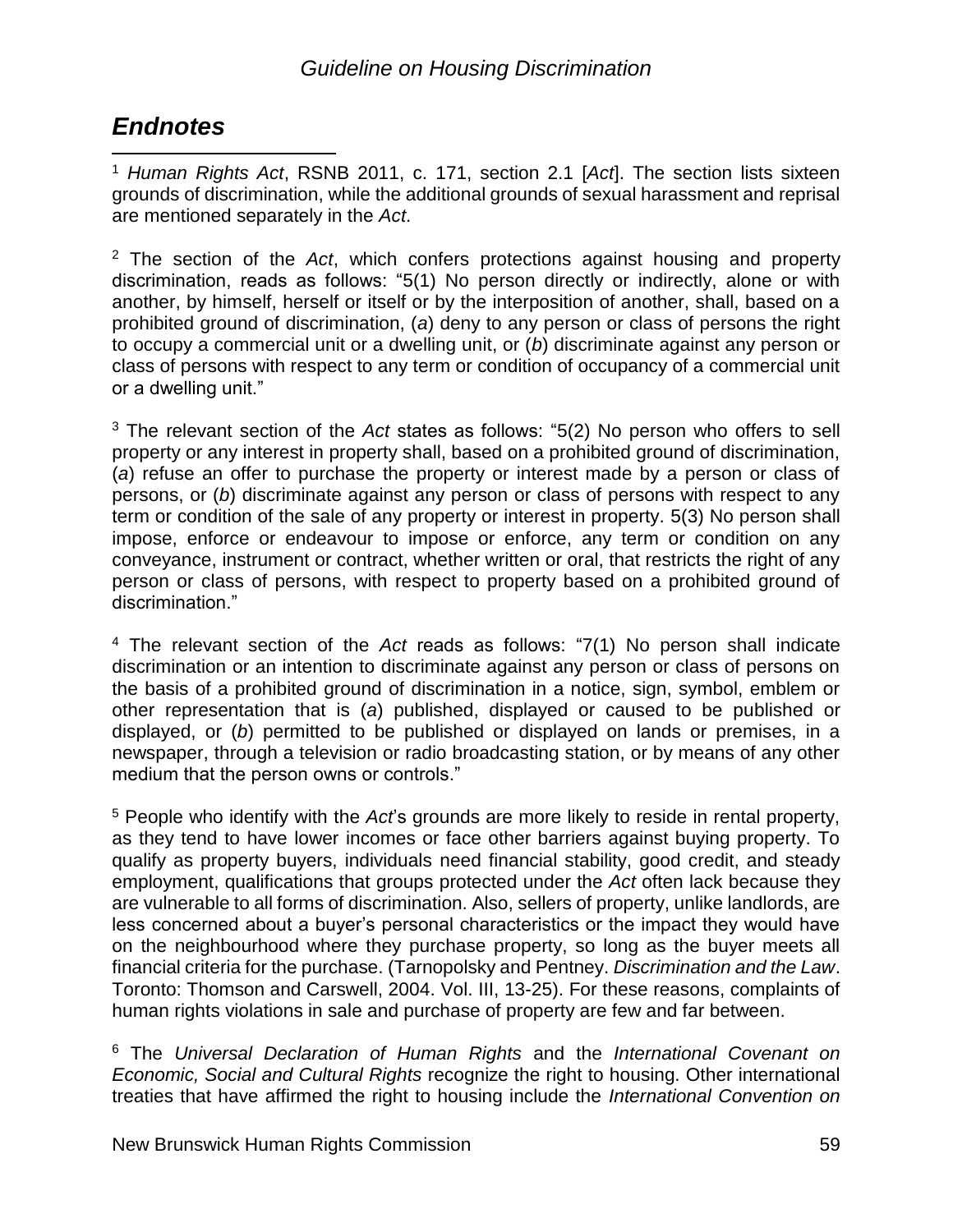$\overline{a}$ *the Elimination of All Forms of Racial Discrimination*, the *Convention on the Elimination of All Forms of Discrimination Against Women* and the *Convention on the Rights of the Child*. The Canadian government has ratified these treaties; all Canadian jurisdictions, therefore, recognize that housing is a fundamental human right.

<sup>7</sup> As a Nova Scotia Board of Inquiry has stated: "The ability to find suitable accommodation is even more important for disadvantaged people who are unlikely to be able to buy or build their own home or require a rental accommodation as a first step to being a home owner. To deny this basic right of every Nova Scotian is to deprive equality of opportunity and to impugn the dignity of the person". *Borden v MacDonald* (1993), 23 CHRR D/459 (NS Bd. Inq.) (para. 18) [*Borden*].

<sup>8</sup> Homelessness is a complex condition; the homeless include persons living on the streets, people who use shelters, the hidden homeless (those couch surfing or living in cars, who are not featured in homelessness data), and people at risk of homelessness. Homeless persons are exposed to high risk of disease and infections, harassment and abuse, malnutrition and dehydration, poor hygiene and sleep deprivation, and inclement weather conditions. Moreover, homelessness can lead to involuntary breakup of families and loss of children to foster care or children aid groups.

<sup>9</sup> As housing rights advocates have argued, a stumbling block to adequate housing is the so-called ideology of NIMBYism or "Not in My Backyard", which prevents social change around affordable housing and homelessness. NIMBYism is rooted in stereotypes and stigma about poverty and the homeless; it advocates that affordable housing has adverse impact on the aesthetics, character, and property value of specific neighborhoods, thus impeding affordable housing schemes and encouraging ghettoization of the homeless and poor. To facilitate the affordable housing movement, NIMBYism needs to be replaced by a "Yes in My Backyard" ideology.

<sup>10</sup> The policy, a 10-year, \$55 billion initiative to promote more equitable housing for all Canadians, re-engages the public, private, and non-profit sectors to address Canada's housing crisis. The policy identifies sections of the population that are most vulnerable to losing housing-related protections; these groups include women and children fleeing from domestic violence, seniors, Indigenous peoples, homeless persons, persons with disability, people with mental health and addiction issues, veterans, young adults, racialized groups, and newcomers to Canada. For more details on the policy, see [https://cmhc-schl.gc.ca/en/nhs/guidepage-strategy.](https://cmhc-schl.gc.ca/en/nhs/guidepage-strategy)

<sup>11</sup> *Watson v Antunes* (1998), CHRR Doc. 98-063 (Ont. Bd. Inq.).

 $12$  Interference with the right to quiet enjoyment of one's premises would constitute discrimination with respect to terms and conditions of tenancy. In an early case, *Jahn v Johnstone* (Ont., 1977), a landlord objected to the visits of a Black person in a tenant's unit, which was ruled as discrimination in the terms and conditions of tenancy.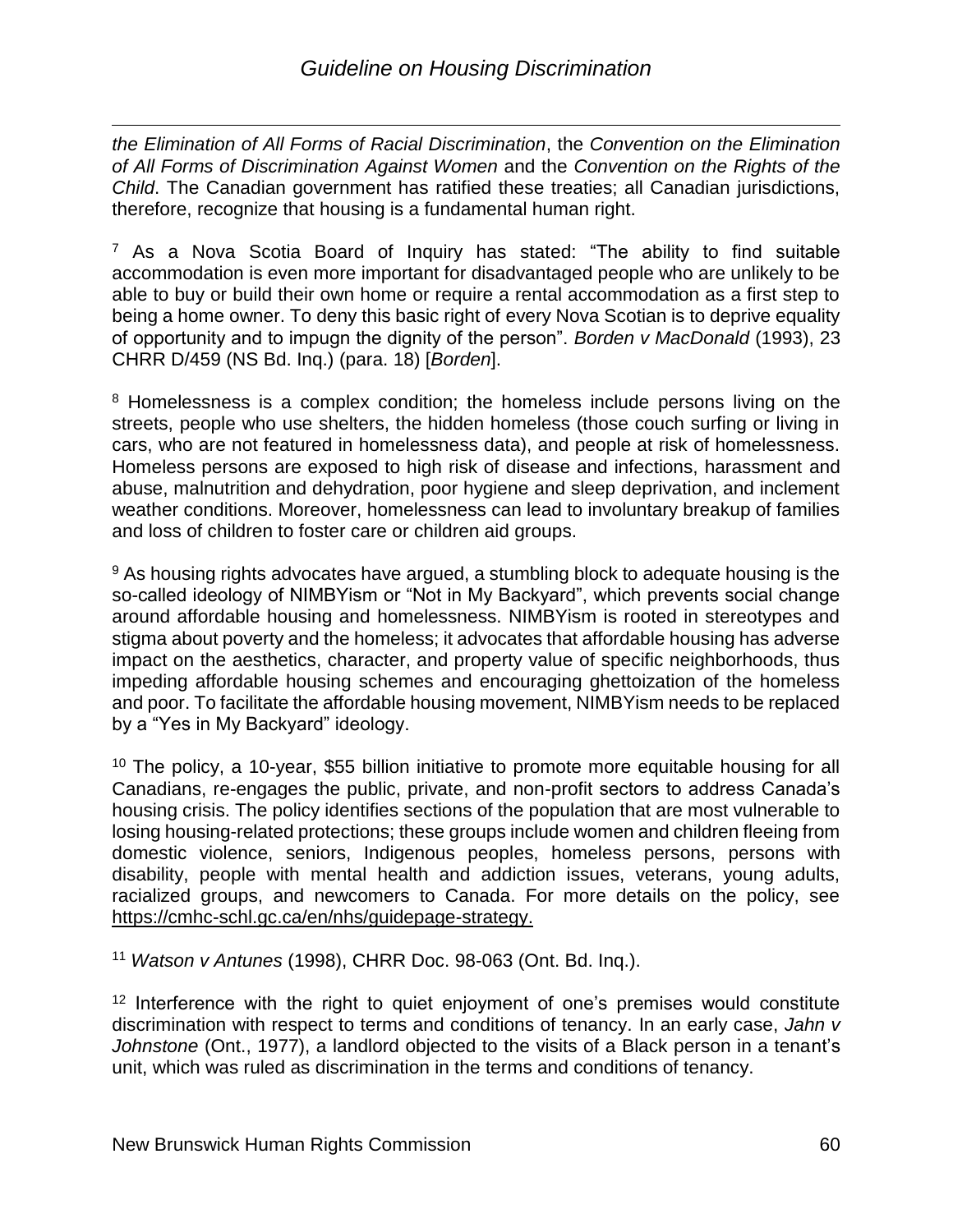$\overline{a}$ <sup>13</sup> According to the Supreme Court of Canada: "A *prima facie* case is one which covers the allegations made and which, if believed, is complete and sufficient to justify a verdict in the complainant's favour in the absence of answer from the respondent". *O'Malley v Simpson-Sears Ltd.,* [1985] 2 SCR 536 7 CHRR D/3102 (para. 28) [*O'Malley*].

<sup>14</sup> *Wu v Ellery Manufacturing Ltd.,* 2000 BCHRT 53, [CHRR Doc. 00-187.](https://cdn-hr-reporter.ca/chrronline/index.cfm?fuseaction=chrronline.retrieveFullText&docNo=00-187) Courts and tribunals have repeatedly emphasized this point; see, for example, *Monsson v Nacel Properties,* 2006 BCHRT 543, [CHRR Doc. 06-743](https://cdn-hr-reporter.ca/chrronline/index.cfm?fuseaction=chrronline.retrieveFullText&docNo=06-743) [*Monsson*] (para. 25).

<sup>15</sup> *Baer v McDonald*, [1994] BCCHRD No. 26.

<sup>16</sup> *University of British Columbia v Berg*, [1993] 2 SCR 353 [18 CHRR D/310](https://cdn-hr-reporter.ca/chrronline/index.cfm?fuseaction=chrronline.retrieveFullText&docNo=93-069) (para. 26).

<sup>17</sup> For example, in *Segin v Chung*, 2002 BCHRT 42 [CHRR Doc. 02-223,](https://cdn-hr-reporter.ca/chrronline/index.cfm?fuseaction=chrronline.retrieveFullText&docNo=02-223) the tribunal set out a simpler test in a complaint of housing discrimination based on the grounds of sex and family status: "To make out a case of discrimination[…], the Complainant must show that [her] pregnancy or association with children was a factor in the Respondent's differential treatment of her" (para. 22).

<sup>18</sup> See *Borden*, *supra* note 7.

<sup>19</sup> *O'Malley*, *supra* note 13. In *Williams v Melucci*, 2013 HRTO 547, the tribunal noted: "As has been stated many times in the case law, intent to discriminate is not required in order to find a violation of the *Code*; rather, it is the impact of a respondent's actions on the applicant that is the central issue" (para. 27).

<sup>20</sup> *Cunanan v Boolean Developments Ltd. (2003)*, CHRR Doc. 03-200, 2003 HRTO 17 [*Cunanan*].

<sup>21</sup> *Shaw v Phipps*, 2010 ONSC 3884 [71 CHRR D/168](https://cdn-hr-reporter.ca/chrronline/index.cfm?fuseaction=chrronline.retrieveFullText&docNo=10-3532) (paras. 75-77).

<sup>22</sup> *McCarthy v Kenny Tan Pharmacy Inc.*, 2015 HRTO 1303 [82 CHRR D/30](https://cdn-hr-reporter.ca/chrronline/index.cfm?fuseaction=chrronline.retrieveFullText&docNo=15-1803) (paras. 88- 89). As the tribunal noted, the mere fact that the respondent was South Asian did not make it impossible or less likely that he would not discriminate based on race or place of origin: "Clearly, people who are not white are also capable of holding and acting upon racist stereotypes and/or beliefs".

<sup>23</sup> In *Radek v Henderson Development (Canada) and Securiguard Services (No. 3)*, 2005 BCHRT 302 [52 CHRR D/430,](https://cdn-hr-reporter.ca/chrronline/index.cfm?fuseaction=chrronline.retrieveFullText&docNo=05-367) the tribunal summed up five elements of discrimination as follows: "1. The prohibited ground or grounds of discrimination need not be the sole or the major factor leading to the discriminatory conduct; it is sufficient if they are a factor; 2. There is no need to establish an intention or motivation to discriminate; the focus of the enquiry is on the effect of the respondent's actions on the complainant; 3. The prohibited ground or grounds need not be the cause of the respondent's discriminatory conduct; it is sufficient if they are a factor or operative element; 4. There need be no direct evidence of discrimination; discrimination will more often be proven by circumstantial evidence and

New Brunswick Human Rights Commission 61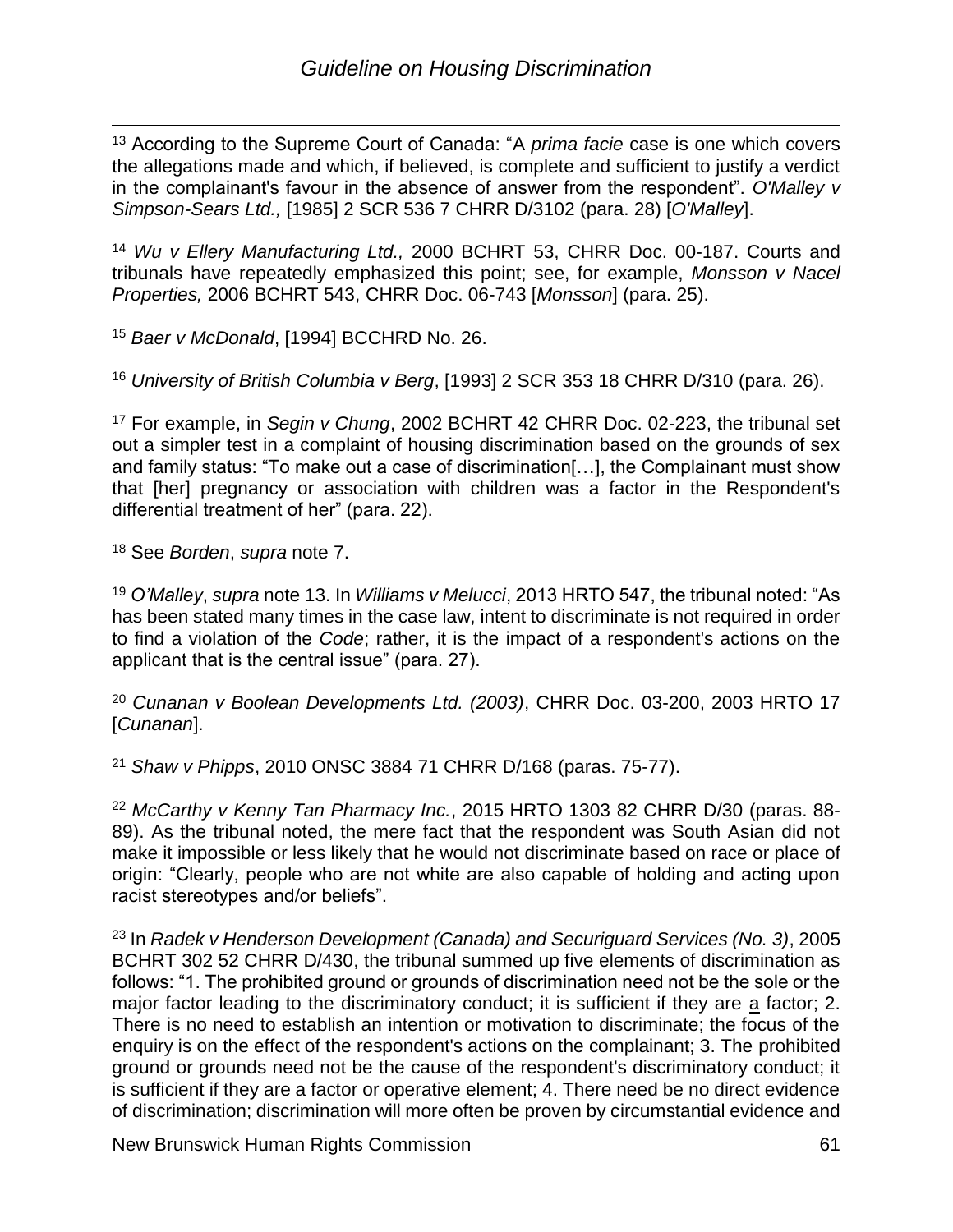$\overline{a}$ inference; and 5. Racial stereotyping will usually be the result of subtle unconscious beliefs, biases and prejudices" (para. 482).

<sup>24</sup> *Dadwan v Idylwild Inn (1979) Ltd.* [1985], 7 CHRR D/3275 (BCCHR). In the case, the court held that the respondent company was liable for the conduct of its building manager who refused to rent an apartment to the complainant protected by a code ground. See also, *Starr v Karcher Holdings Ltd. (2007)*, CHRR Doc. 07-569 (Sask. HRT) [*Karcher*], where the respondent corporation was held liable for its director's discriminatory comments about renting to Indigenous people.

<sup>25</sup> *Westbury v Trump Investments Ltd. (1992)*, 17 CHRR D/516 (BCCHR).

<sup>26</sup> *The Residential Tenancies Act*, R-10.2 [*RTA*]. Section 3(1): "A landlord (a) shall deliver the premises to the tenant in a good state of cleanliness and repair and fit for habitation; (b) shall maintain the premises in a good state of repair and fit for habitation; (b.1) shall deliver to the tenant and maintain in a good state of repair any chattels provided therein by the landlord; (c) shall comply with all health, safety, housing and building standards and any other legal requirement respecting the premises; and (d) shall keep all common areas in a clean and safe condition". For additional responsibilities of landlords in rentals on mobile home sites, see Section 25.1 of *RTA*.

<sup>27</sup> *Di Marco v Fabcic*, CHRR Doc. 03-050, 2003 HRTO 4 [*Di Marco*].

 $28$  4(1) "A tenant (a) shall be responsible for ordinary cleanliness of the premises and any chattels provided therein by the landlord; (b) shall repair within a reasonable time after its occurrence any damage to the premises or to any chattels provided therein by the landlord caused by the wilful or negligent conduct of the tenant or by such conduct of persons who are permitted on the premises by the tenant; and (c) shall conduct himself and require other persons on the premises with his consent to conduct themselves in a manner that will not cause a disturbance or nuisance". For additional responsibilities of tenants in rentals on mobile home sites, see Section 25.2 of *RTA*.

<sup>29</sup> For a list of premises not considered residential premises for purposes of tenancy, see Section 1 of the *RTA*, *supra* note 26.

<sup>30</sup> *King v Bura*, 50 CHRR D/213, 2004 HRTO 9.

 $31$  See for example, "Rental Rates Increase in New Brunswick as Vacancy Rates Decrease", Tori Weldon, CBC, Oct. 26, 2020: [https://www.cbc.ca/news/canada/new](https://www.cbc.ca/news/canada/new-brunswick/rent-apartment-moncton-increase-1.5773243)[brunswick/rent-apartment-moncton-increase-1.5773243.](https://www.cbc.ca/news/canada/new-brunswick/rent-apartment-moncton-increase-1.5773243) Also, "New Brunswick Apartment Buildings Attracting High Prices and National Buyers", Robert Jones, CBC, Oct. 30, 2020: [https://www.cbc.ca/news/canada/new-brunswick/nb-apartment-buildings](https://www.cbc.ca/news/canada/new-brunswick/nb-apartment-buildings-attract-high-prices-1.5782841)[attract-high-prices-1.5782841](https://www.cbc.ca/news/canada/new-brunswick/nb-apartment-buildings-attract-high-prices-1.5782841) 

 $32$  For example, in a human rights complaint involving a racialized person, a tribunal stated that the landlord had formed a "perception of [the complainant] as an angry and

New Brunswick Human Rights Commission 62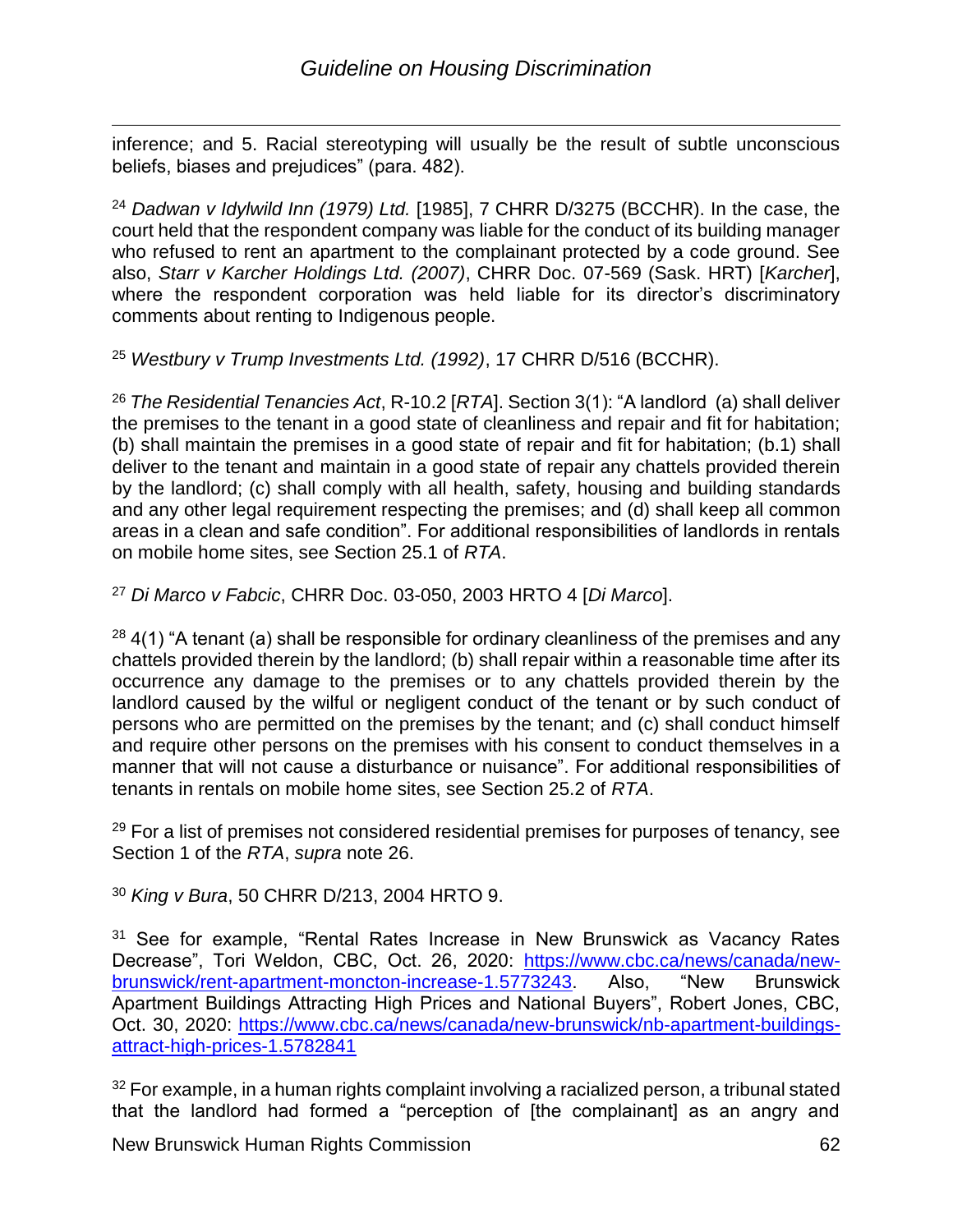$\overline{a}$ threatening young Black man [and] the intersection of his race, colour, age and sex were at least a factor in this perception". *Monsson*, *supra* note 14 (para. 33).

<sup>33</sup> *Yale v Metropoulos (1992)*, 20 CHRR D/45 (Ont. Bd. Inq.): In this case, a landlord cancelled an apartment viewing with a visually-impaired applicant without notifying her; when she showed up for the viewing, he refused to let her enter the unit and behaved rudely with her.

<sup>34</sup> *Crepault v Woo (1994)*, 21 CHRR D/487 (Man. Bd. Adj.).

<sup>35</sup> *Biggs v Hudson (1988)*, 9 CHRR D/5391 (BC CHR). In another early case, *Timms v Port Moody Senior Housing Society (1986)*, 7 CHRR D/3491 (BC CHR), the landlord presented medical information that questioned a prospective tenant's ability to live independently – this was accepted as a valid BFR.

<sup>36</sup> See, for example, *Québec (Comm. des droits de la personne) c Whittom* (1993), 20 CHRR D/349 (Trib. Qué.) and *Québec (Comm. Des droits de la personne) c Gauthier*  (1993).

 $37$  For example, an expert testimony before a tribunal confirmed that social assistance recipients are vilified as "fraudsters", "lazy, parasitic and irresponsible," with "personal failings and lack of adequate virtue." *Iness v Caroline Co-operative Homes Inc. (No. 5)*, CHRR Doc. 06-450, 2006 HRTO 19 (para. 43).

<sup>38</sup> *Kearney v Bramalea Ltd. (No. 2) (1998)*, 34 CHRR D/1 (Ont. Bd. Inq.) [*Kearney*]. The board accepted that certain types of risk management would be reasonable for landlords, e.g. requiring guarantors or co-signers, credit ratings, and employment or rental histories – if landlords are asked to omit these requirements, that may constitute undue hardship for them.

<sup>39</sup> *Birchall v Guardian Properties Ltd. (2000)*, 38 CHRR D/83, 2000 BCHRT 36.

<sup>40</sup> *Miller v 409205 Alberta Ltd. (2001)*, 42 CHRR D/311 (Alta. HRP).

<sup>41</sup> *Trudeau v Chung (1991)*, 16 CHRR D/25 (BC CHR).

<sup>42</sup> Chauhan v Norkam Seniors Housing Cooperative Association (2004), 51 CHRR D/126, 2004 BCHRT 262. South Asian tenants have been denied apartments because of cultural stereotypes about Indian cooking odours in other cases as well. For example, in *Fancy v J & M Apartments Ltd.* (1991), 14 CHRR D/389 (BCCHR), couple of East Indian origin was refused an apartment on pretext that odors from their cooking would disturb other tenants. It was held that the manager's decision was based on cultural stereotypes and he discriminated against the couple based on race, colour, ancestry, and place of origin. See also, *Peroz v Yaremko*, (2008), CHRR Doc. 08-769 (Sask. HRT) [*Peroz*].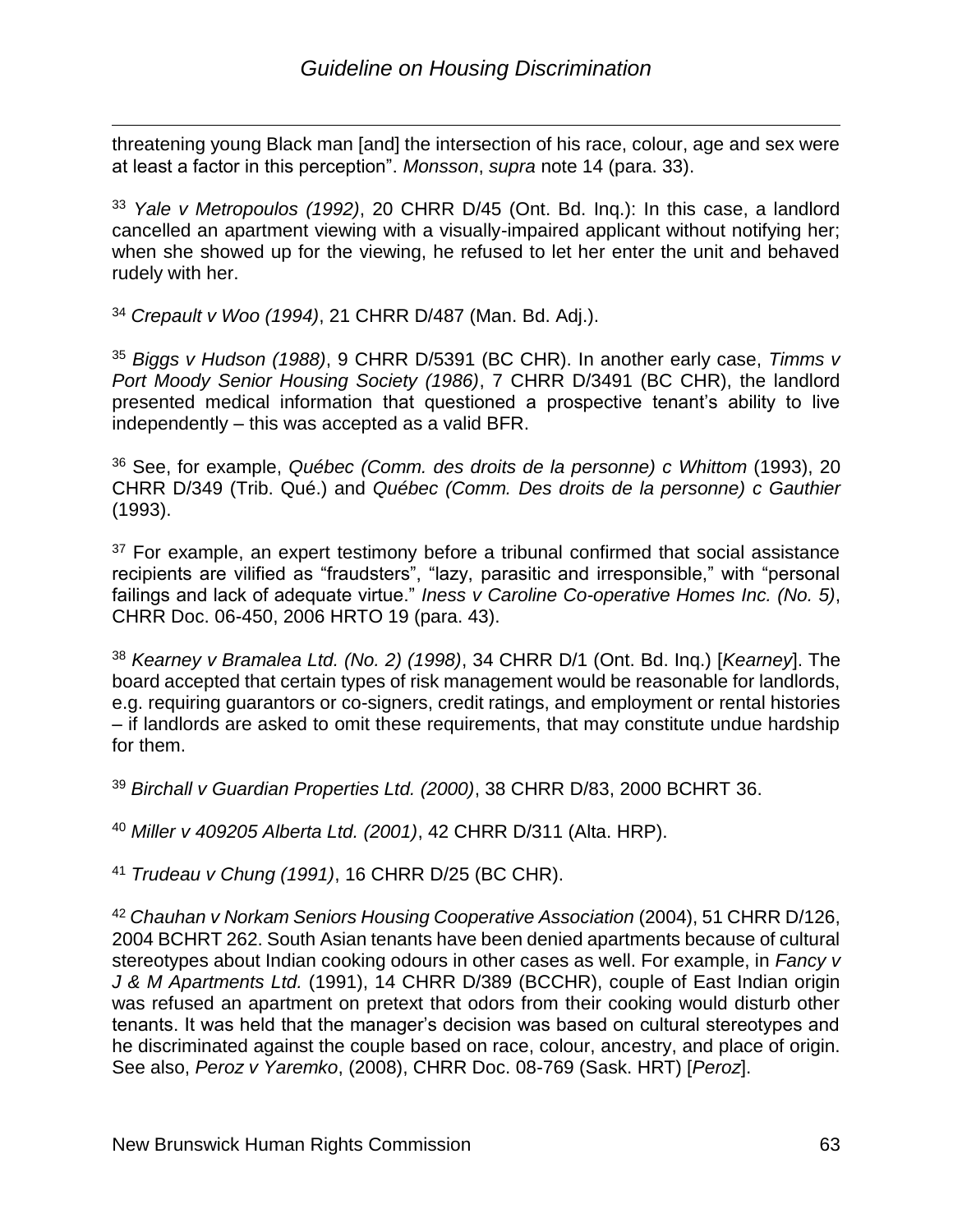$\overline{a}$ <sup>43</sup> In *Baldwin v Soobiah (1983)*, 4 CHRR D/1890 (Ont. Bd. Inq.), a housing provider told potential tenants who belonged to a minority race that the house had been rented, but then communicated its availability to a non-racialized applicant.

<sup>44</sup> *Richards v Waisglass (1994)*, 24 CHRR D/51 (Ont. Bd. Inq.).

<sup>45</sup> *Borden v MacDonald (1993)*, 23 CHRR D/459 (NS Bd. Inq.).

<sup>46</sup> *Morrison v Effort Trust Realty Co. (1993)*, 26 CHRR D/119 (Ont. Bd. Inq.).

<sup>47</sup> See *Ontario (Human Rights Comm.) v Elieff* (1996), 37 CHRR D/248 (Ont. Div. Ct.) [*Elieff*].

<sup>48</sup> *Gowland v Gill*, 2015 BCHRT 187, 82 CHRR D/393.

49 A tribunal found ancestry discrimination in the housing provider's comment that "Indians" are the dirtiest people to rent to." *Karcher*, *supra* note 24.

<sup>50</sup> *Flamand v DGN Investments*, 52 CHRR D/142, 2005 HRTO 10.

<sup>51</sup> *Ahmed v 177061 Canada Ltd*. (2002), 43 CHRR D/379 (Ont. Bd. Inq.) [*Ahmed*].

<sup>52</sup> *Ibid*.

<sup>53</sup> *CSWU Local 1611 v SELI Canada Inc. (No. 8) (2008)*, 65 CHRR D/277, 2008 BCHRT 436.

<sup>54</sup> See *Horneland v Wong (2014)*, CHRR Doc. 14-0003, 2014 BCHRT 3, where a woman applicant, who met all other rental preconditions, was denied a residential unit because she had a young child.

<sup>55</sup> *Conway v Koslowski* (1993), 19 CHRR D/253 (Ont. Bd. Inq.).

<sup>56</sup> *Turanski v Fifth Avenue Apartments (1986)*, 7 CHRR D/3388 (BCCHR).

<sup>57</sup> A tribunal found that a woman's eviction from her apartment was motivated by "her pending motherhood", because the landlord, on learning about her pregnancy, asked if she intended to give up the baby for adoption as he didn't want children in the building. *Peterson v Anderson (1992)*, 15 CHRR D/1 (Ont. Bd. of Inq.) [*Peterson*].

<sup>58</sup> *Kertesz v Bellair Property Management*, CHRR Doc. 07-632, 2007 HRTO 38 [*Kertesz*] and *Reed v Cattolica Investments Ltd.* (1996), 30 CHRR D/331 (Ont. Bd. Inq.) [*Cattolica*].

<sup>59</sup> *Swaenepoel v Henry* (1985), 6 CHRR D/3045 (Man. Bd. Adj.): Three single women who resided together were discriminated against by the landlord because of the stereotype that single persons do not conform to the model of the nuclear family. In

New Brunswick Human Rights Commission 64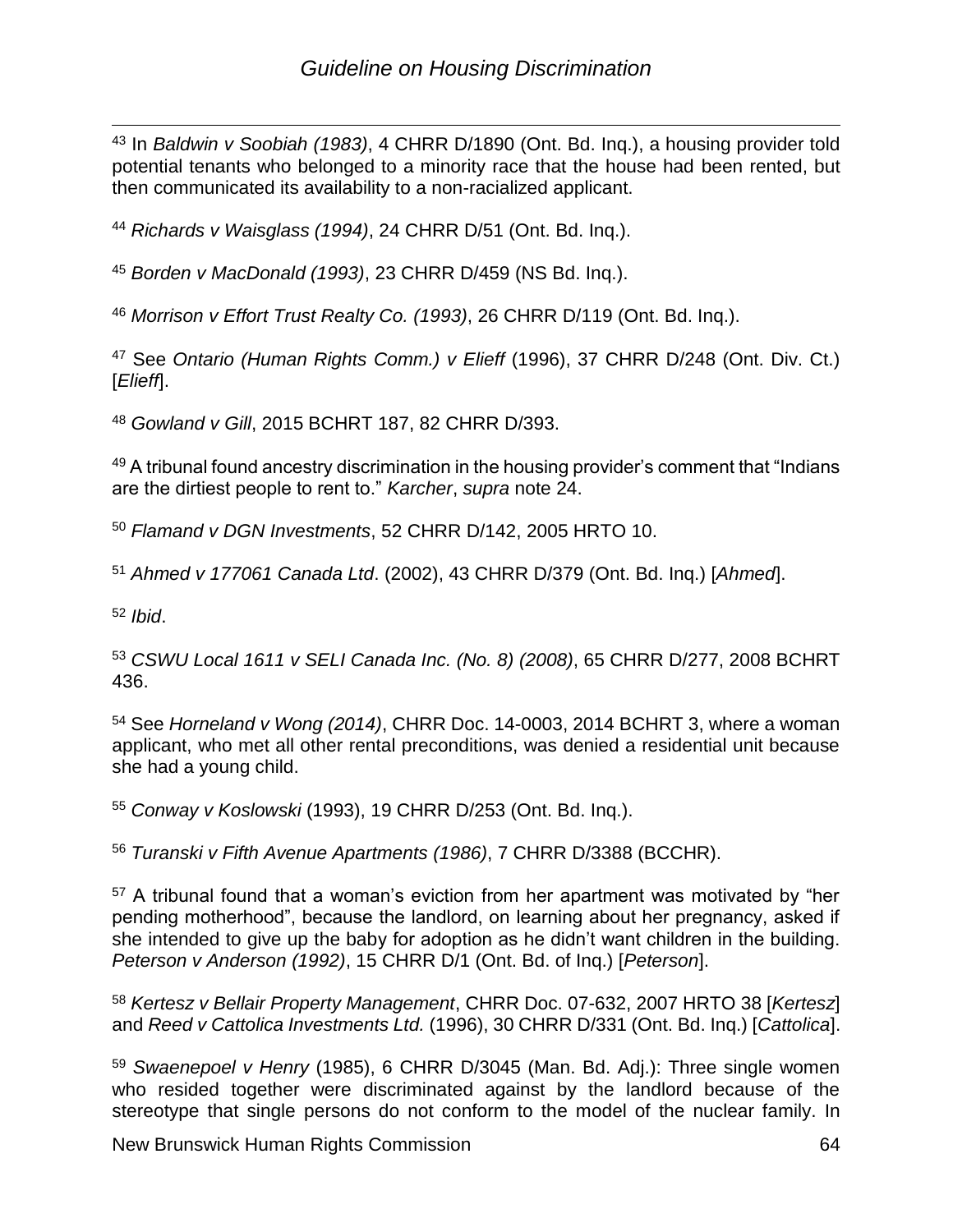$\overline{a}$ *Gurman v Greenleaf Meadows Investment Ltd* (1982), CHRR D/808 (Man. Bd. Adj.), two sisters and a brother residing together were discriminated against by the landlord based on their single status.

<sup>60</sup> *Miron v Trudel*, [1995] 2 SCR 418. The court stated that marital status was an analogous ground of protection, in addition to the enumerated grounds of Section 15 of the *Charter*.

<sup>61</sup> In an early case, *Strickland v Dial Agencies (1980)*, 1 CHRR D/245, a tribunal held that a landlord's refusal to rent to a common law couple contravened Saskatchewan's *Human Rights Code* under the ground of marital status.

<sup>62</sup> *Matyson v Provost (1987)*, 9 CHRR D/4623 (Sask. Bd. Inq.). For a similar case of housing discrimination against unmarried couples, see *Vander Schaaf v M & R Property Management Ltd*. (2000), 38 CHRR D/251 (Ont. Bd. Inq.) [*Schaaf*].

<sup>63</sup> *Schaaf*, *supra* note 62.

<sup>64</sup> For example, in the relatively early case of *Booker v Floriri Village Investments Inc. (1989)*, 11 CHRR D/44 (Ont. Bd. Inq.) [*Floriri*], a landlord's refusal to rent to an unmarried couple because they did not conform to his definition of "family" was deemed discriminatory.

<sup>65</sup> *Raweater v MacDonald*, 51 CHRR D/459, 2005 BCHRT 63 [*Raweater*].

<sup>66</sup> For example, in *Flamand v DGN Investments* (2005), a landlord denied renting to a single mother of Aboriginal ancestry and uttered racial slurs against her.

<sup>67</sup> *Floriri*, *supra* note 64.

<sup>68</sup> *Leong v Cerezin (1992)*, 19 CHRR D/381 (BCCHR): A housing provider refused a male applicant and rented to a woman at a lower rent because he believed that women were cleaner and more responsible as tenants. In *Wry v Cavan Realty (C.R.) Inc. (1989)*, 10 CHRR D/5951 (BCCHR), a single man suffered sex and family status discrimination in housing because the landlord wanted to rent only to families and married couples.

<sup>69</sup> *R. v Shuckett (1981)*, 2 CHRR D/484 (Man. Prov. Ct.).

<sup>70</sup> For types of residential accommodations excluded from *RTA*'s ambit, see Section 1(1) of the *RTA*, *supra* note 26.

<sup>71</sup> *Leadley v Oakland Developments Ltd., (2004)*, 51 CHRR D/273 (NS Bd. Inq.).

<sup>72</sup> *Day v Cruickshank (No. 2) (1999)*, 35 CHRR D/503 (BC HRT).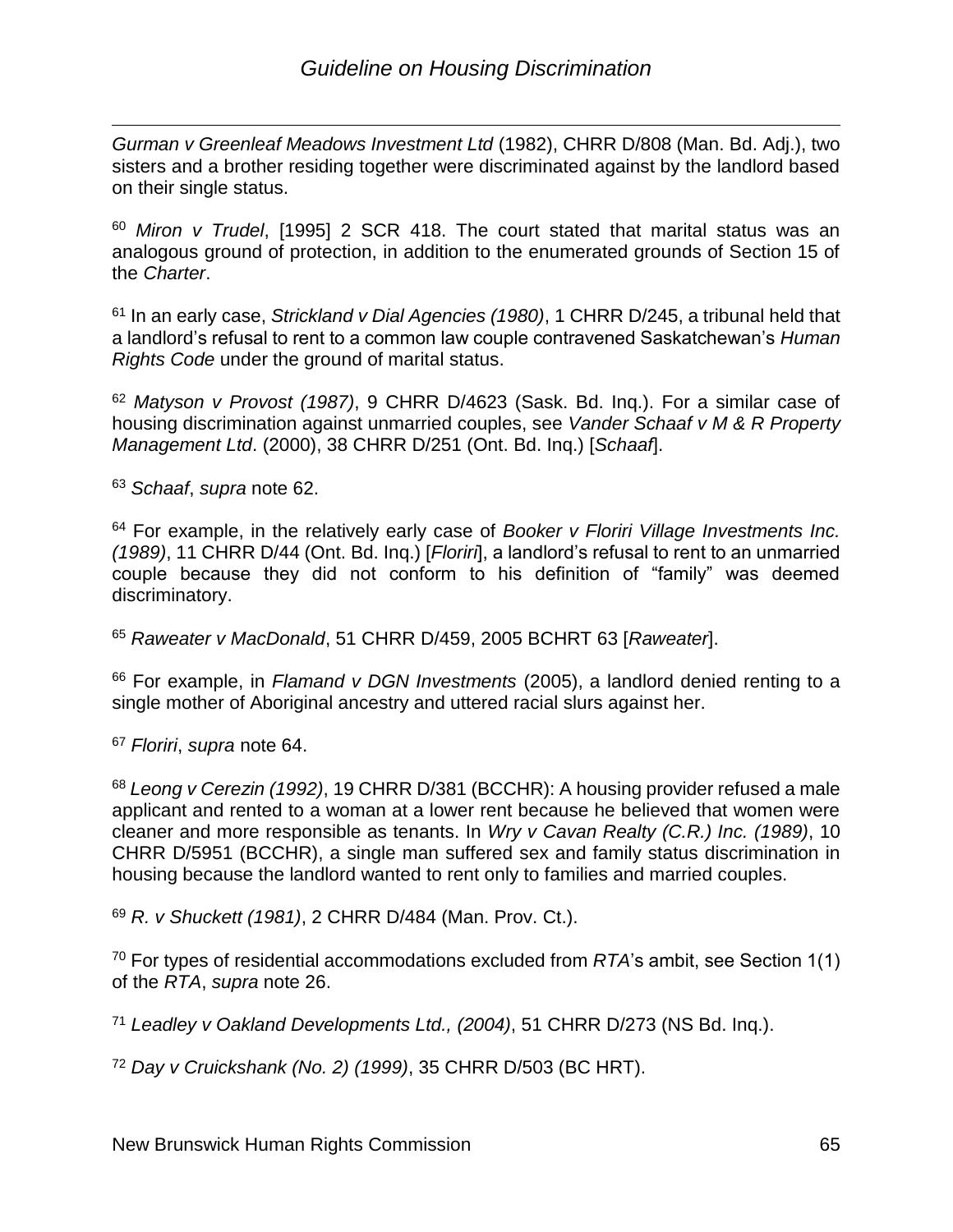$\overline{a}$ *<sup>73</sup>* In *Arnold v Dunedin House Bed & Breakfast (No. 1) (2010)*, CHRR Doc. 10-0382, 2010 HRTO 323, a tribunal found that the applicant's sexual orientation and/or marital status played a part in the respondent's decision to withdraw her offer of bed and breakfast accommodation.

<sup>74</sup> *Thomas v Haque*, 2016 HRTO 1012, CHRR Doc. 16-1512.

<sup>75</sup> *Martinez v Garcia*, 2012 HRTO 1239, CHRR Doc. 12-1739.

<sup>76</sup> *Neale v Princeton Place Apts. Ltd.*, 39 CHRR D/161, 2001 BCHRT 6.

<sup>77</sup> *Taber v Stanford Construction Ltd. (1996)*, 25 CHRR D/245 (BCCHR).

<sup>78</sup> *St. Hill v VRM Investments Ltd*., CHRR Doc. 04-023, 2003 HRTO 1.

<sup>79</sup> *Baldwin v Soobiah (1983)*, 5 CHRR D/1890 (Ont. Bd. Inq.).

**<sup>80</sup>** *Ramnarine-Smith v Havcare Investments Inc. (No. 3)*, 2018 HRTO 878, CHRR Doc. 18-1378 [*Ramnarine*].

<sup>81</sup> *Kearney*, *supra* note 38: The respondents could not prove that rent-to-income ratios were helpful to identify reliable tenants or prevent defaults on rent. The board found that the practice had adverse effect on protected groups.

<sup>82</sup> *Dominion Management v Vellenosi* (1989), 10 CHRR D/6413 (Ont. Bd. Inq.): A 37 year-old woman was discriminated against based on age because the owners preferred older, wealthy couples. See also, *Garbett v Fisher* (1996), 25 CHRR D/379 (Ont. Bd. Inq.).

<sup>83</sup> For example, in *Sinclair v Morris A. Hunter Investments Ltd. (2001),* 41 CHRR D/98 (Ont. Bd. Inq.) [*Sinclair*], the board concluded that rent-to-income ratios have a negative impact on young rental applicants at least until their mid-twenties. The board declared that rent-to-income ratios discriminated on eight of the fourteen prohibited grounds (in the Ontario code), so they could not be applied without contravening the code.

<sup>84</sup> For example, see comment on NIMBYism, *supra* note 9.

<sup>85</sup> *Sinclair*, *supra* note 83.

<sup>86</sup> *Fakhoury v Las Brisas Ltd. (1987)*, 8 CHRR D/4028 (Ont. Bd. Inq.).

<sup>87</sup> *Ibid*. See also, *Peterson*, *supra* note 57.

<sup>88</sup> *Quebec (Commission des droits de la personne) c. Dion (1994)*, 25 CHRR D/418 (TD PQ).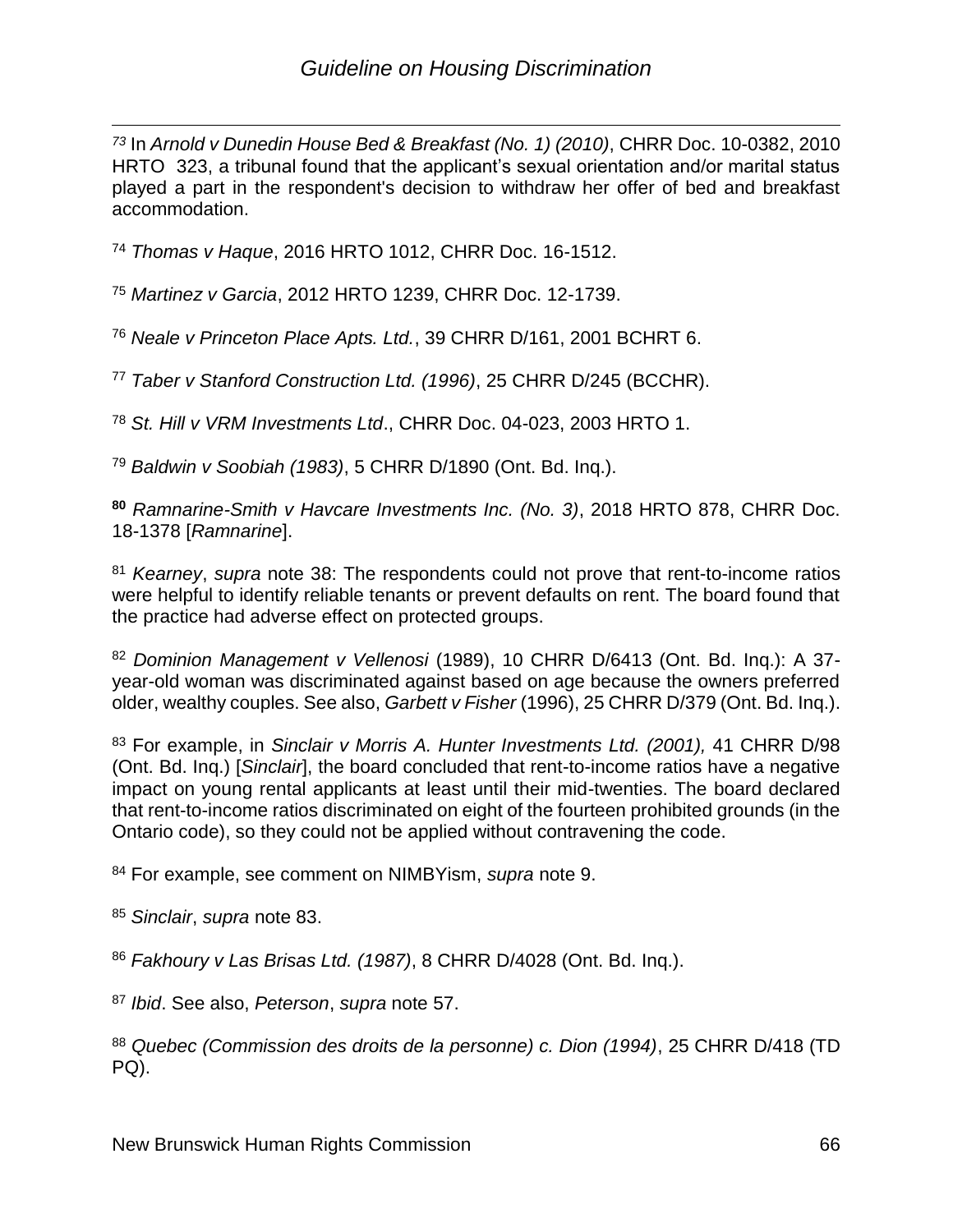$\overline{a}$ <sup>89</sup> In *Hansen v Penta Cooperative Housing Assn.*, 2005 BCSC 612, the BC Supreme Court concluded that a co-operative had established a BFR for imposing a minimum occupancy standard for various sized units, e.g. a three-bedroom unit had a minimum requirement for two adults and two children or one adult and two children. The court stated that the occupancy standard was consistent with the CMHC's guidelines for co-operatives and with the co-operative's family-oriented vision.

<sup>90</sup> See, for example, *Cha v Hollyburn Estates Ltd. (No. 2)*, CHRR Doc. 05-513, 2005 BCHRT 409, where the complainant and her son were not allowed to rent a singlebedroom unit, as they were considered a family that should occupy at least a twobedroom apartment.

<sup>91</sup> In *Cunanan, supra* note 20, a landlord discriminated against a family with three teenaged children by refusing their rental application because, according to him, the family size did not conform to "ideal Canadian" standards.

<sup>92</sup> *Carpenter v Westboro Housing Co-operative (No. 2) (2011)*, CHRR Doc. 11-1137, 2011 HRTO 637. See also, *Hendershott v Ontario (Community and Social Services)* 2011 HRTO 482 (CanLII), [CHRR Doc. 11-0982.](https://cdn-hr-reporter.ca/chrronline/index.cfm?fuseaction=chrronline.retrieveFullText&docNo=11-0982)

<sup>93</sup> *Warren v F.A. Cleland & Son and Fowler* (BC HRC unreported). See also, *Veronneau c. Bessette, CP 750-32-001640-78, 1979* (unreported), where a landlord discriminated based on marital status and social condition when he denied tenancy to a woman because she was a divorcee and a welfare recipient.

<sup>94</sup> The relevant section of the *Residential Tenancies Act* reads as follows: Section 8(3): "A security deposit is not to exceed, (a) in the case of a week to week tenancy, the rent payable for one week's occupation of the premises, or (b) in the case of a tenancy other than a week to week tenancy, the rent payable for one month's occupation of the premises". In *Garbett v Fisher* (1996), a request for first and last month's rent was found discriminatory against tenants who relied on public assistance.

<sup>95</sup> *McEwen v Warden Building Management Ltd. (1993)*, 26 CHRR D/129 (Ont. Bd. Inq.).

<sup>96</sup> *Leonis v Metropolitan Toronto, Condominium Corp. No. 741(1998)*, 33 CHRR D/479 (Ont. Bd. Inq.). In a similar and more recent case, *Pantoliano v Metropolitan Condominium Corp. No. 570 (No. 2)*, CHRR Doc. 11-1238, 2011 HRTO 738, a complainant was stopped from bringing her 10-month old daughter to a condo swimming pool, even though the child was properly diapered. The rules barred children under twoyears-old from the facility; also, children under the age of 16 could only use it during specified hours. A tribunal found that properly diapered and suited babies did not pose health risk to other pool users, so the rule was discriminatory. The rule restricting swimming hours for children under the age of 16 was also discriminatory because it barred school-age children from pool access during the week. The corporation could not show that the rules were a BFR; they were held discriminatory based on family status.

New Brunswick Human Rights Commission 67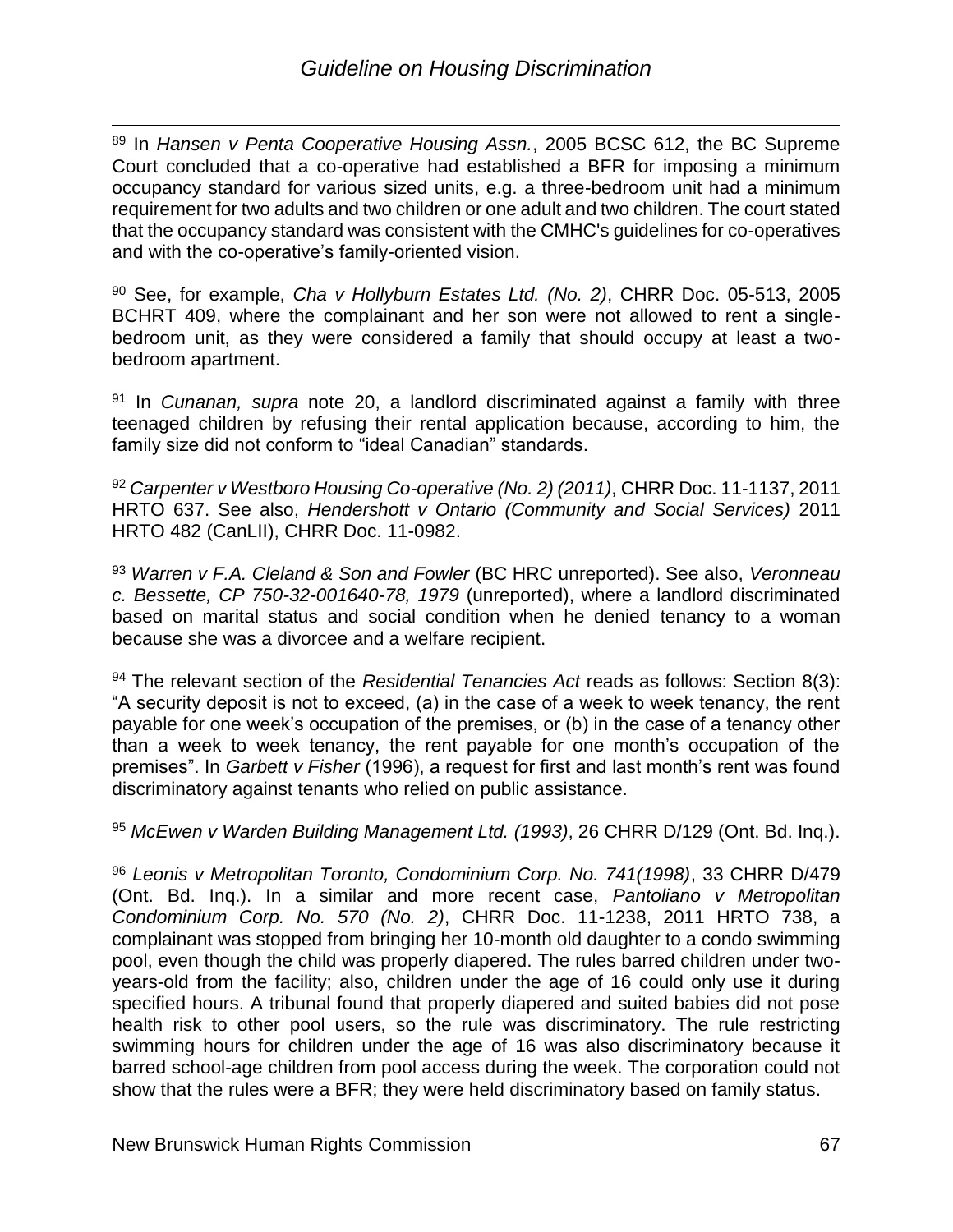$\overline{a}$ <sup>97</sup> *Petterson v Gorcak (No. 3)*, 69 CHRR D/166, 2009 BCHRT 439 [*Gorcak*].

<sup>98</sup> *Monsson*, *supra* note 14. For a discussion on the tendency to label people who complain about differential treatment as problematic, see *Naraine v Ford Motor Co. of Canada (No. 4)* (1996), [27 CHRR D/230](https://cdn-hr-reporter.ca/chrronline/index.cfm?fuseaction=chrronline.retrieveFullText&docNo=97-014) (Ont. Bd. Inq.) (paras. 90-97) [*Naraine*].

<sup>99</sup> *Elieff*, *supra* note 47.

<sup>100</sup> *Ward v Godina* (1994), CHRR Doc. 94-130 (Ont. Bd. Inq.).

<sup>101</sup> *Dixon v 930187 Ontario Ltd. (No. 1)*, CHRR Doc. 10-0283, 2010 HRTO 256. In an earlier case, *Ratnam v Capital Construction Supplies Ltd. (1986)*, 7 CHRR D/3497 (BCCHR), an apartment manager discriminated based on race, colour, and place of origin, when he ignored many requests of a Black tenant to move to a larger apartment, which was more suitable for his four-member family.

<sup>102</sup> *Syndicat Northcrest v Amselem, (2004)*, CHRR Doc. 04-657, 2004 SCC 47.

<sup>103</sup> *Dhillon v F.W. Woolworth Co. (1982)*, 3 CHRR D/743 (Ont. Bd. Inq.) [*Dhillon*]. See also, *Naraine*, *supra* note 98 (para. 50).

<sup>104</sup> *Elieff*, *supra* note 47*.* See also, *Messmer v Piliwood Investments Ltd. (No. 2),* 2011 HRTO 1421 [*Messmer*].

<sup>105</sup> *Wasylnka v Bilich*, 2009 HRTO 265. Tribunals have repeatedly affirmed that verbal insolence by landlords amounts to housing related harassment. For example, in *Lesperance v Selimos (1996)*, 28 CHRR D/36 (Sask. Bd. Inq.), the board noted: "The complainant […] suffered a number of racial epithets and insults - both direct and indirect. These epithets and insults amounted to ongoing verbal harassment and […] verbal harassment is conduct prohibited by s. 16 of the *Code*. In *DesRosiers v Kaur (2000)*, 37 CHRR D/204, 2000 BCHRT 23, a landlord similarly discriminated against an Indigenous woman by refusing tenancy and commenting, "I don't rent to Indians. All you people are drunks. All you do is get drunk and pass out on the lawn". See also, *Dhillon*, *supra* note 103.

<sup>106</sup> This doctrine is derived from a series of employment cases, e.g. *Ghosh v Domglas Inc. (No.2)* (1992), 17 CHRR D/216 (Ont. Bd. Inq.) (para. 76) and *Naraine*, *supra* note 100 (para. 54).

<sup>107</sup> *Crêpe It Up! v Hamilton,* 2014 ONSC 6721 CHRR Doc. 14-3120 at para. 19.

<sup>108</sup> See *Kahsai v Saskatoon Regional Health Authority (No. 2) (2005)*, 55 CHRR D/192; *Dhanjal and Canadian Human Rights Commission v Air Canada* [*Dhanjal*]; and *Canada (Human Rights Commission) v Canada (Armed Forces) and Franke (1999)*, 34 CHRR D/140 (FCTD).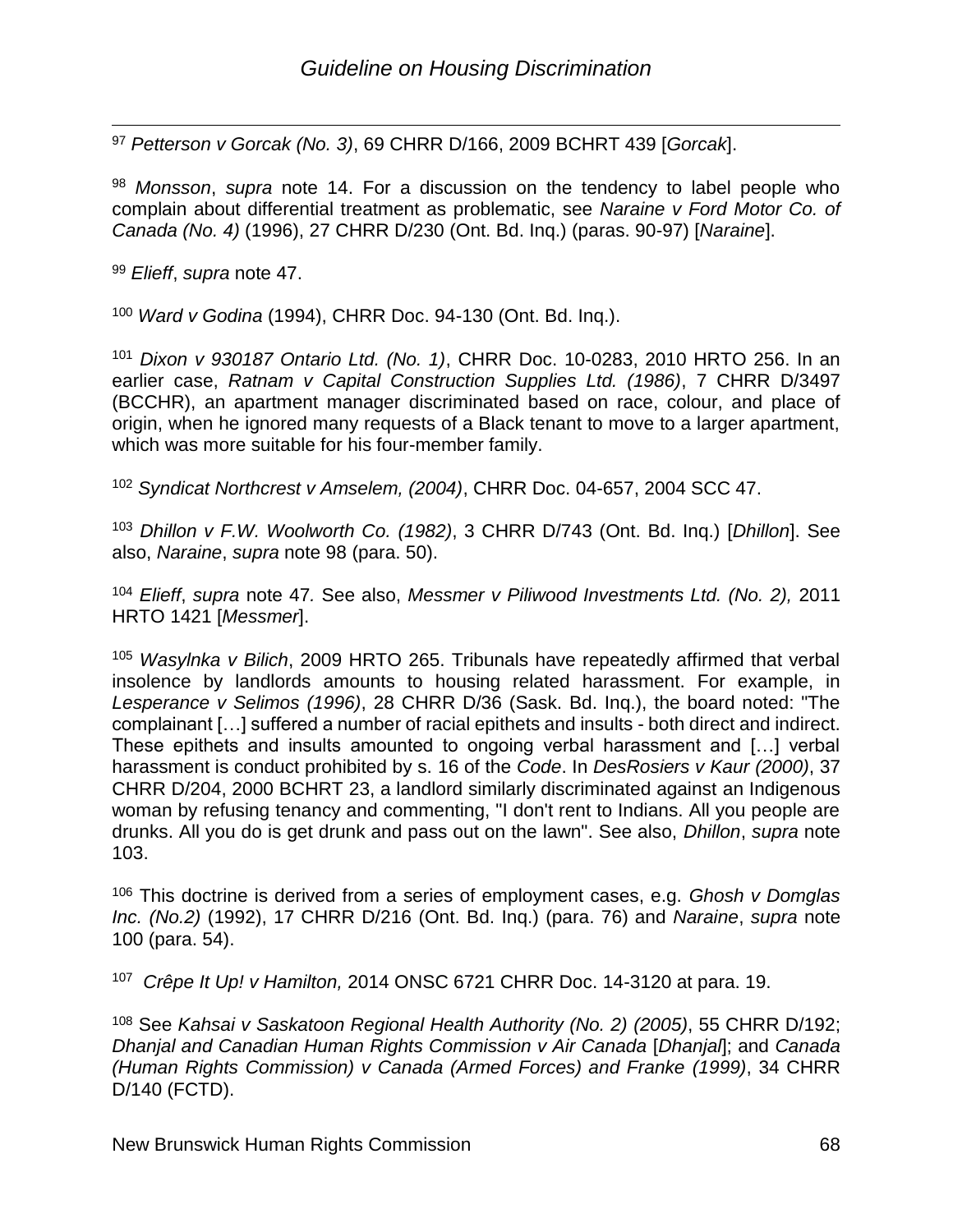$\overline{a}$ <sup>109</sup> *Peroz*, *supra* note 42.

<sup>110</sup> *Pardo v School District No. 43*, 2003 BCHRT 71 [CHRR Doc. 03-252](https://cdn-hr-reporter.ca/chrronline/index.cfm?fuseaction=chrronline.retrieveFullText&docNo=03-252) (para. 12). For more on the same topic, see: *Hadzic v Pizza Hut Canada (c.o.b. Pizza Hut)*, [1999] BCHRTD No. 44 (QL) [37 CHRR D/252](https://cdn-hr-reporter.ca/chrronline/index.cfm?fuseaction=chrronline.retrieveFullText&docNo=99-163) and *Dhanjal*, *supra* note 108.

<sup>111</sup> *Elieff*, *supra* note 47.

<sup>112</sup> *Ramnarine*, *supra* note 80. The court reiterated the concept of poisoned environment in housing as follows: "The poisoned environment concept may constitute a violation of the general protections against discrimination in the context of the occupancy of accommodation". See also, *Elieff*, *supra* note 47 and *Messmer*, *supra* note 104.

<sup>113</sup> *Fuller v Daoud (2001)*, 40 CHRR D/306 (Ont. Bd. Inq.). In a similar case, *Padron v Edney (2000)*, CHRR Doc. 00-171 (Nfld. Bd. Inq.), a Cuban man was subjected to racial epithets, verbal harassment, and differential treatment, and was finally evicted by his landlord, whose actions were held discriminatory under the grounds of race, colour, and national origin.

<sup>114</sup> *Khaskin v Goodwin (No. 5)*, 65 CHRR D/154, 2008 BCHRT 431.

<sup>115</sup> *Kertesz*, *supra* note 58 (para. 57). In the case, both the manager and the company were found liable for the sexual harassment of a young female tenant, when the manager made unwanted sexual comments and tried to solicit intimacy. See also, *Cattolica*, *supra* note 58.

<sup>116</sup> *A.B. v Joe Singer Shoes Limited*, 2018 HRTO 107 (CanLII).

<sup>117</sup> *Raweater*, *supra* note 65.

<sup>118</sup> *Peroz, supra* note 42.

<sup>119</sup> *Eagleson Co-Operative Homes, Inc. v Théberge,* [2006].

<sup>120</sup> *Iness v Caroline Co-operative Homes Inc. (No.5) (2006)*, CHRR Doc. 06-450, 2006 HRTO 19.

<sup>121</sup> *Nicolosi v Victoria Gardens Housing Co-operative and Ruvalcaba (No. 2) (2013)*, CHRR Doc. 13-0001, 2013 BCHRT 1.

<sup>122</sup> In *B. v Ontario (Human Rights Commission),* [2002] 3 SCR 403, [44 CHRR D/1,](https://cdn-hr-reporter.ca/chrronline/index.cfm?fuseaction=chrronline.retrieveFullText&docNo=02-203) the Supreme Court of Canada adopted a broad and purposive approach to the interpretation of family status under the Ontario *Human Rights Code*. It concluded that the ground of family status applied where a father was adversely treated based solely on his status as a parent of an employee who had lodged a complaint against his manager. Similarly, in *Gorcak* (*supra* note 97), the tribunal held that the ground of family status can encompass

New Brunswick Human Rights Commission 69